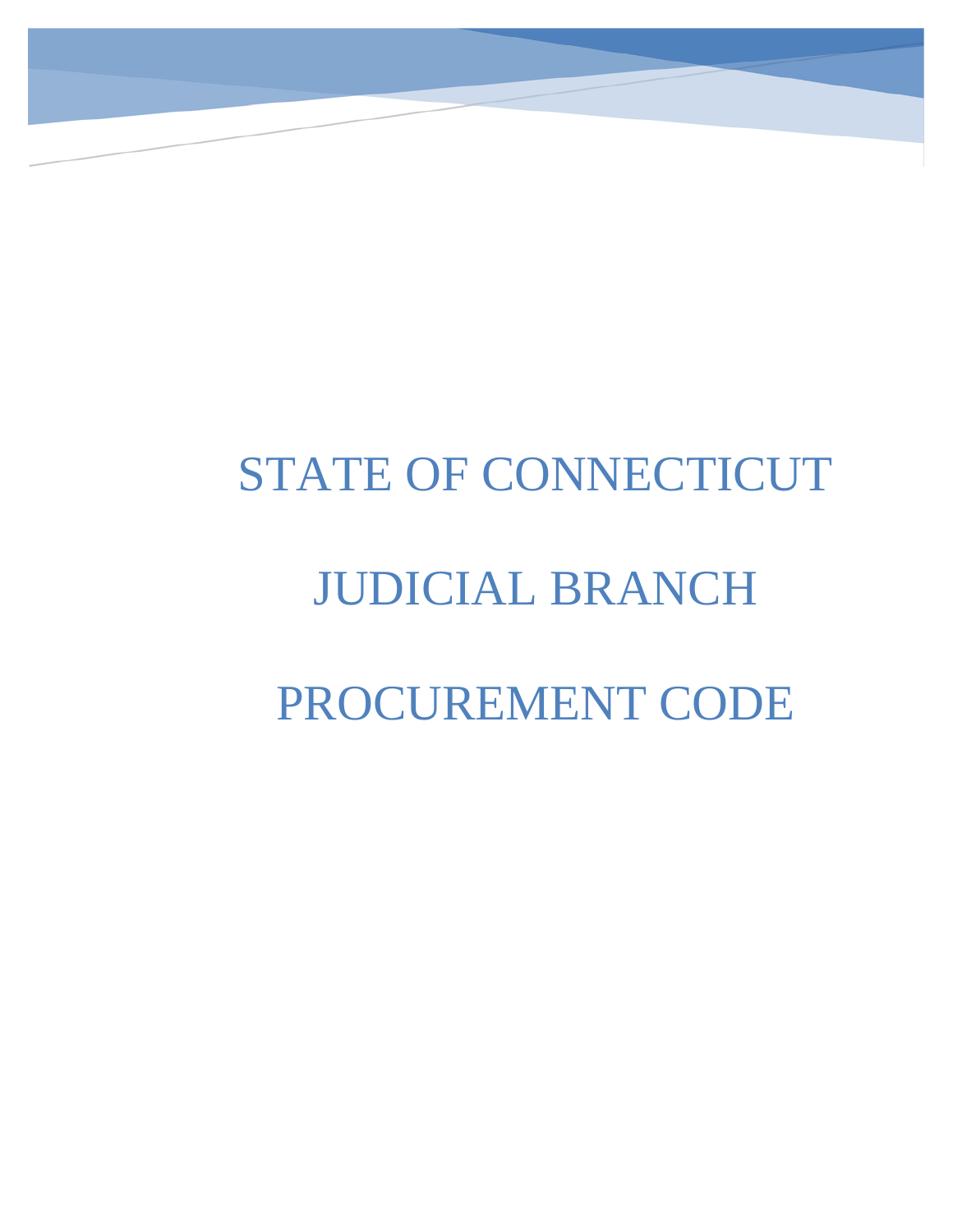| <u>Contents</u>                                                                                                                                    |  |
|----------------------------------------------------------------------------------------------------------------------------------------------------|--|
|                                                                                                                                                    |  |
|                                                                                                                                                    |  |
|                                                                                                                                                    |  |
|                                                                                                                                                    |  |
| SECTION 5 - PROCUREMENT RESPONSIBILITIES OF ADMINISTRATIVE SERVICES DIV8                                                                           |  |
|                                                                                                                                                    |  |
|                                                                                                                                                    |  |
|                                                                                                                                                    |  |
|                                                                                                                                                    |  |
| SECTION 10 - CONTRACTORS ARE PROHIBITED FROM SELLING, MARKETING OR                                                                                 |  |
| SECTION 11 - INTERAGENCY AGREEMENT BETWEEN CHIEF COURT ADMINISTRATOR                                                                               |  |
| SECTION 12 - CONTINUITY OF SERVICES IN EVENT OF EXPIRATION OR TERMINATION OF<br>CONTRACT, AN AMENDMENT OR DEFAULT OF CONTRACTOR OR SUBCONTRACTOR10 |  |
| SECTION 13 - DISQUALIFICATION OF POTENTIAL CONTRACTORS AND<br>SUBCONTRACTORS WHICH PARTICIPATE IN JUDICIAL BRANCH REQUESTS FOR                     |  |
| SECTION 14 - INTERPRETATION - RULES OF CONSTRUCTION, INTERPRETATION, AND                                                                           |  |
| SECTION 15 - REQUIREMENT OF GOOD FAITH ACCOUNTABILITY, TRANSPARENCY,  11                                                                           |  |
|                                                                                                                                                    |  |
|                                                                                                                                                    |  |
|                                                                                                                                                    |  |
| SECTION 18 - REQUIREMENTS PLANNING PROCESS AND BLANKET ORDERS  14                                                                                  |  |
|                                                                                                                                                    |  |
|                                                                                                                                                    |  |
|                                                                                                                                                    |  |
|                                                                                                                                                    |  |
|                                                                                                                                                    |  |
|                                                                                                                                                    |  |
|                                                                                                                                                    |  |
|                                                                                                                                                    |  |
|                                                                                                                                                    |  |
|                                                                                                                                                    |  |
|                                                                                                                                                    |  |
| SECTION 30 - C.H.R.O. AND SUPPLIER DIVERSITY COMPLIANCE PROCEDURES27                                                                               |  |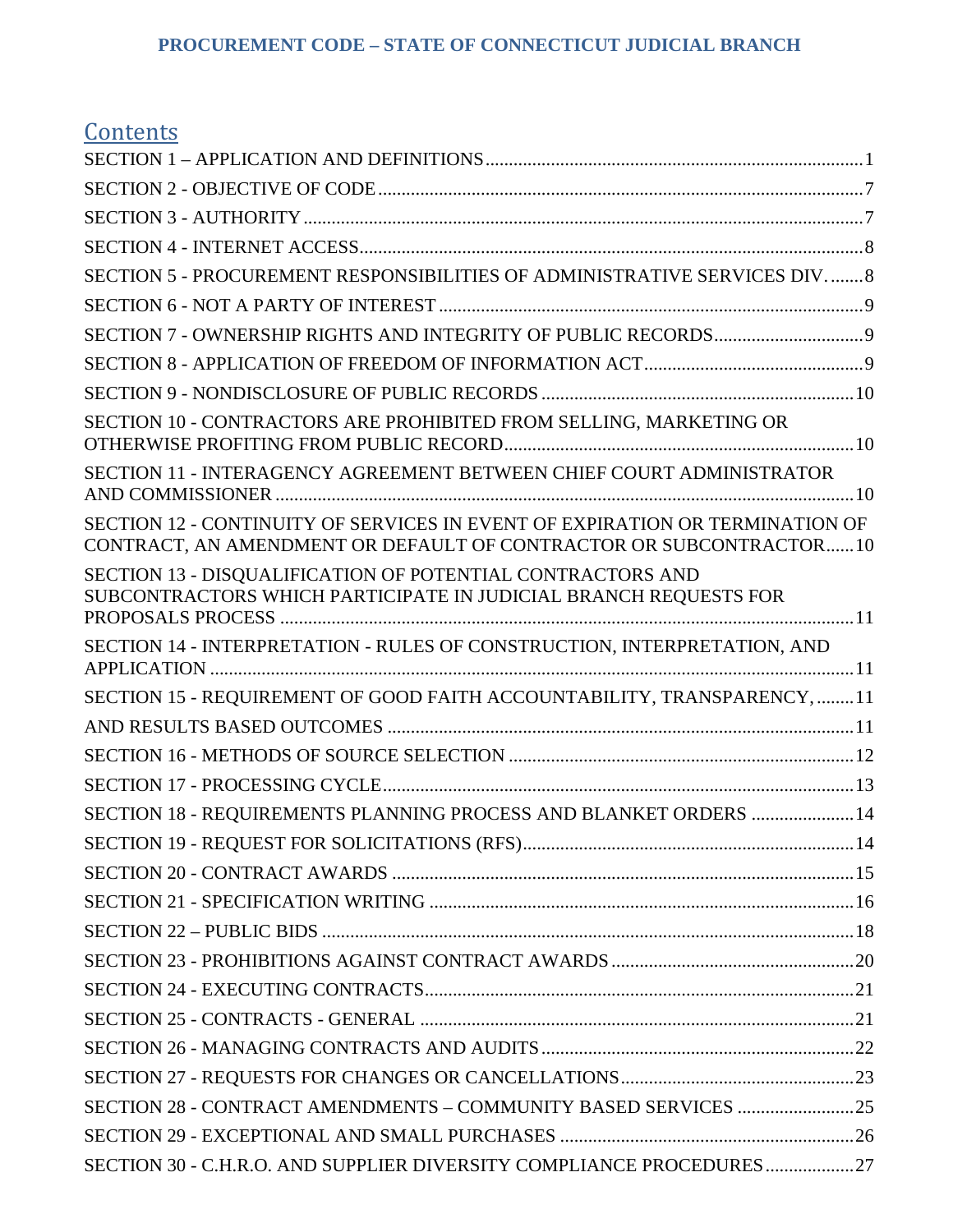| SECTION 32 - SWORN REPRESENTATIONS BY BIDDERS AND RFP RESPONDENTS 32    |  |
|-------------------------------------------------------------------------|--|
| SECTION 33 - PUBLIC WORKS BIDS AND TRADES CONTRACTS AND SUBCONTRACTS 32 |  |
| SECTION 34 - GENERAL BID FORM REQUIREMENTS PUBLIC WORKS CONTRACTOR      |  |
| SECTION 35 - PUBLIC WORKS - GENERAL BIDDER AS SUBCONTRACTOR35           |  |
| SECTION 36 - PUBLIC WORKS - SUBCONTRACT FORM - PROCEDURE FOR FAILURE OF |  |
|                                                                         |  |
| SECTION 38 - CONTRACT PERFORMANCE AND PAYMENT BONDS - GENERAL BIDS 37   |  |
|                                                                         |  |

**Rev. 02/2022**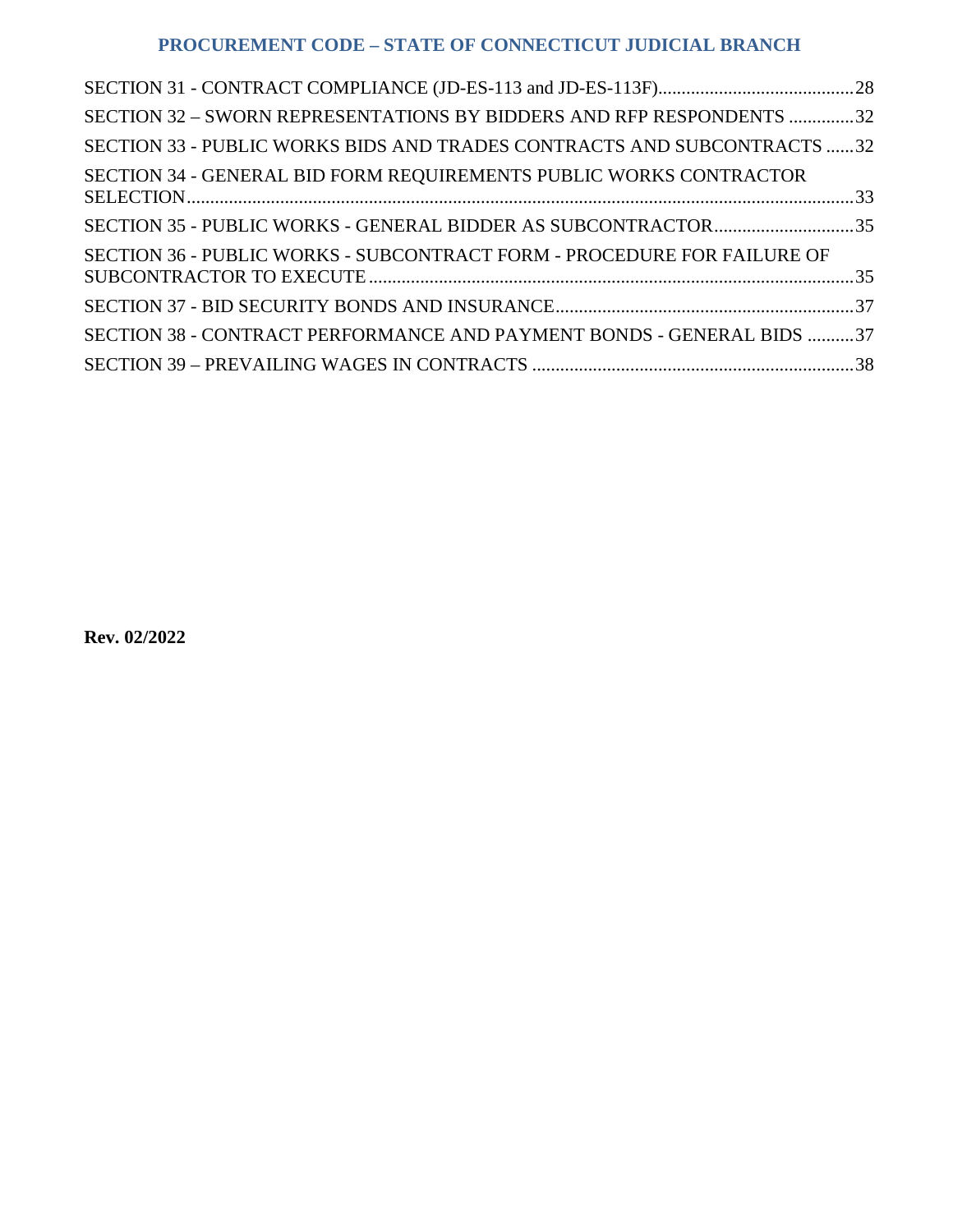# <span id="page-3-0"></span>**SECTION 1 – APPLICATION AND DEFINITIONS**

Pursuant to the Connecticut General Statutes in Section 4e – 12 the Chief Court Administrator under authority of section 51-9(5) of the Connecticut General Statutes hereby establishes the Judicial Branch Procurement Code effective February 1, 2011, as amended from time to time.

## A. APPLICABILITY

- 1. General Application. This Code applies to Judicial Branch Procurements one day after the effective date of this Code and any subsequent revisions incorporated herein.
- 2. Application to State of Connecticut Judicial Branch procurements. The Code, except as provided herein, applies to every expenditure of public funds irrespective of their source, involving any contracting or procurement processes. Procurements include, but are not limited to, purchasing or leasing of supplies, materials or equipment, professional services, or contracted services. As set forth in this act the code shall be applied to contracts for computing services, the reconstruction, alteration, remodeling, repair or demolition and support for any Judicial Branch facility or office.

## B.DEFINITIONS OF TERMS USED IN THIS CODE

The words defined in this section shall have the meanings set forth below whenever they appear in this Code and in the Materials Management Section of the State of Connecticut Judicial Branch Administrative Policies and Procedures Manual unless the context in which they are used clearly requires a different meaning; or a different definition is prescribed for a particular section or provision.

- 1. "Best value selection" means a contract selection process in which the award of a contract is based on any combination of quality, cost, and other factors.
- 2. "Bid" means an offer, submitted in response to an invitation to bid, to furnish supplies, materials, equipment, construction, or contractual services under certain prescribed conditions at a stated price.
- 3. "Bidder" means a person, firm or corporation submitting a competitive bid in response to a solicitation.
- 4. "Business" means any individual or sole proprietorship, partnership, firm, corporation, trust, Limited Liability Company, Limited Liability Partnership, Joint Stock Company, joint venture or other legal entity through which business, for profit or not for profit, is conducted.
- 5. "Change Order" means a written order signed by the designated official, directing the contractor to make changes to the products or services required.
- 6. CHRO means the Connecticut Commission on Human Rights and Opportunities.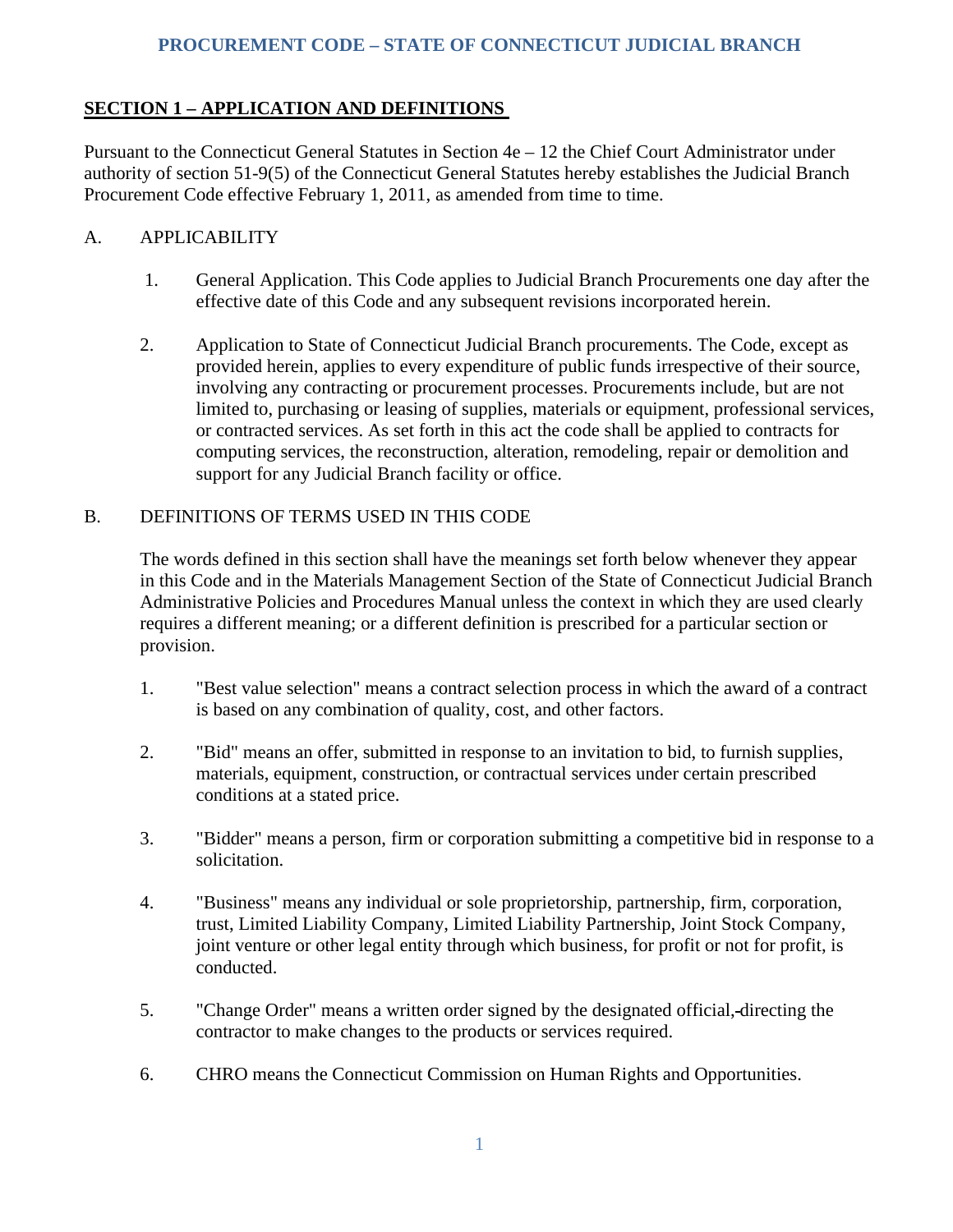- 7. "Competitive bidding" means the submission of prices by persons, firms or corporations competing for a contract to provide supplies, materials, equipment, or contractual services, under a procedure in which the contracting authority does not negotiate prices.
- 8. "Competitive negotiation" means a procedure for contracting for supplies, materials, equipment, contractual services and personal service contractors, in which (A) proposals are solicited from qualified suppliers by a request for proposals, and (B) changes to proposals and prices may be negotiated after being submitted.
- 9. "Consultant" means (1) any architect, professional engineer, land surveyor, accountant, interior designer, or construction administrator, who is registered or licensed to practice s in accordance with the applicable provisions of the Connecticut General Statutes, or (2) any planner or any environmental professional, management or financial specialist, system developer, computer programmer or analyst.
- 10. "Consultant services" shall include those professional services rendered by architects, professional engineers, landscape architects, land surveyors, accountants, and interior designers, environmental professionals, construction administrators, planners or professional management, system developer, computer programmer, analyst or financial specialists, as well as incidental services that members of these professions and those in their employ are authorized to perform.
- 11. "Construction" means the process of renovating a building, altering, repairing, improving, or demolishing any public infrastructure facility, including any public structure, public building, or other public improvements of any kind to Judicial Branch property in which it has an interest. It does not include the routine operation, routine repair, or routine maintenance of any existing facility, including structures, buildings or real property.
- 12. "Construction item" means commodities or services involved in the process of building, renovating, designing, altering or repairing a public structure or building, or other improvements to any Judicial Branch property. It does not include routine operation, routine repair, or routine maintenance of existing structures, buildings or property.
- 13. "Contract" means an agreement or a combination or series of agreements between the Judicial Branch and a person, firm, or corporation for:
	- a. A project for the construction, reconstruction, alteration, remodeling, repair or demolition of any public building or public work.
	- b. Services, including, but not limited to, consulting and professional services ("Contractual Services").
	- c. The acquiring or disposing of all manner of personal property.
	- d. Goods and or services
	- e. A lease or a licensing agreement, including all government functions that relate to such activities.
- 14. "Term Contract" means the agreement reached when the Judicial Branch accepts a bid or proposal to furnish supplies, materials, equipment or contractual services at a stated price for a specific period of time in response to an invitation to bid.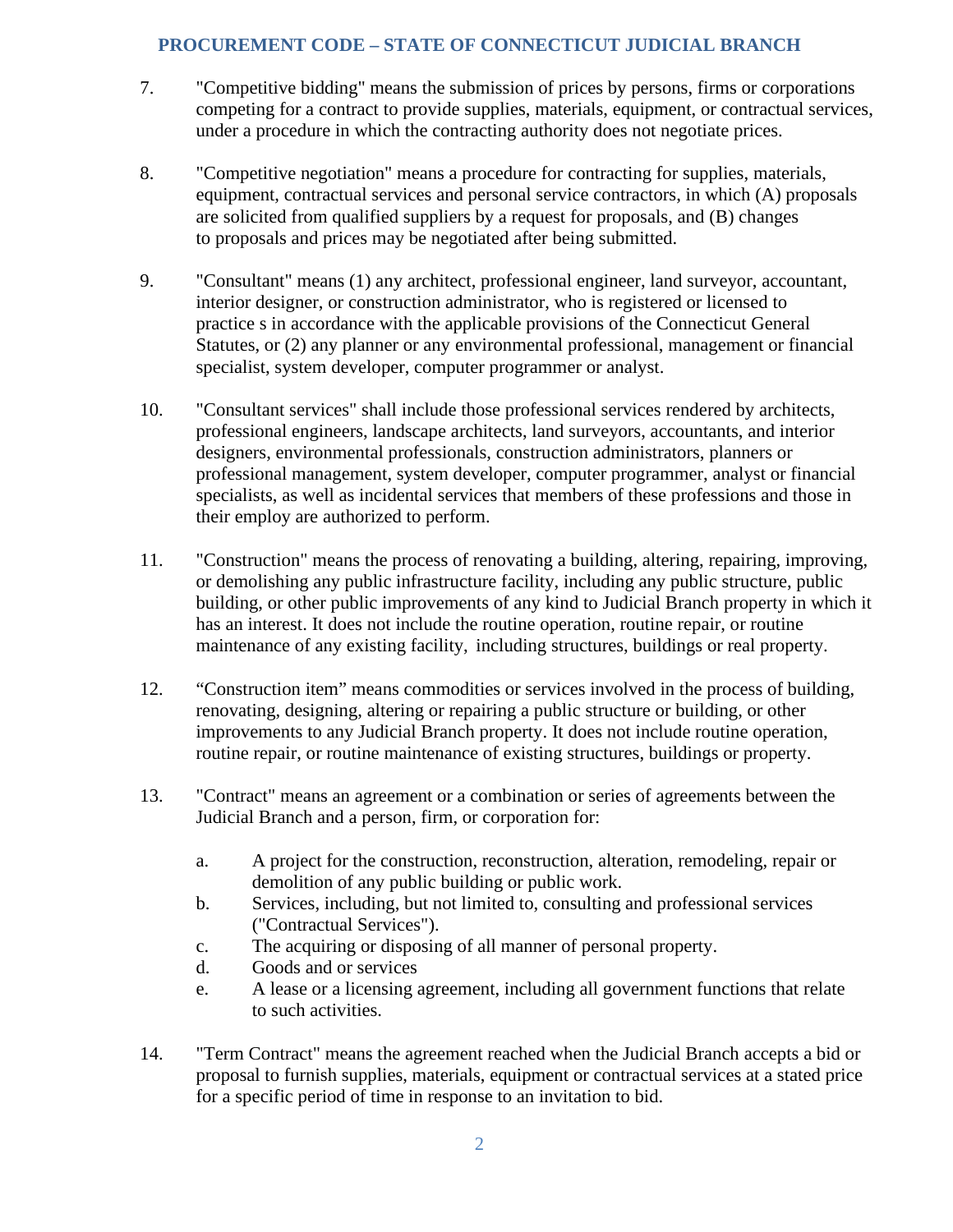- 15. "Contract Modification" means any written alteration in specifications, delivery point and rate of delivery, period of performance, price, quantity, or other provisions of any Contract accomplished by mutual action of the parties to the Contract.
- 16. "Contractor" means any person or business entity who is awarded or participating as a subcontractor under, a contract or an amendment to a contract with the Judicial Branch, including but not limited to, a small contractor, minority business enterprise, and any organization providing products and services by persons with disabilities, as defined in the Connecticut General Statutes.
- 17. "Contractual Services" or "Services" means (1) the furnishing of labor, time, or effort by a Contractor, not involving the delivery of a specific end product other than reports, which are merely incidental to the required performance; and (2) all laundry and cleaning, pest control, janitorial, and security services, the rental and repair, or maintenance, of equipment, machinery and other personal property, advertising, duplicating, and other service arrangements where the services are provided by persons other than state employees. This term shall include the design, development and implementation of technology, communications or telecommunications systems or the infrastructure pertaining thereto, including hardware and software. Moreover, this term shall include services for which a contractor is conferred a benefit by the state, whether or not compensated by the state. This term shall not include employment agreements, collective bargaining agreements or "Professional Services", as defined herein.
- 18. "Cost Reimbursement Contract" is a contract under which a contractor is reimbursed for allowed expenses to a set limit, plus a mutually agreed upon profit.
- 19. "Data" means recorded information, regardless of form or characteristic.
- 20. "Designee" means a duly authorized representative of a person holding a superior position.
- 21. "Design Requirements" means the written description of the infrastructure facility or service to be procured including:
	- a. Required features, functions, characteristics, qualities, and properties that are required by Judicial.
	- b. The anticipated schedule, including start, duration, and completion.
	- c. Estimated budgets (as applicable to the specific procurement) for design, construction, operation and maintenance. The design requirements may, but need not, include drawings and other documents illustrating the scale and relationship of the features, functions, and characteristics of the project.
- 22. "Electronic" means digital, magnetic, optical, electromagnetic, and any multitude of Technologies used to create or store documents and or signatures.
- 23. "Emergency procurement" means procurement by the Judicial Branch that is made necessary by a sudden, unexpected occurrence that poses a clear and imminent danger to public or employee safety or requires immediate action to prevent or mitigate the loss or impairment of life, health, property, or essential public services or in response to a court order, settlement agreement or other similar legal judgment.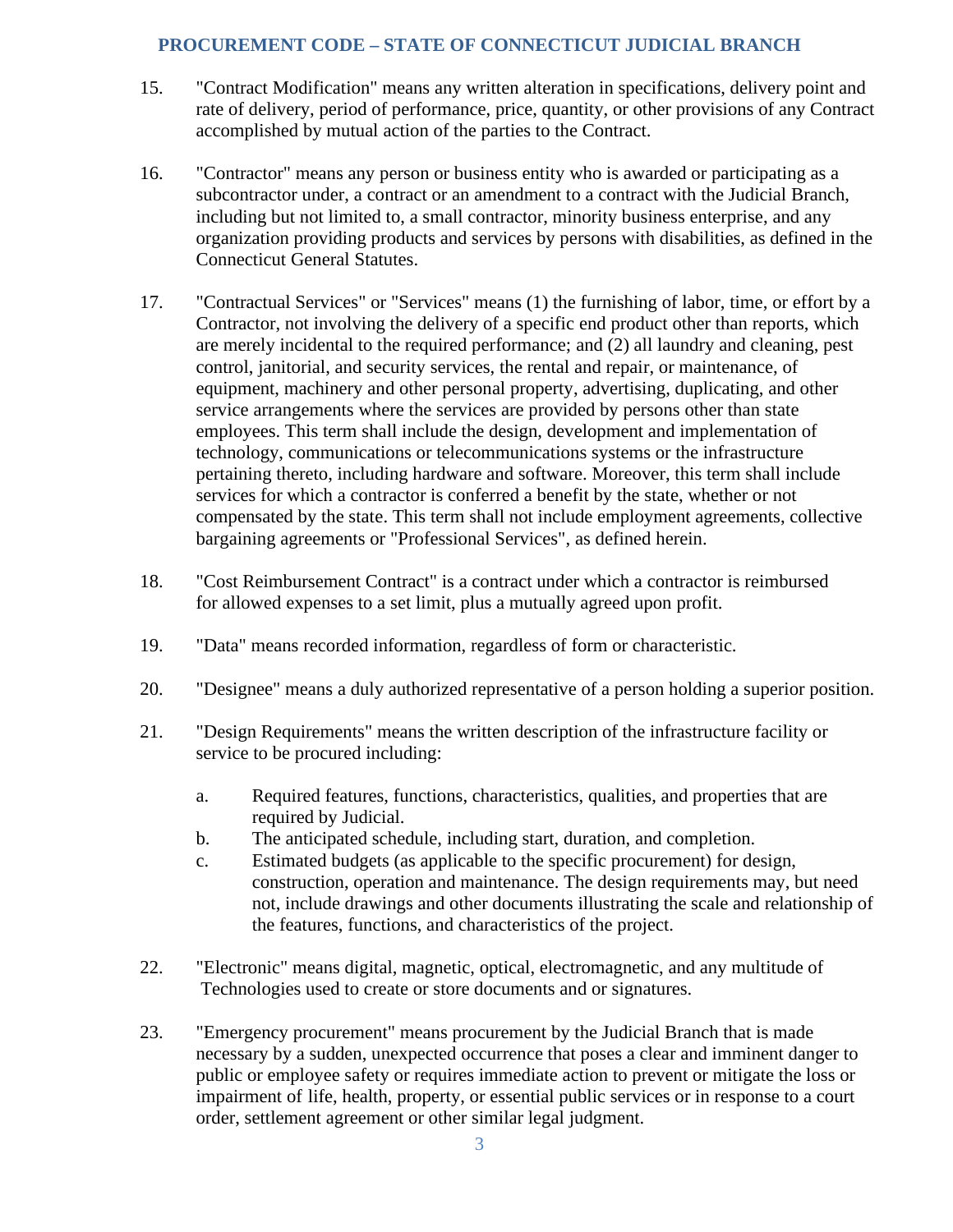- 24. "Equipment" means personal property of a durable nature that retains its identity throughout its useful life. Includes all fixed assets, other than lands and buildings, having an expected useful life of more than one year.
- 25. "Established Catalogue Price" means the price included in a catalogue, price list, schedule, or other form that:
	- a. Is regularly maintained by a manufacturer or contractor or,
	- b. is either published or otherwise available for inspection by customers or,
	- c. states prices at which sales are currently or were last made to a significant number of any category of buyers or buyers constituting the general buying public for the supplies or services involved.
- 26. "Firm" means any individual, partnership, corporation, joint venture, association or other legal entity authorized by law to practice the profession of architecture, landscape architecture, engineering, land surveying, accounting, planning or environmental services, management, or financial specialization.
- 27. "Highest Ranked Bidder in a Multiple Criteria Bid or Request for Proposal" means the bidder whose bid receives the highest score for a combination of attributes, including, but not limited to, price, skill, ability, and integrity necessary for the faithful performance of the work, considering quality of product, warranty, life cycle cost, past performance, financial responsibility and other objective criteria that are established in the solicitation for the contract.
- 28. "Invitation For Qualifications (IFQ)" is a formal process for soliciting information regarding a professional's or entity's ability to best achieve desired results. The IFQ may or may not require pricing. Invitations for Qualifications may be advertised based on the estimated value of the purchase and to solicit interested parties.
- 29. "Lowest Responsible Qualified Bidder" means the bidder whose bid is the lowest of those bidders possessing the skill, ability, and integrity necessary to faithful performance of the work based on objective criteria considering past performance and financial responsibility.
- 30. "Materials" means items required or used in a manufacturing process, renovation or construction, particularly those incorporated into an end product or consumed in its manufacture. "Minor irregularities" means informalities that are matters of form rather than substance evident from the bid document, or insignificant mistakes that can be waived or corrected without prejudice to other bidders; that is, the effect on price, quantity, quality, delivery, or contractual conditions is negligible.
- 31. "Multi-Step Competitive Sealed Bidding" means a competitive process calling for separate submissions of proposals or responses following the issuance of a Request for Information, Request for Qualifications, or other solicitation prior to the issuance of a Request for Quotation or Request for Proposal.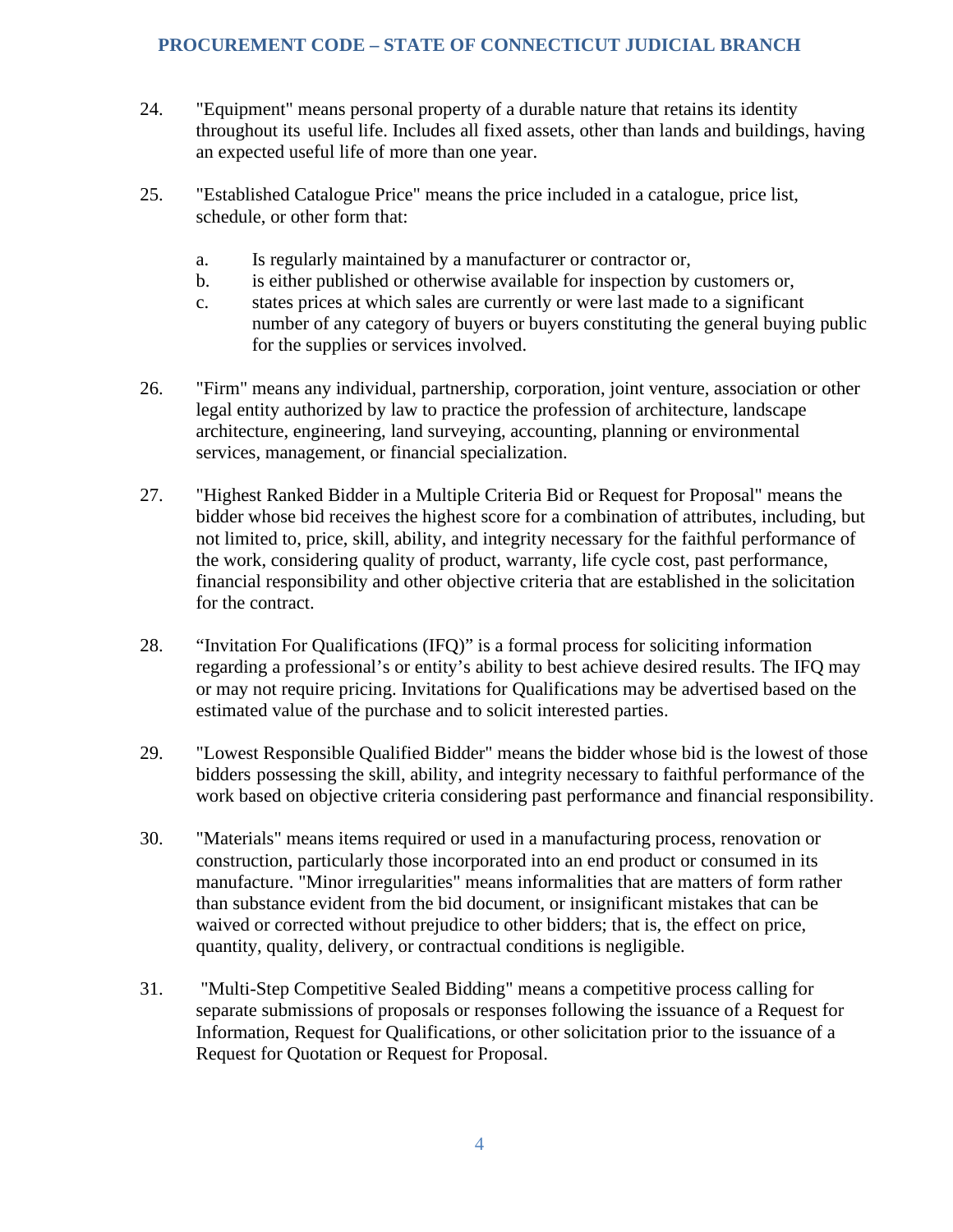- 32. "Nonprofit" means any organization that is not a for-profit business and provides services contracted for the Judicial Branch or the state.
- 33. "Professional Services" means any type of Service to the public that requires that members of a profession rendering such service obtain a license or other legal authorization as a condition precedent to the rendition thereof, limited to the Professional Services of architects, professional engineers, landscape architects, certified public accountants and public accountants, land surveyors, attorneys at law, psychologists, licensed marital and family therapists, licensed professional counselors and licensed clinical social workers as well as such other Professional Services set forth now or hereafter in C.G.S. section 33-182a. A Contract for Professional Services may be entered into with individuals or business entities established:
	- a. For the sole and specific purpose of rendering professional services, which has as its owners, members, partners, or shareholders only individuals who themselves are licensed or otherwise legally authorized to render the same professional service as the business entity.
	- b. For the sole and specific purpose of rendering professional services by members of two or more people in the following professions: psychology, marital and family therapy, social work, nursing, professional counseling, and psychiatry and that has as its owners, members, partners, or shareholders only individuals who themselves are licensed or otherwise legally authorized to render one of the professional services for which the business entity was created.
- 34. "Procurement" means contracting for, buying, purchasing, renting, leasing, or otherwise acquiring or disposing of, any supplies, services, including but not limited to, contracts for services, equipment, materials, and construction, and includes all government functions that relate to such activities, including best value selection and qualification based selection.
- 35. "Proposer" means a person, firm or corporation submitting a proposal in response to a request for proposals or other competitive sealed proposals.
- 36. "Public record" means a public record, as defined in section 1-200, and includes any recorded data or information relating to the conduct of the public's business prepared, owned, used, received, or retained by a contractor or subcontractor for work under a contract, subcontract or amendment to a contract or subcontract, whether such data or information be handwritten, typed, tape recorded, printed, photocopied, photographed or recorded by any other method.
- 37. "Qualification based selection" means a contract selection process in which the award of a contract is primarily based on an assessment of contractor qualifications and on the negotiation of a fair and reasonable price.
- 38. "Request for Bids" means all documents, whether attached or incorporated by reference, utilized in soliciting bids.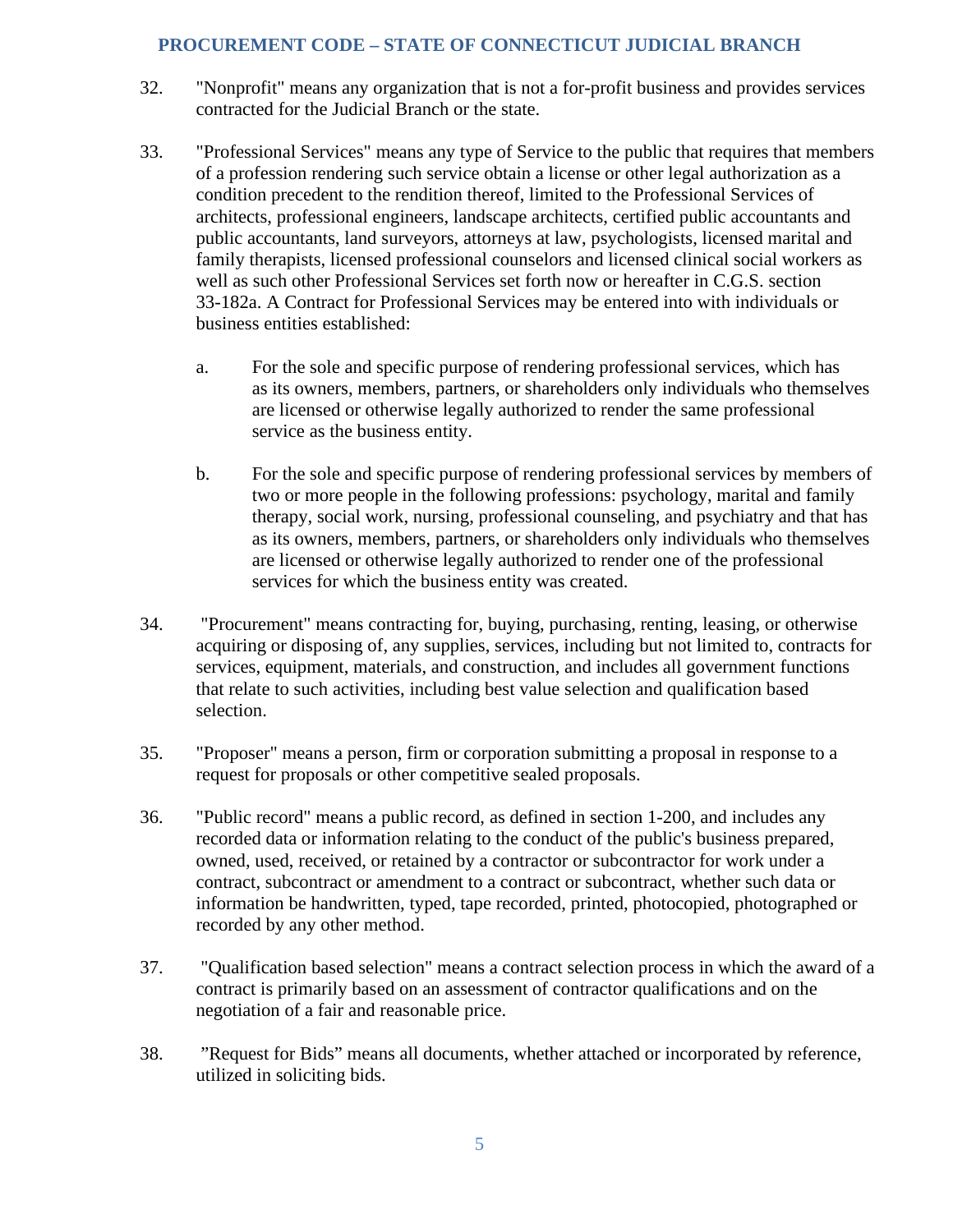- 39. "Request for Information (RFI)" is a formal process for soliciting various types of information from suppliers. The RFI creates a structured process for identifying potential products and/or solutions, not necessarily pricing, for inclusion in future RFPs or RFQs as defined below.
- 40. "Request for Proposals (RFP)" are all documents whether attached or incorporated by reference, utilized for soliciting solutions under a stated set of specifications. Request for Proposals may be advertised based on the estimated value of the purchase.
- 41. "Request for Quotation (RFQ)" are all documents whether attached or incorporated by reference, utilized for soliciting pricing for specified service(s) or product(s). Request for Quotations may be advertised based on the estimated value of the purchase.
- 42. "Request for Solicitation (RFS)" is any of the Procurement requests eliciting responses from manufacturers, distributors, consultants, or providers of goods and or services, including without limitation Requests for Proposals, Requests for Quotation, Requests for Information, Requests for Bids, and Invitations for Qualifications.
- 43. "Responsible Bidder" or "Responsible Proposer" means any entity that has the capability in all respects to fully perform the contract requirements, and the integrity and reliability which will assure good faith performance.
- 44. "Sealed" refers to a competitive process were submissions in response to a RFS must remain unopened until an appointed time.
- 45. "Signature" includes pen-to-paper signings and also electronic signatures as that term is defined in the Connecticut Uniform Electronic Transactions Act which shall be effective and legally binding to the same extent as an original, pen-to-paper signature.
- 46. "Sole Source" means a procurement available only through a single source for the requested Goods or Services. For the procurement to proceed a written justification is required.
- 47. "Specification" means any description of the physical or functional characteristics of, or the nature of a supply, service, or construction item. It may include a description of any requirement for inspecting, testing, or preparing a supply, service, or construction item for delivery.
- 48. "Subcontractor" is a person or company employed contractually by a prime contractor to perform services or otherwise produce work under an agreement or an amendment to a contract.
- 49. "Supplies" means any and all articles of personal property including but not limited to equipment, materials, or printing.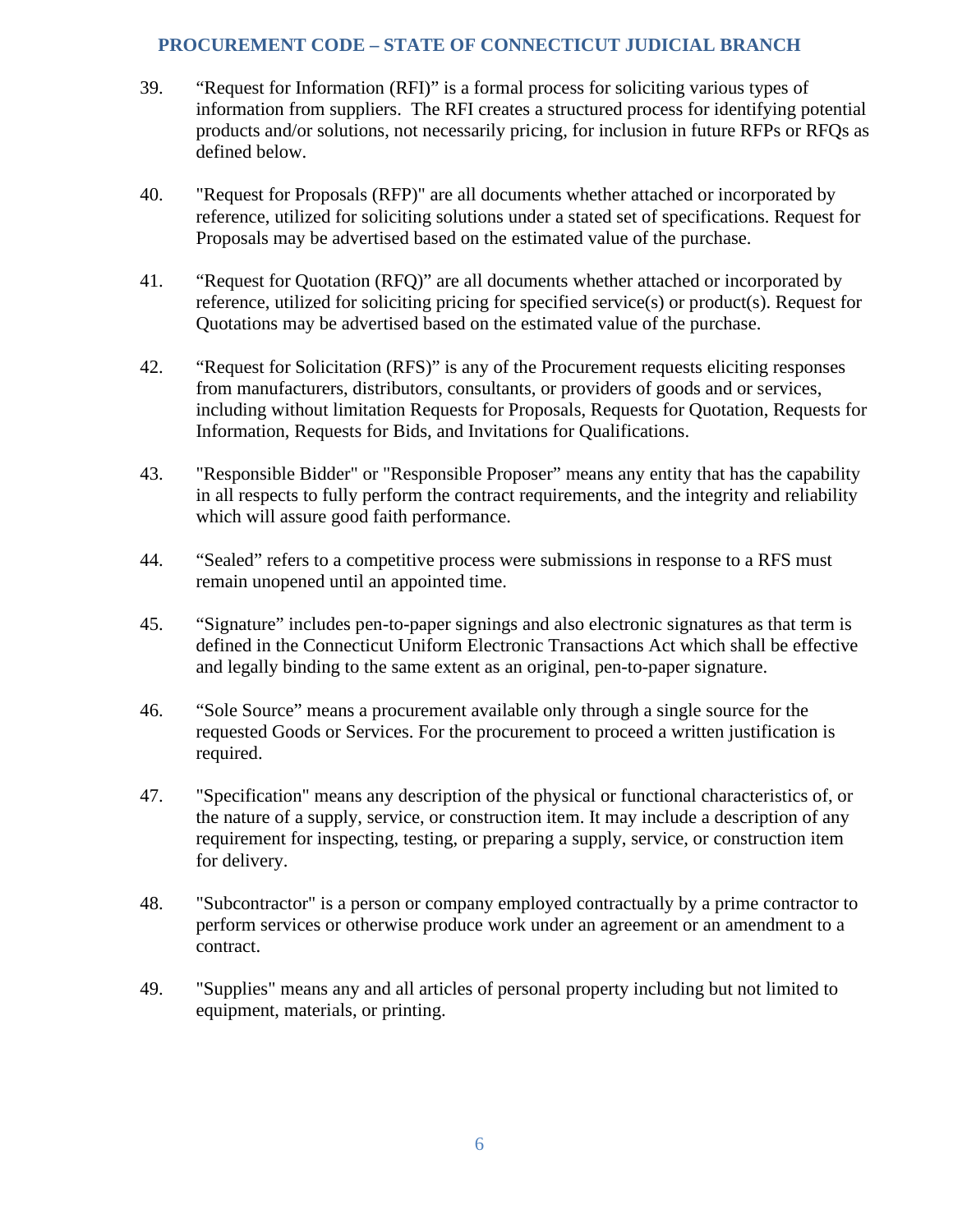# <span id="page-9-0"></span>**SECTION 2 - OBJECTIVE OF CODE**

This procurement code is designed to: (1) establish uniform contracting standards and practices; (2) simplify and clarify contracting standards and procurement policies and practices, including, but not limited to, procedures for competitive sealed bids, competitive sealed proposals, small purchases, sole source procurements, emergency procurements and special procurements; (3) ensure the fair and equitable treatment of all businesses and persons wishing to engage in the procurement system; (4) include a process to maximize the use of small contractors and minority business enterprises (5) provide increased economy in procurement activities and maximize purchasing value to the fullest extent possible; (6) ensure that the procurement of supplies, materials, equipment, services, and construction is obtained in a cost-effective and responsive manner; (7) include a process to ensure contractor and Judicial Branch accountability; and, (8) provide a competitive framework for best value and qualification based selection, and the terms and conditions for their use.

# <span id="page-9-1"></span>**SECTION 3 - AUTHORITY**

In accordance with C.G.S. sections 51-5a and 51-9 the Chief Court Administrator and/or designated staff of the Office of the Chief Court Administrator may adopt policies for the following purposes:

- A. To supervise all purchases of specified supplies, materials, equipment, and contractual services under prescribed conditions and procedures.
- B. To authorize, any purchase in the open market without filing a requisition or estimate for specified supplies, materials, or equipment for immediate delivery to meet emergencies arising from unforeseen causes, including delays by contractors, delays in transportation and an unanticipated volume of work, provided a report of any such purchase, with a record of the competitive quotations upon which it was based and a full account of the circumstances of the emergency, shall be submitted at once and entered in Purchasing files that are open to public inspection.
- C. To prescribe the manner in which supplies, materials and equipment shall be purchased, delivered, stored, and distributed.
- D. To prescribe the manner of creating requisitions and obtaining estimates, the future periods which they are to cover, the form in which they shall be submitted and the manner of authentication.
- E. To prescribe the manner of inspecting all deliveries of supplies, materials, and equipment and of testing samples submitted with bids or proposals and samples of deliveries to determine whether or not the specifications are being complied with.
- F. To provide for the transfer of or the disposal by sale of supplies, materials and equipment which are obsolete or unusable.
- G. To prescribe the amount of deposit or bond to be submitted with a bid or a contract and the amount of deposit or bond to be given for the faithful performance of a contract.
- H. To specify the categories of purchases which are not subject to competitive bidding requirements.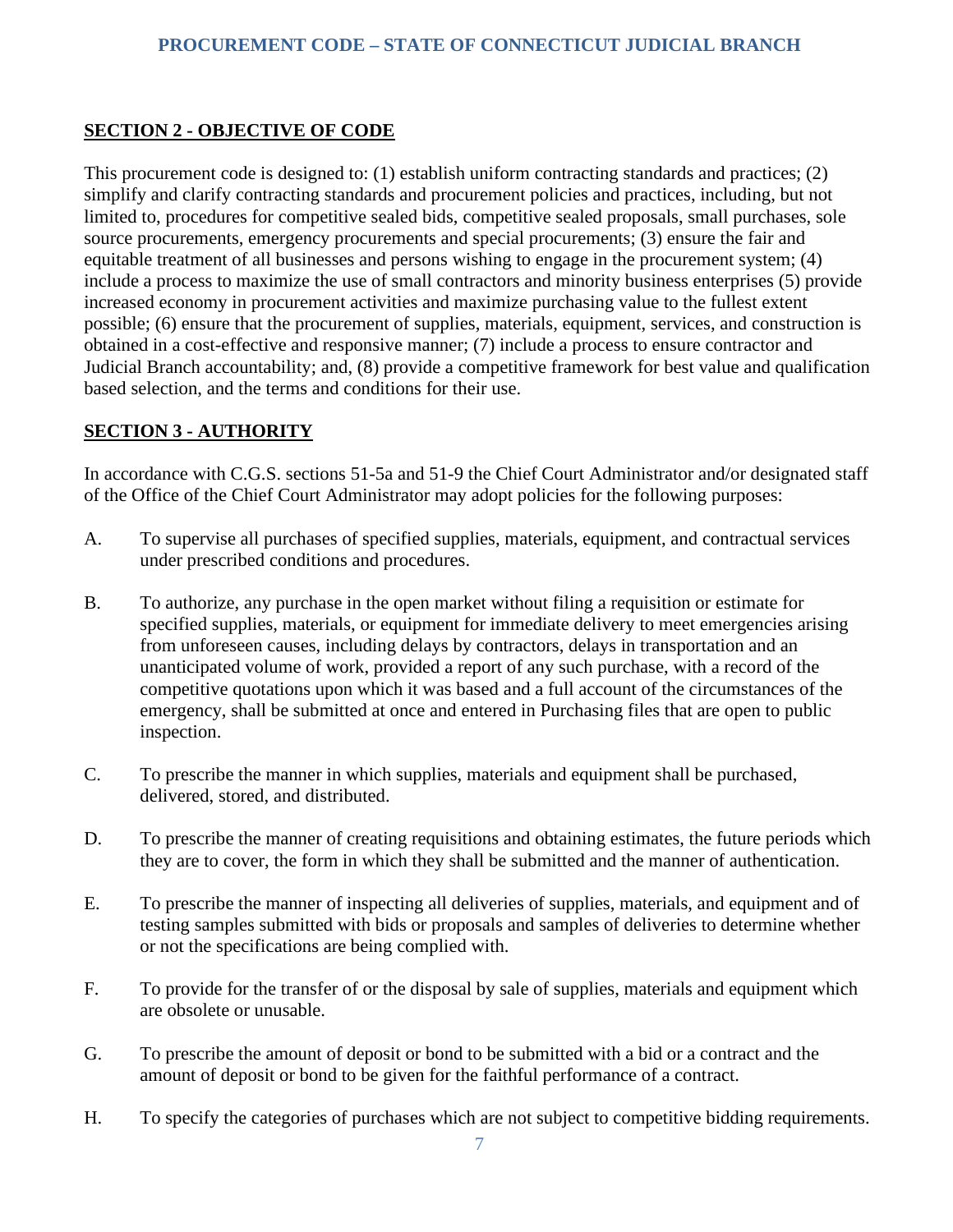- I. To indicate the types of objective criteria that may be used in determining the "lowest responsible qualified bidder" for the purposes of awarding a contract as set forth herein.
- J. To define the term "minor irregularities" for the purposes of evaluating bids and or proposals provided such term shall not include (a) variations in the quality, unit price or date of delivery or completion of supplies, materials, equipment, or contractual services or (b) exceptions to programs required under the general statutes.
- K. To provide for any other matters necessary to affect the fair and efficient procurement of goods and services.
- L. To establish policies and procedures for use in preparing specifications which ensure that such specifications encourage competition and are not overly restrictive.
- M. To establish procedures by which a bidder or proposer may request reconsideration of an award determination.
- N. To initiate or authorize others to make or request emergency procurements when there exists a threat to public health, welfare, or safety under emergency conditions as defined in regulations, provided that such emergency procurements shall be made with such competition as is practicable under the circumstances.

# <span id="page-10-0"></span>**SECTION 4 - INTERNET ACCESS**

The Judicial Branch shall establish and maintain an internet portal located on the Judicial Branch website for the purposes of posting all contracting opportunities. The Judicial Branch Contracting Portal shall, among other things, include:

- A. All Published Solicitations (RFS) including, Bids, Requests for proposals, and other solicitations,
- B. A searchable database for locating information on solicitations or contracts,
- C. Information to encourage the active recruitment and participation of small businesses and women and minority owned enterprises in the contracting process,
- D. Accessibility from the State of Connecticut Department of Administrative Services Contracting Portal.

# <span id="page-10-1"></span>**SECTION 5 - PROCUREMENT RESPONSIBILITIES OF ADMINISTRATIVE SERVICES DIV.**

The Judicial Branch Administrative Services Division shall have the following general duties and responsibilities with respect to procurement:

A. The timely purchase and provision of supplies, equipment, and contractual services.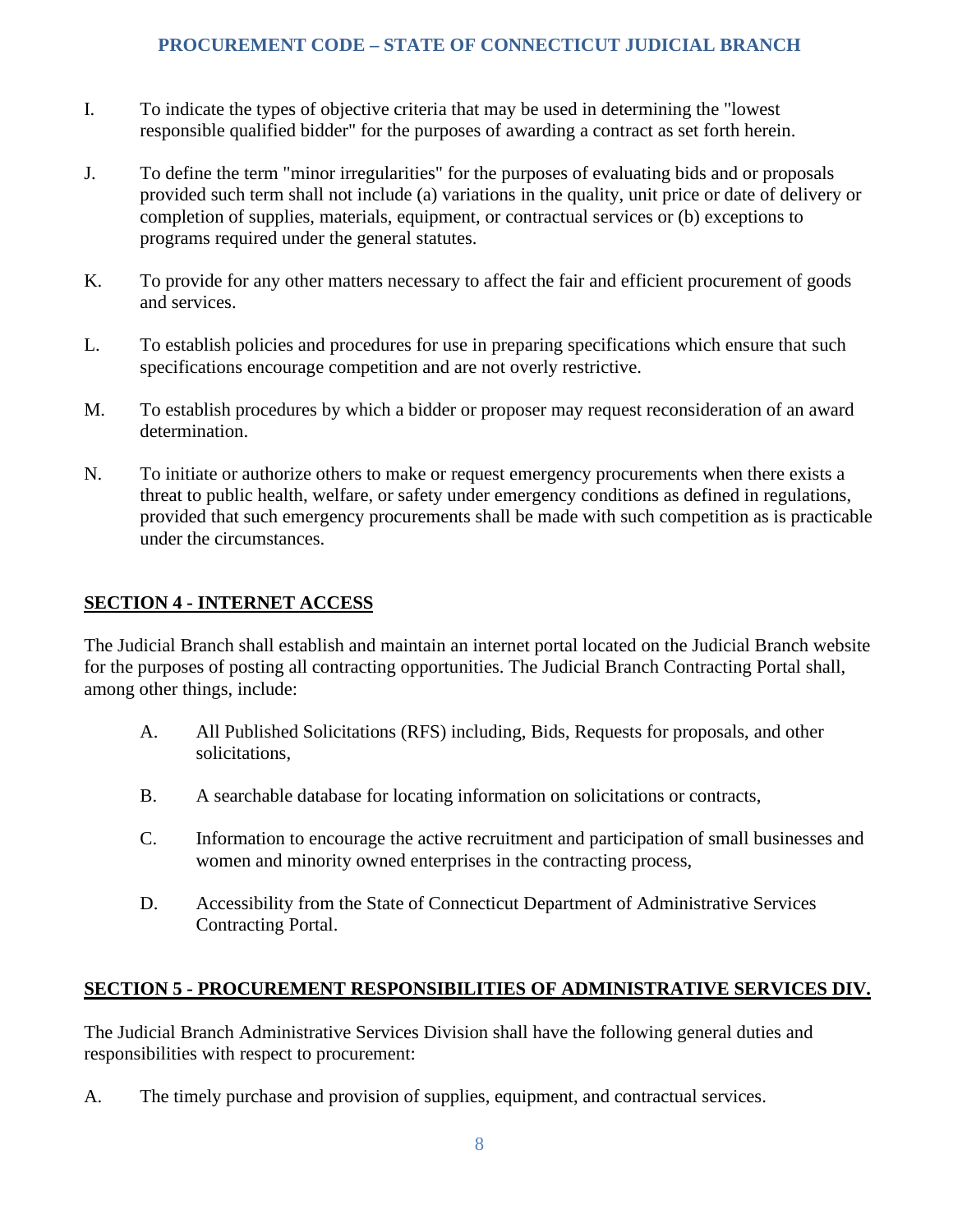- B. Purchase, lease, or contract for: supplies, materials, equipment, and services.
- C. Pursue competitive standard specifications in accordance with best purchasing practices.

# <span id="page-11-0"></span>**SECTION 6 - NOT A PARTY OF INTEREST**

The Chief Court Administrator, nor any member of the office of the court administrator, nor any member of the Judicial Branch to whom purchasing authority has been given, nor the Chief Justice, nor any member of the Supreme Court, shall be financially interested, or have any personal beneficial interest, either directly or indirectly, in any contract or purchase order for any supplies, materials, equipment or contractual services furnished to or used by the Judicial Branch, as the case may be, by rebate, gifts or otherwise, any money, or anything of value whatsoever, or any promise, obligation or contract for future reward or compensation.

# <span id="page-11-1"></span>**SECTION 7 - OWNERSHIP RIGHTS AND INTEGRITY OF PUBLIC RECORDS UNDER A CONTRACT, SUBCONTRACT, OR AMENDMENT**

- A. No contractor or subcontractor, or employee or agent of a contractor or subcontractor, shall have any ownership rights or interest in (1) any public records which the contractor, subcontractor, employee, or agent possesses, modifies or creates pursuant to a contract, subcontract or amendment to a contract or subcontract, or (2) any modifications by such contractor, subcontractor, employee or agent to such public records.
- B. No contractor or subcontractor, or employee or agent of a contractor or subcontractor, shall impair the integrity of any public records which the contractor, subcontractor, employee, or agent possesses or creates.
- C. Public records which a contractor, subcontractor, or employee or agent of a contractor or subcontractor, possesses, modifies, or creates pursuant to a contract, subcontract or amendment to a contract or subcontract shall at all times and for all purposes remain the property of the Judicial Branch.

# <span id="page-11-2"></span>**SECTION 8 - APPLICATION OF FREEDOM OF INFORMATION ACT TO PUBLIC RECORDS PROVIDED TO CONTRACTOR OR SUBCONTRACTOR**

- A. Any public contract record that Judicial provides to a contractor or subcontractor shall remain a public record for the purposes of subsection (a) of section 1-210 of the Connecticut General Statutes.
- B. With regard to any public record, Judicial and the contractor or subcontractor shall have joint and several responsibilities to comply with obligations under the Freedom of Information Act, as defined in section 1-200 of the Connecticut General Statutes.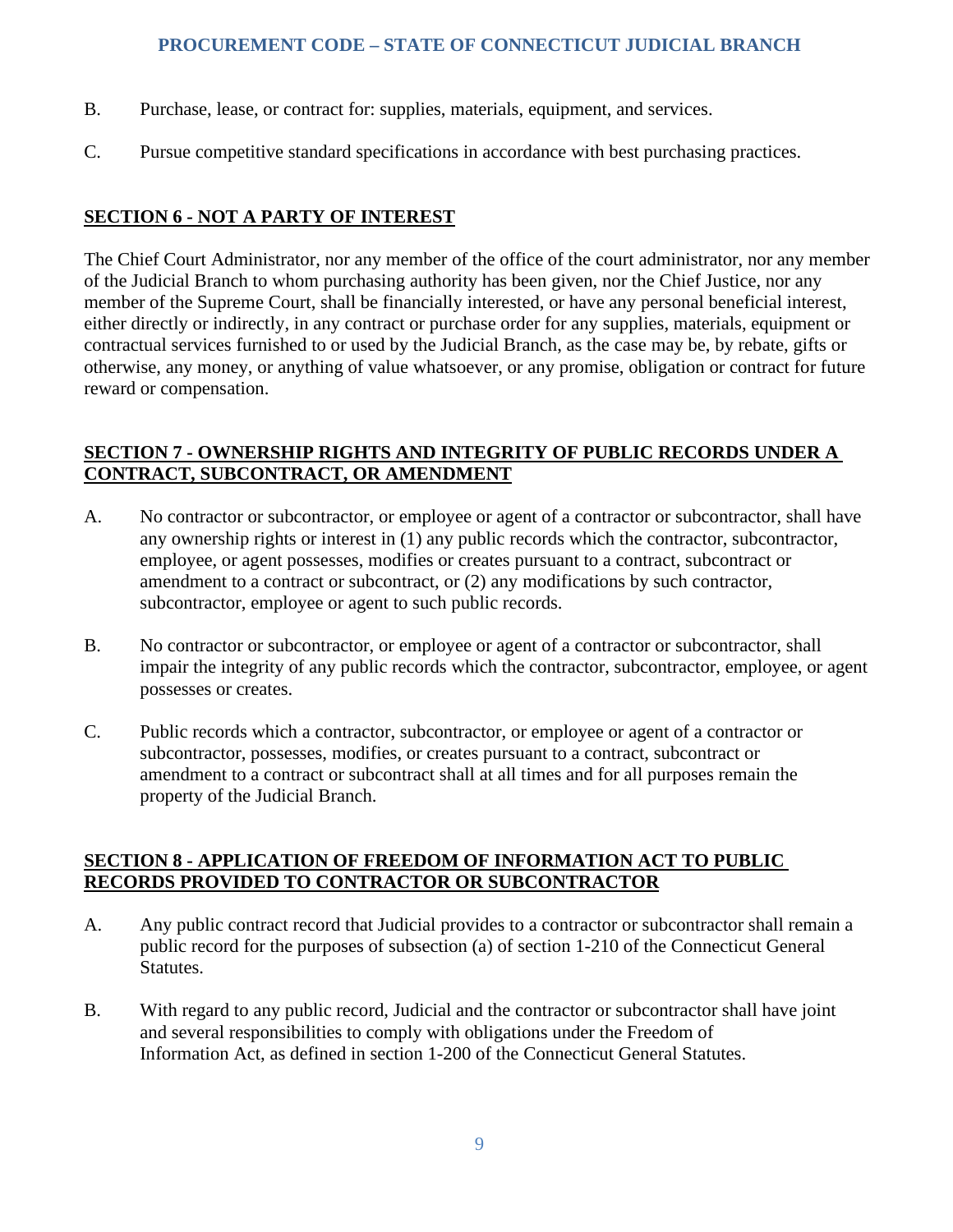# <span id="page-12-0"></span>**SECTION 9 - NONDISCLOSURE OF PUBLIC RECORDS BY CONTRACTOR OR SUBCONTRACTOR**

No contractor or subcontractor, or employee or agent of a contractor or subcontractor, shall disclose to the public any public records (1) which it possesses, modifies or creates pursuant to a contract, subcontract or amendment to a contract or subcontract and (2) which the Judicial Branch (a) is prohibited from disclosing pursuant to state or federal law in all cases, (b) may disclose pursuant to state or federal law only to certain entities or individuals or under certain conditions or (c) may withhold from disclosure pursuant to state or federal law.

No provision of this section shall be construed to prohibit any such contractor from disclosing such public records to any of its subcontractors to carry out the purposes of its subcontract.

# <span id="page-12-1"></span>**SECTION 10 - CONTRACTORS ARE PROHIBITED FROM SELLING, MARKETING OR OTHERWISE PROFITING FROM PUBLIC RECORD**

No contractor or subcontractor, or employee or agent of a contractor or subcontractor, shall sell, market or otherwise profit from the disclosure or use of any public records which are in its possession pursuant to a contract, subcontract or amendment to a contract or subcontract, except as authorized in the contract, subcontract or amendment.

# <span id="page-12-2"></span>**SECTION 11 - INTERAGENCY AGREEMENT BETWEEN CHIEF COURT ADMINISTRATOR AND COMMISSIONER**

In accordance with C.G.S. section 4d-42, the Chief Court Administrator and the Commissioner of the Department of Administrative Services may, by interagency agreement, provide for the Judicial Department (1) to receive information system and telecommunication system facilities, equipment, and services pursuant to contracts or subcontracts or amendments to contracts or subcontracts and (2) to interconnect with state agency information systems and telecommunication systems.

# <span id="page-12-3"></span>**SECTION 12 - CONTINUITY OF SERVICES IN EVENT OF EXPIRATION OR TERMINATION OF CONTRACT, AN AMENDMENT OR DEFAULT OF CONTRACTOR OR SUBCONTRACTOR**

When it is determined to be in the best interest of the Judicial Branch, each contract, subcontract or amendment to a contract or subcontract negotiation including, but not limited to, information systems, telecommunications systems, facilities, and Community Based Services, shall include provisions ensuring continuity of services in the event work under such contract is terminated or transferred for any reason whatsoever. Further all confidential records which the contractor or subcontractor possesses or created pursuant to such contract, subcontract, or amendment shall also be included for return to the Judicial Branch. Consistent with the foregoing statement, the Chief Court Administrator or their designee may authorize agreement extensions beyond the contractual term to complete orderly transfers for clients, facilities, equipment, and or software, assigned pursuant to contract and or amendment, to the Judicial Branch or its selected contractor. Costs for continued services under an extension may be negotiated.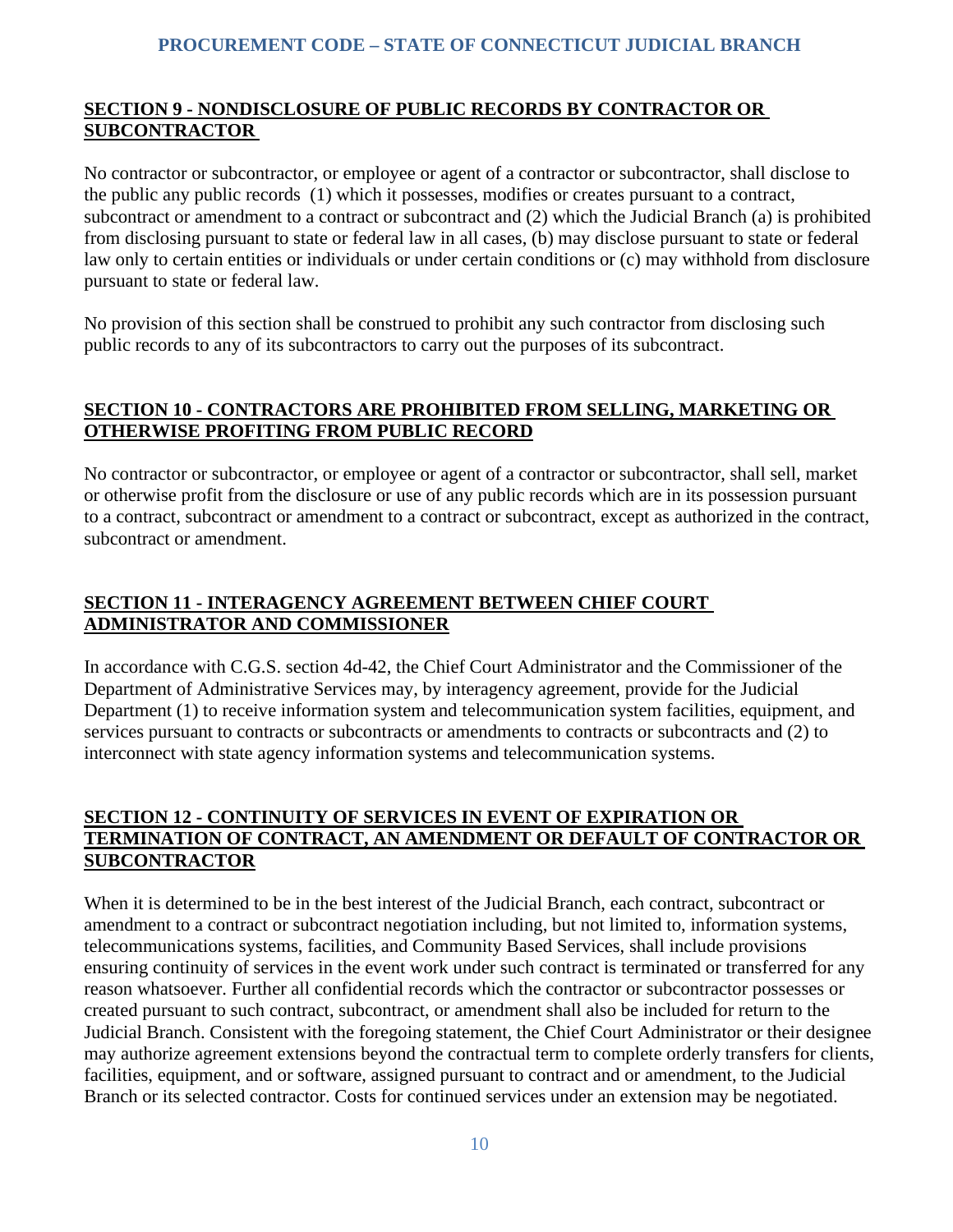# <span id="page-13-0"></span>**SECTION 13 - DISQUALIFICATION OF POTENTIAL CONTRACTORS AND SUBCONTRACTORS WHICH PARTICIPATE IN JUDICIAL BRANCH REQUESTS FOR PROPOSALS PROCESS**

- A. No business entity or individual shall be awarded a contract or amendment to a contract if the business entity or individual directly or indirectly participates in any of the following activities on behalf of Judicial concerning such contract or amendment or any contract or amendment to a contract:
	- 1. Preparation of the request for information or request for proposals or,
	- 2. Development of bid specifications or proposal requirements or,
	- 3. Evaluation of bids or proposals or,
	- 4. Negotiations with potential contractors.
- B. No business entity or individual who is awarded any such contract or amendment may award a subcontract for any work under such contract or amendment to any business entity or individual who has participated in any activities prohibited by this Code.

# <span id="page-13-1"></span>**SECTION 14 - INTERPRETATION - RULES OF CONSTRUCTION, INTERPRETATION, AND APPLICATION**

- A. Foster effective broad-based competitive values and protocols.
- B. Permit the continued development of the best Procurement practices and to provide for increased public confidence in the procedures followed in public Procurement by providing quality safeguards to maintain the integrity of Judicial Branch procurement systems.
- C. Ensure fair and equitable treatment of all businesses and persons who interact with the Judicial Branch procurement system. Include a process to maximize the use of small contractors and minority business enterprises, as defined in section 4a-60g of the general statutes. Ensure that the procurement of required supplies, materials, equipment, services, and construction are completed in a cost-effective and responsive manner. Provide increased economy in Judicial Branch procurement activities and to maximize, to the fullest extent practicable, the purchasing value of public funds expended, considering, where applicable, supplier performance and total costs. Include a process to improve contractor and Judicial Branch accountability.

# <span id="page-13-3"></span><span id="page-13-2"></span>**SECTION 15 - REQUIREMENT OF GOOD FAITH ACCOUNTABILITY, TRANSPARENCY, AND RESULTS BASED OUTCOMES**

- A. All parties involved in the negotiation, performance, or administration of contracts must act in good faith.
- B. In accordance with section 4e-14 of the C.G.S., every Judicial Branch contract shall contain provisions to ensure accountability, transparency, and results-based outcomes.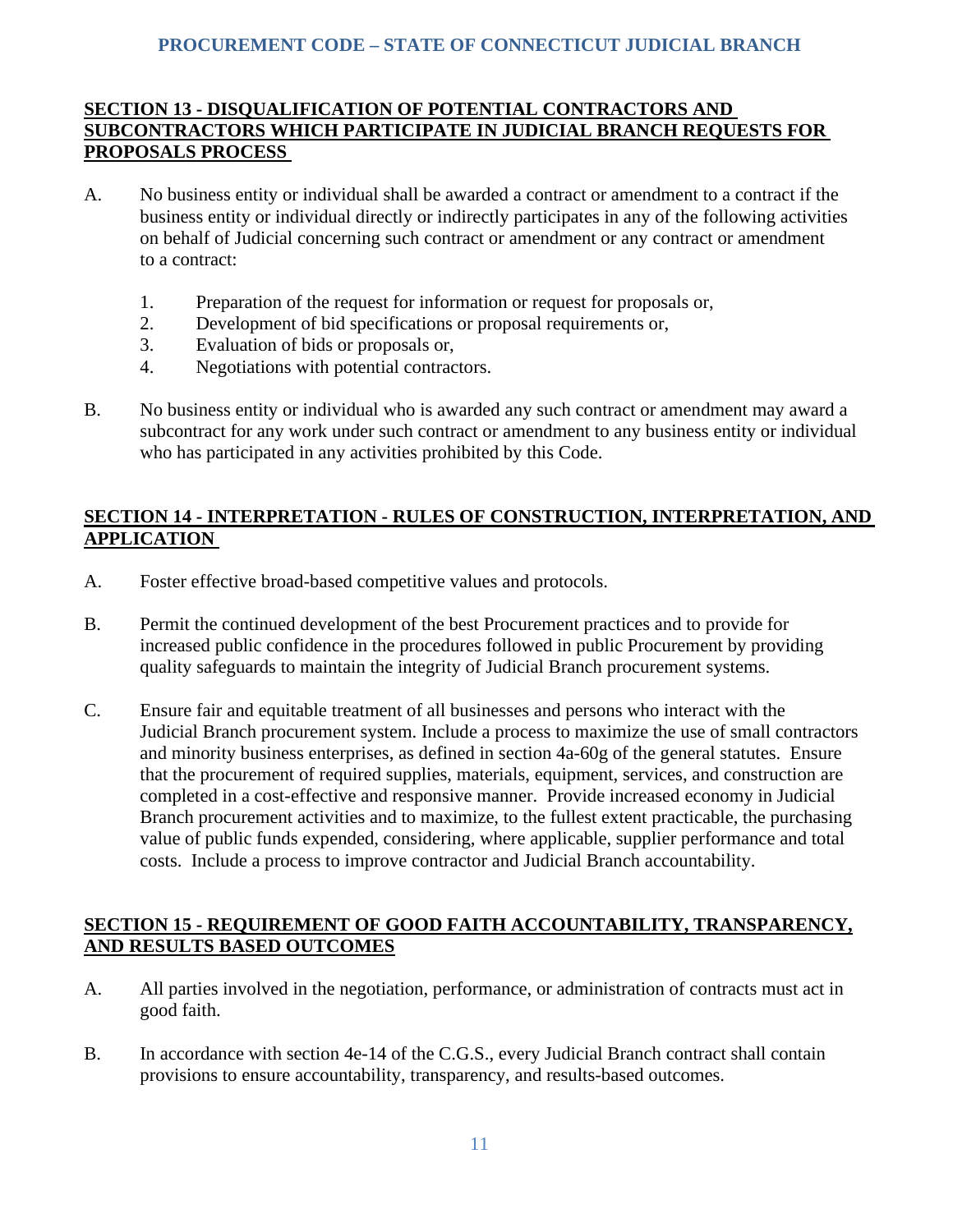# <span id="page-14-0"></span>**SECTION 16 - METHODS OF SOURCE SELECTION**

- A. All purchases of, and contracts for, supplies, materials, equipment and professional contractual services, except those excluded by this Procurement Code shall be awarded by one of the following methods, unless otherwise authorized by the Chief Court Administrator.
	- 1. Competitive Sealed Bidding<br>2. Competitive Sealed Proposa
	- Competitive Sealed Proposals
	- 3. Open Competitive Quotations
	- 4. Qualification Based Selection
		- a. Small Purchases
		- b. Sole Source Procurement
		- c. Emergency Procurements (valued under \$15,000)
		- d. Waiver of Bid or Proposal Requirement for Extraordinary Circumstances
		- e. Special Procurements as authorized by Chief Court Administrator (CCA)
		- f. Cooperative Purchases
		- g. Other Competitively Procured Government Contracts under Acceptable Terms and **Conditions**

## B. Procurement Policy Exclusions –

Listed below are goods and services excluded from competitive procurement:

- 1 Court Ordered Services
- 2 Data Center Rentals
- 3 Emergency Medical<br>4 Fees, Witness and Ju
- Fees, Witness and Jury
- 5 Insurance
- 6 Memberships
- 7 Motor Fuel
- 8 Music and Publications
- 9 Post office boxes and postage
- 10 Provider of Legal Representation or Legal Counsel
- 11 Real Property Leases and Purchases
- 12 Retiring Chief Justice Portraits
- 13 Service of Process
- 14 Statutorily Mandated Purchases
- 15 Subscriptions
- 16 Travel Services
- 17 Utilities
- 18 Vehicle Maintenance (DAS Vehicle Maintenance and Repair)
- 19 Work Subsidy
- C. The Judicial Branch Legal Services Unit shall review for approval the terms and conditions used for Judicial contracts. The Chief Court Administrator may designate certain contracts as excluded from the requirement of review by Legal Services.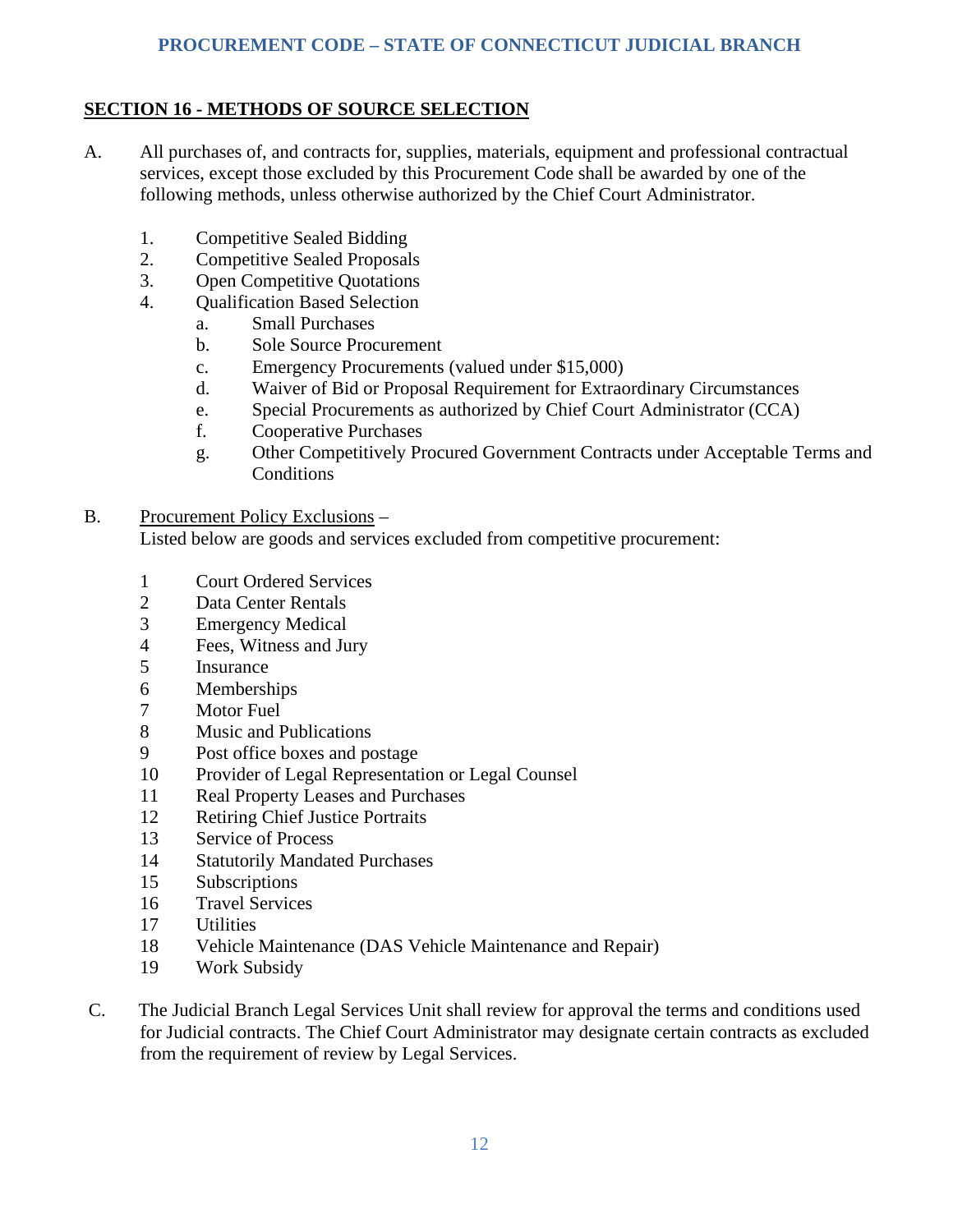# <span id="page-15-0"></span>**SECTION 17 - PROCESSING CYCLE**

Processing times apply only after the Administrative Services Division Purchasing Services Office receives a properly completed requisition providing adequate specifications including but not limited to any trade-ins, component parts or inventory replacement and or removal. The processing time to complete purchase orders will vary according to the projected value of requested goods or services. The dollar amount (Threshold Levels) associated with each Judicial Branch procurement dictate the type of competitive process required. Upon receipt of requisitions for goods or services, Purchasing will review specifications in order to ensure compliance with standards for specification writing. The Director of Materials Management shall review requisitions for goods or services having an estimated value of \$100,000 or more with the Executive Director of Administrative Services for approval of funding.

# A. Judicial Branch Procurement Threshold Levels are as follows:

1. Level 1: Non-Recurring Purchases Less than \$5,000

A purchase order may be issued upon verification of price, installation, and payment terms.

2. Level 2: \$5,000 to \$14,999

The purchasing record shall include documentation of efforts to obtain written quotations from at least three (3) vendors based upon written specifications reviewed and approved by the Purchasing Services office.

# 3. **L**evel 3: \$15,000 to \$49,999

The purchasing record shall include documentation of efforts to obtain three (3) sealed quotations from three vendors based upon specifications issued by Purchasing. The rules for purchases valued at \$50,000 or more shall apply except that public notice is not required.

# 4. Level 4: \$50,000 and Above

Sealed bids and sealed proposals shall be based upon written specifications. Open public competition shall be solicited by public notice published in at least one newspaper with statewide circulation in Connecticut at least five business days before the closing date for submission for proposals or bids. RFS responses received by the submission deadline must be opened at the place, date and time specified in the RFS document. Bid prices will be read aloud and recorded along with the names of the entity submitting the bid. Proposals received by the proposal submission deadline will have respondent names read aloud and recorded at the opening.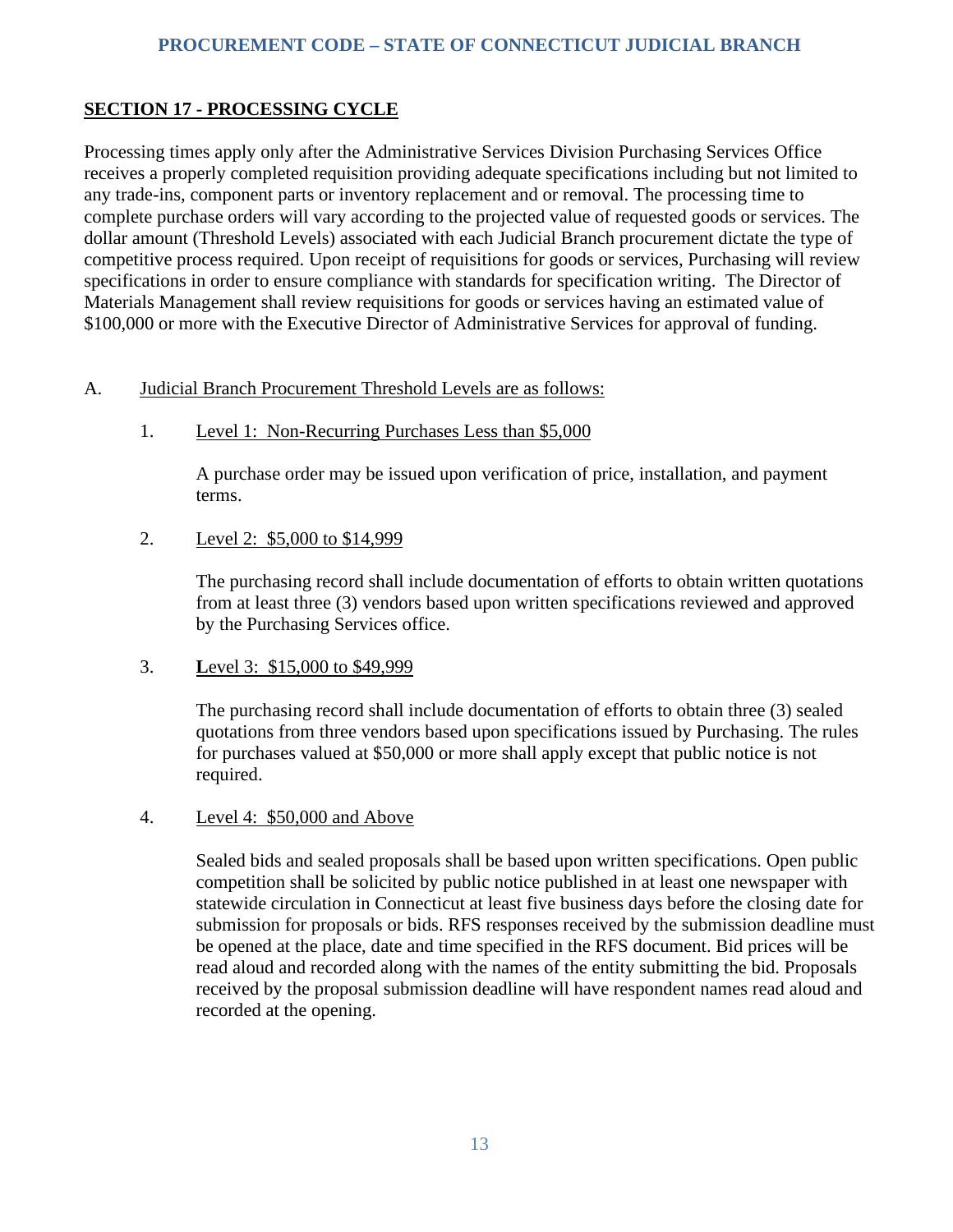#### B. Competitive Negotiation

Competitive negotiation may be used to obtain best and final offers as a final step in the Request for Proposal process for purchases and or leases having a cumulative cost at or above Threshold Level 3 (\$15,000 - \$49,999.99). The most competitively determined responsible proposal is selected and details regarding the proposal's implementation and sequencing of deliverables are considered in reaching agreement on the best and final offer. Competitive negotiations may be used for Requests for Quotations (RFQ) and Bids in exceptional circumstances, as approved by the Director of MMU, particularly regarding potential modifications to terms and conditions for contracting.

## <span id="page-16-0"></span>**SECTION 18 - REQUIREMENTS PLANNING PROCESS AND BLANKET ORDERS**

The Requirements Planning Process is used to initiate the purchasing cycle for the development of annual or multi-year contracts and blanket orders. The amount of time required for processing orders may be shortened as a result of the identification of particular needs in the Requirements Planning Process. This process is also an appropriate time for both parties to review vendor performance from the previous fiscal year. Contract expiration dates should also be discussed in this forum and the availability of contract extensions confirmed in accordance with Purchasing Service's procurement schedule.

Annually, representatives of each Division review procurement need for the upcoming fiscal year with the Administrative Services Division Purchasing Services Office. Prior to a planning session, Purchasing Services will provide each Division with a list of blanket purchase orders for the most recent fiscal year. Divisions should review the list of blanket orders and provide updates where needed. During the annual review, contract services, equipment rentals, leases for personal property and planned capital expenditures can be evaluated. When capital equipment is involved, the best available estimate of quantities should be included as part of each specification. To provide for timely execution the Division should submit specifications for newly identified needs within 30 days of the review session.

The goal of the Requirements Planning Process is to generate blanket purchase orders and contracts to support the annual needs of each Division. A blanket order is a purchase order to a specific company for goods or services purchased repeatedly during a fiscal year. Such orders are restricted to commodities or services for which pricing is predetermined, for example, equipment rentals, supplies, fuel oil, human services, and janitorial services. Blanket orders may be issued for procurements at any dollar level.

The total dollar value stated on the blanket order may be an estimate. The purpose of the total price estimate is to indicate the anticipated volume of goods or services needed. The estimated value is also used to establish a maximum value that cannot be exceeded by the vendor without further review by the requisitioner and the Administrative Services Division Purchasing Services office.

# <span id="page-16-1"></span>**SECTION 19 - REQUEST FOR SOLICITATIONS (RFS)**

The determination that a new product or service is needed, or that an existing service provided through an existing contract should be continued, resides with the operating division. As such, the operating division will provide the Administrative Services Division Purchasing Services Office with appropriate specifications that can be incorporated into a Request for Solicitation (RFS).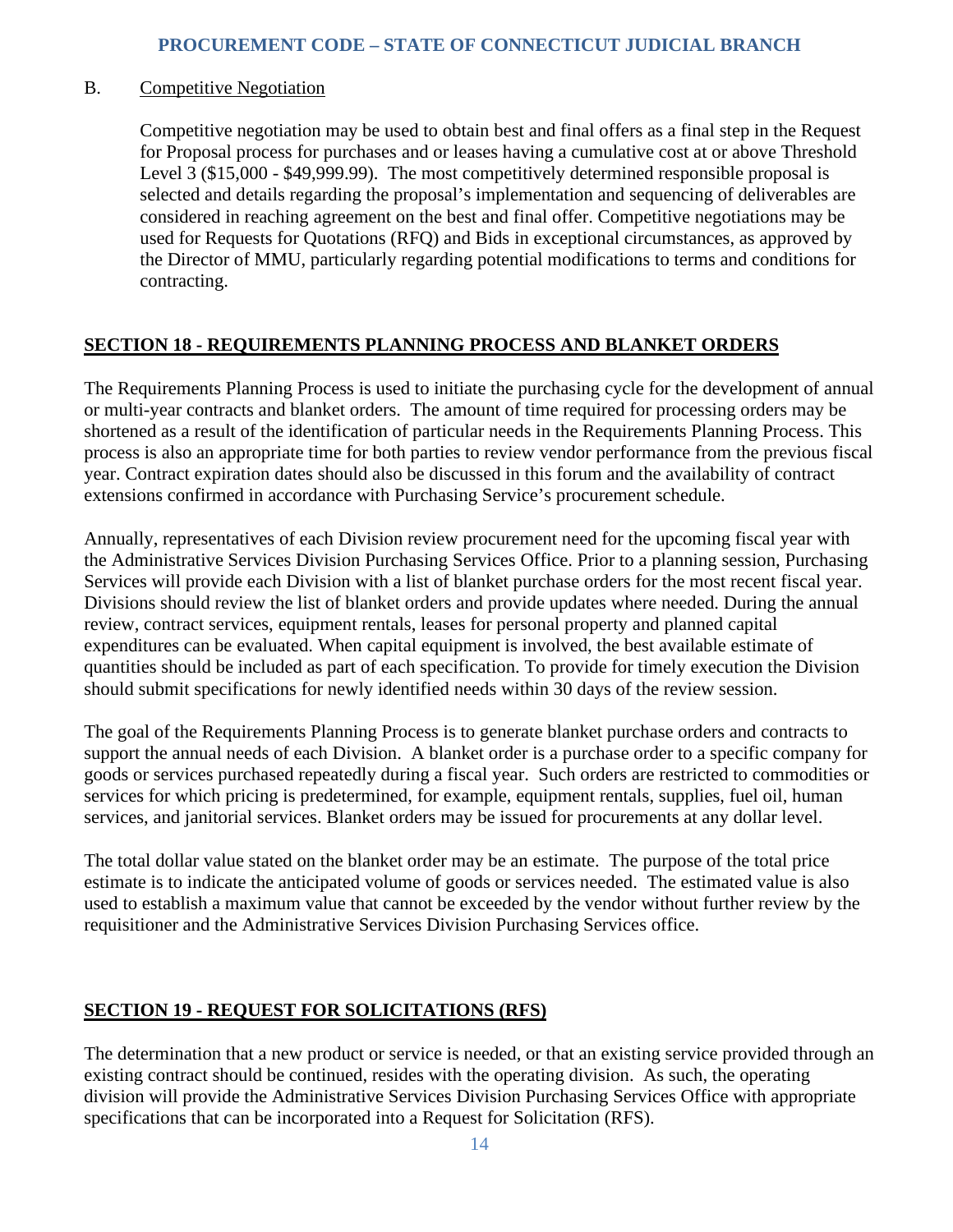The Administrative Services Division (ASD) Purchasing Services Office will draft a RFS following a standard format that is jointly developed and approved by the Purchasing Services Office, the operating divisions, and the Legal Services Unit. After the draft is approved, ASD's Purchasing Services Office will be responsible for advertising the RFS, and its timely distribution to prospective bidders.

When it is considered impractical to issue a Request for Quotation, the ASD Purchasing Services office may issue a Multi-Step Competitive Sealed Bid consisting of a Request for Information (requesting technical information) or a Request for Qualifications (requesting the qualifications of bidders) as the first step in the process. The second step in the process, a Request for Quotation or Request for Proposal, may be limited to respondents who pre-qualified under the criteria set forth in the initial solicitation.

# <span id="page-17-0"></span>**SECTION 20 - CONTRACT AWARDS**

A. The ASD Purchasing Services office will award contracts to the low-cost responsible bidder under a bid or RFQ, the top ranked respondent, or the highest scoring bidder in multiple criteria bid or RFP. Requests for Qualifications may result in multiple awards to respondents that meet published criteria. Other factors considered in awarding contracts include the past performance of respondents, compliance with the Commission on Human Rights and Opportunities State Set-Aside program and State product recycling standards. The Set-Aside program is designed to provide Supplier Diversity by creating opportunities for Small Business Enterprises and Minority Business Enterprises to meet State procurement needs.

In considering a bidder's past performance the ASD Purchasing Services office will evaluate the skill, ability, and integrity of the bidder in terms of the bidder's fulfillment of past contractual obligations and the bidder's experience or lack of experience in delivering supplies, materials, equipment and or services of the size or amount for which the RFS was issued. Divisions must keep the ASD Purchasing Services office informed of contractor performance issues as they occur. This practice is intended to avoid the tendency of revealing performance issues in the midst of evaluating competing RFS responses.

- B. All other factors being equal, preference shall be given to supplies, materials and equipment produced, assembled, or manufactured in Connecticut and services originating and provided in Connecticut.
- C. If all bids or proposals received on a pending contract are for the same unit price or total amount and no distinction can be made in favor of supplies, materials and equipment produced, assembled or manufactured in the state or services originating and provided in the state, Materials Management shall have authority to order the rejection of all bids or proposals and to order the purchase of the required supplies, materials, equipment or contractual services in the open market, provided the price paid in the open market shall not exceed the bid or proposal price.
- D. Subject to the limitations of this Section, any type of contract which will promote the best interests of the State may be used, including although not preferred, the use of a cost-plus-apercentage-of-cost contract. A cost-reimbursement contract may be used only when a determination is made in writing that such a contract is likely to be less costly than any other type or that it is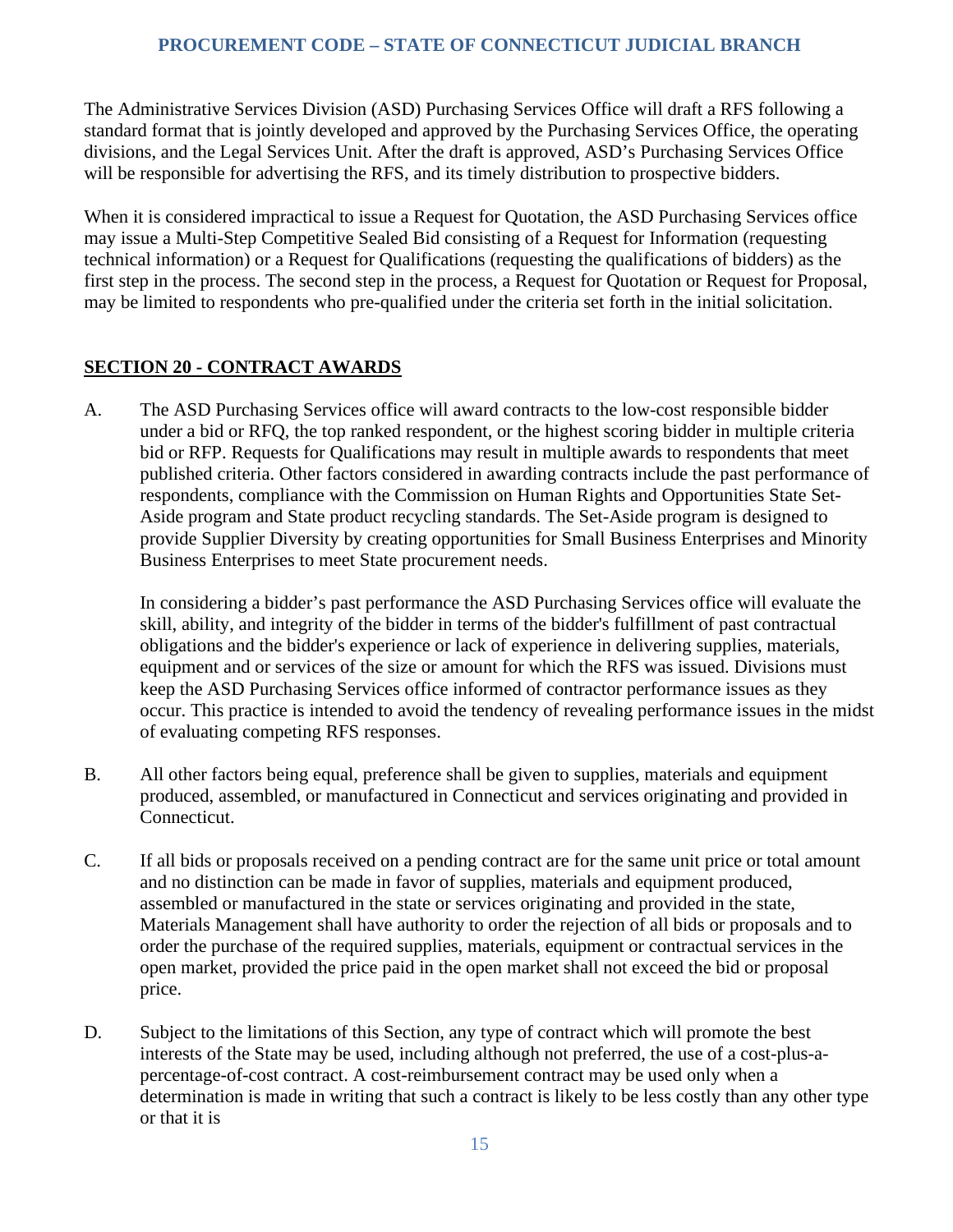impractical to obtain the supplies, services, or construction required except through costreimbursement.

# <span id="page-18-0"></span>**SECTION 21 - SPECIFICATION WRITING**

#### A. Responsibility

It is the responsibility of the requesting Division or organization to submit written specifications to the ASD Purchasing Services Office. Specifications should reference the pertinent requisition number when available.

Specifications form the basis for determining the need for RFS documents and may range from a description written on a requisition to a formal document consisting of a background narrative, technical requirements, evaluative criteria, exhibits and specific qualifiers. When applicable, sample supplier agreements and procedures for meeting accountability requirements including equipment replacement and trade-in values should be required as part of the specification.

#### B. Restrictive Specifications

A restrictive specification that hinders competition must be justified in writing. If equipment, commodities, or services require specifications of a limited scope that will preclude competitors from bidding a proprietary justification memo must be submitted with the requisition. Rationale based exclusively on the "only known source" is not acceptable without further proof of the accuracy of the statement; such statements often must be proven through the public bidding process. A proprietary justification may be rejected if the basis for specification cannot be validated. The requirements regarding the purposes and non-restrictiveness of specifications shall apply to all specifications prepared for the Judicial Branch by State personnel or others, including, but not limited to, those prepared by architects, engineers, or designers.

#### C. Proprietary Requests

Proprietary requests authorized by the Division Executive Director may be approved by the ASD Director of Materials Management based on a project letter and proprietary justification memo. The project letter must provide a statement of the scope of work, unit costs, and the requester's best estimate of the length of time required for the project. Requisitions for the continuation of a proprietary service must reference the previously assigned purchase order number.

Where proprietary services or sole source procurements are projected to exceed Threshold Level 3 (\$49,999.99), the ASD Purchasing Services office reserves the right to follow Judicial Branch standard purchasing procedures to fulfill the described needs through the appropriate competitive process.

Proprietary requests for grant funded programs will only be approved if a competitive procurement can be waived under Judicial Branch Policies and the waiver is approved by the funding source. Typically, the grant application must name the contractor who is to be considered a proprietary source. As a reminder, the Executive Director of the requesting Division must authorize each proprietary request. The recommended contractor's federal debarment and suspension status must be verified as part of the Division's request.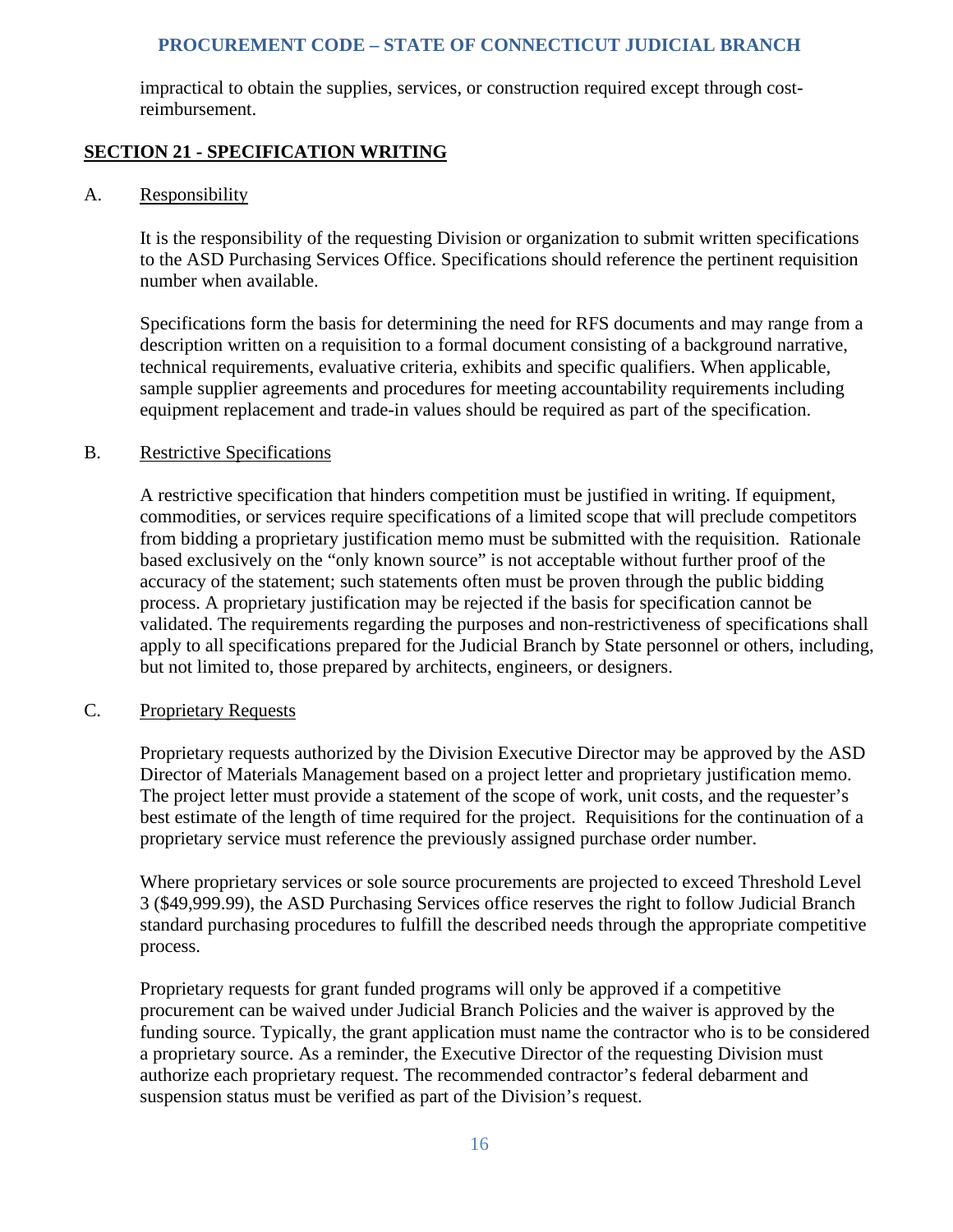## D. Creating Clear Specifications

Specification clarity is critical to contract satisfaction. The following techniques should be incorporated wherever feasible.

- Use the words must or shall in grammatical construction to describe a command or mandatory requirement.
- Use the words should and may in grammatical construction to describe an advisory or optional requirement.
- Be as specific and detailed as possible in stating mandatory requirements.
- State requirements of fact only once to avoid duplication.
- Avoid making something a mandatory requirement if it is an option or enhancement.
- Avoid placing general contract terms in the technical specifications section. A section that addresses the general terms and conditions of the contract has been developed with the expertise of the Legal Services Unit.

#### E. Statutory Specifications

- 1. Equipment and Appliances for State Use and Energy Standards
	- The Judicial Branch shall procure equipment and appliances for state use which meet or exceed the federal energy conservation standards set forth in the Energy Policy and Conservation Act, 42 USC 6295, any federal regulations adopted there under, and any applicable energy performance standards established in accordance with subsection (j) of C.G.S. section 16a-38. Purchases of equipment and appliances for which energy performance standards have been established pursuant to subsection (j) of section 16a-38 shall be (1) made from among those specific models of equipment and appliances which meet such standards, and (2) based, when possible, on competitive bids.

#### 2. Standard for Purchase of Recycled Paper

All recycled copy paper purchased by the Judicial Branch for use in courts and/or offices shall meet the applicable minimum recycled content standards established in Federal Executive Order No. 13101, and any regulations or guidelines promulgated by the United States Environmental Protection Agency to carry out the purposes of said order, for purchase of paper by the federal government provided such paper shall have a composition such that at least ten per cent of the fiber material used to produce such paper is derived from post-consumer recovered paper.

3. Specifications for Printing and Writing Paper

The Judicial Branch shall maintain specifications for printing and writing paper purchased by the state to (1) incorporate the standards provided for in Federal Executive Order No. 13101 and any regulations or guidelines promulgated by the United States Environmental Protection Agency to carry out the purposes of said order and (2) provide for the purchase and use of paper composed entirely of materials manufactured using processes (A) which do not involve the harvesting of trees or which are otherwise derived entirely from sources other than trees and (B) which can be categorized as having less adverse impact on the environment than conventional processes.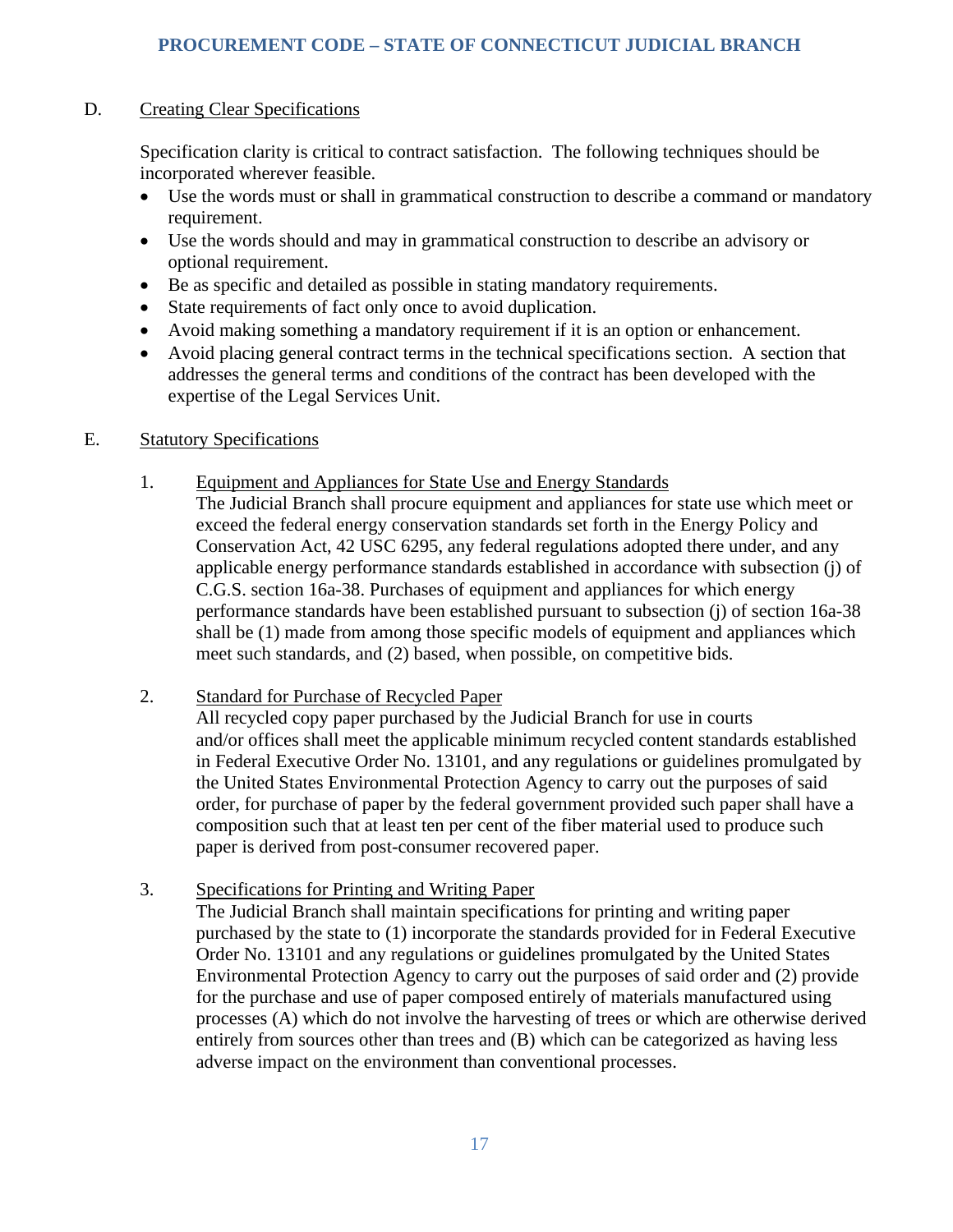#### <span id="page-20-0"></span>**SECTION 22 – PUBLIC BIDS**

#### A. Pre-bid Conferences

Pre-bid conferences may be held to provide potential participants with an opportunity to question and or provide input into the Request for Solicitation (RFS) process. Such conferences may be voluntary or mandatory. Notice for a pre-bid conference will be included in the RFS documentation. The conference will be scheduled and chaired by the ASD Purchasing Services Office. The operating division will provide appropriate programmatic representation for the prebid panel. Purchasing Services may audio record pre-bid conferences. Purchasing Services will flag pre-bid conferences where Purchasing believes Legal Services should be in attendance. Legal Services when reviewing the RFS will also flag issues for the pre-bid conference and determine whether their attendance is appropriate. If practical, Purchasing will forward to Legal Services questions received in advance of the conference.

New information and or clarifications to the RFS document as a result of the pre-bid conference must be put in writing and sent to all parties on the bid list including Legal Services. Legal Services will also review the protocol for pre-bids. Site visits for inspections for contractual services do not require Purchasing Services' attendance.

#### B. RFS Openings

All Bids and Quotations received prior to the submission deadline for a public bid opening will be read aloud and recorded in the presence of a least one other person. Proposals received prior to the submission deadline shall be recorded and placed on file in the Purchasing Services office. The names of the respondents must be recorded when publicly opening Requests for Proposals (RFP). Buyer may, at their discretion, record other requisite data as part of the documented opening.

Judicial Branch Purchasing Services may request additional factual information reasonably available to the bidder or proposer to substantiate the following:

- 1. Offer details including terms and or conditions.
- 2. That the price or cost offered, or some portion of it, is reasonable, if the price is not:
	- a. based on adequate price competition; or
	- b. based on established catalogue or market prices; or
	- c. set by law or regulation.
- 3. Exceptional pricing or costs received when compared to values estimated through planning, evaluations, or recent historical levels.
- 4. Potential risks.

#### C. Evaluation of Request for Proposals

Proposals will be delivered to the ASD Purchasing Services Office in the required format and using methods permitted by the RFP specification. The Purchasing Services office will maintain a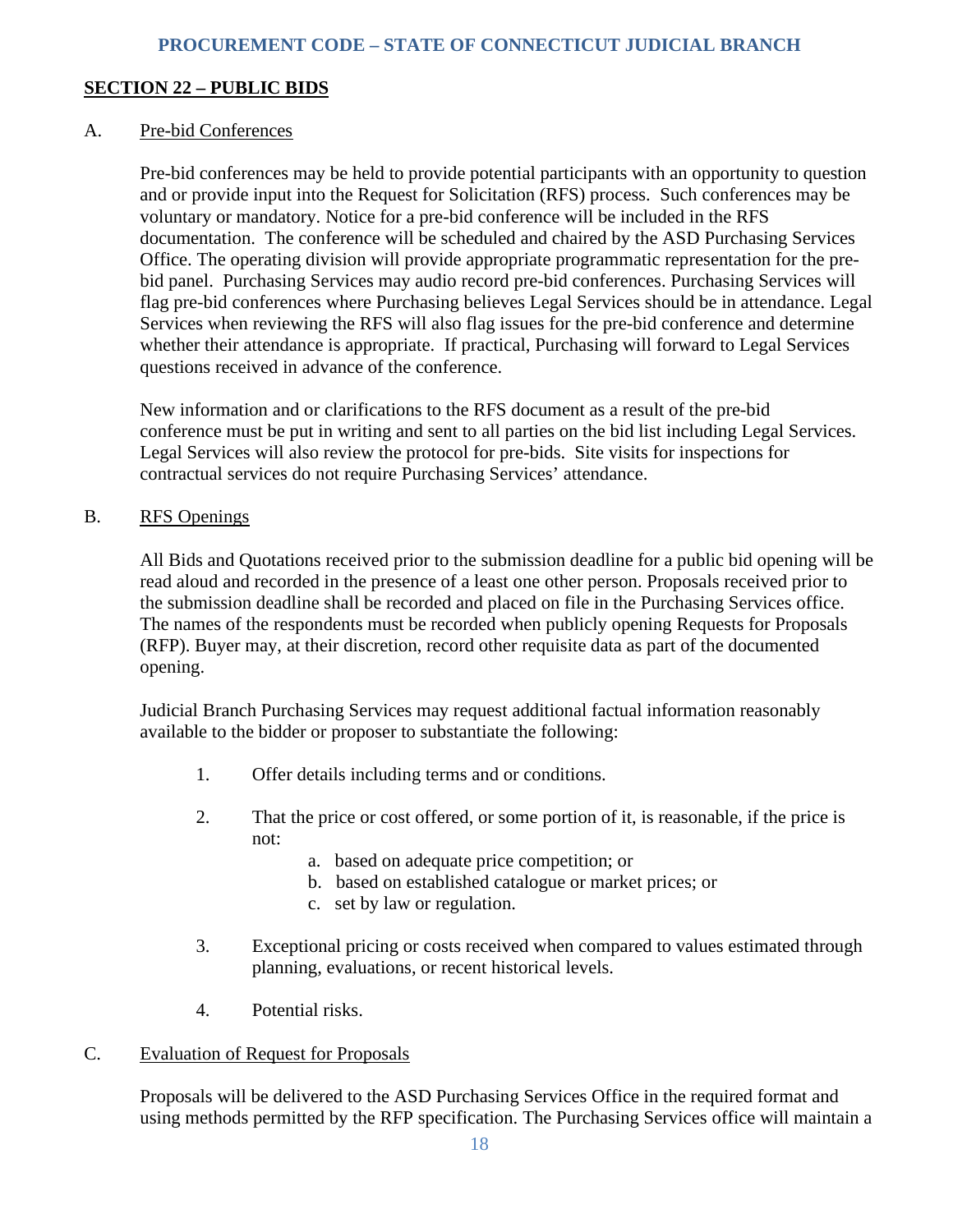record of proposals received and oversee the proposal evaluation process. The Judicial Branch reserves the right to award by item, or part thereof, groups of items, or parts thereof, or all items of the bid; to reject any and all bids in whole or in part; to waive minor irregularities and omissions and permit the bidder or responder to correct them if, in its judgment, the best interest of the State will be served.

Generally, panels chaired by the ASD Purchasing Services office will review proposals received in response to an RFP. Review panels will at a minimum consist of an operating division employee, the non-voting chairperson from the Purchasing Services office and an individual from a division other than the requisitioning division. Modifications to the makeup of a panel may be made by the Purchasing Services office if deemed in the best interest of the Branch.

The evaluation panel will score proposals based upon predetermined programmatic and fiscal criteria. The evaluative criteria will be included in each RFP. A method for ranking proposals, inclusive of considerations given to both requirements and costs, shall be used by the Purchasing Services office, where costs are proposed by the respondent. The Purchasing Services Office will provide evaluation scoring to the operating division. The operating division will review the evaluation panel's recommendation, allotted funding, programmatic needs, and select vendors for contracting consistent with the evaluation results. If negotiations are required for financial and or programmatic reasons, the ASD Purchasing Services Office will work with representatives of the operating division to determine the final program and negotiated financials for the contract.

#### D. Notice to RFS Respondents and Appeals

The ASD Purchasing Services office will provide notice of award to all participants in the RFS process. Any bidders requesting an appeal of the decision must be directed to contact the ASD Purchasing Services office and submit written notice of the appeal. Notice of the appeal will be given to the Operating Division for comment. The Purchasing Services Office will review the record and respond accordingly. Further review if required shall be made by the Director of Materials Management and Legal Services. Any further appeal of a joint decision by the Director of Materials Management and Legal Services shall be referred to the Office of the Chief Court Administrator or a CCA designee.

#### E. Contract Implementation

Primary interaction with a vendor shifts to the operating division once a contract is in place. The operating division will monitor contractor performance, receive performance and financial reports from vendors, and authorize the release of vendor payments in accordance with contract provisions. The operating division will notify the ASD Materials Management Unit and the Legal Services Unit in the event that issues affecting the terms of the contract arise.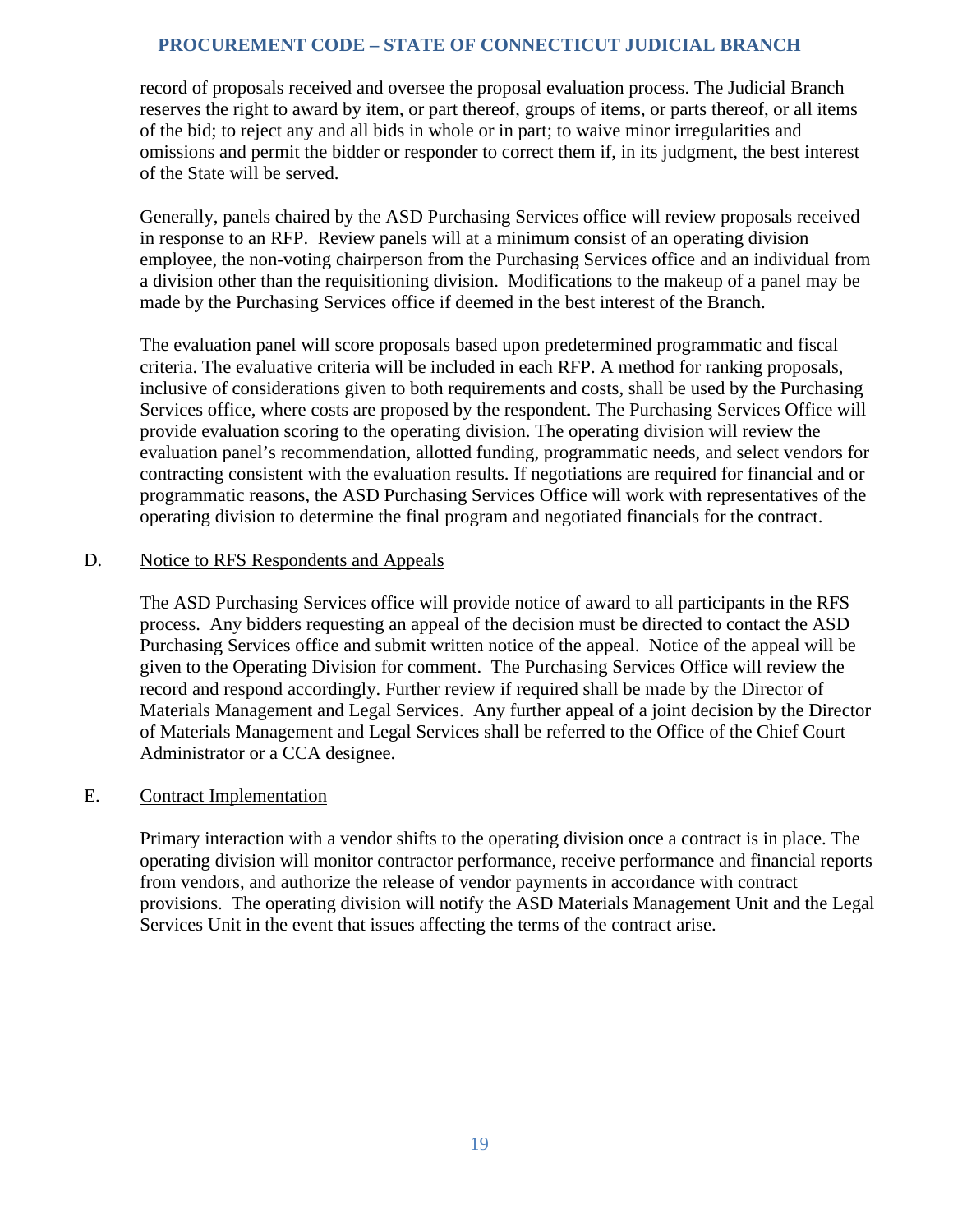# <span id="page-22-0"></span>**SECTION 23 - PROHIBITIONS AGAINST CONTRACT AWARDS**

Contracts may not be awarded to violators of NLR, OSHA, C.H.R.O. Regulations or person or contractors debarred by the State of Connecticut or GSA Excluded Parties List System.

# A. Awarding of Contracts to National Labor Relations Act Violators Prohibited

No contract or subcontract shall be awarded to the persons or firms that have been found in violation of the National Labor Relations Act, 49 Stat. 449 (1935), 29 USC 151 et seq., by the National Labor Relations Board and by a final decision rendered by a federal court or that have been found in contempt of court by a final decision of a federal court for failure to correct a violation of said National Labor Relations Act, on three or more occasions involving different violations during the five preceding calendar years until three years have elapsed from the first day of July following publication of such list. This section shall not prohibit any award of contract where the Chief Court Administrator determines it to be in the best interest of the Judicial Branch or where after providing written notification to the Labor Commissioner that there is only one source for the merchandise or services for which such contract is to be awarded.

## B. Awarding of Contracts to Occupational Safety and Health Act Violators Prohibited No contract shall be awarded to any person or firm or any firm, corporation, partnership or association in which such persons or firms have an interest (1) which has been cited for three or more willful or serious violations of any occupational safety and health act or of any standard, order or regulation promulgated pursuant to such act, during the three-year period preceding the bid, provided such violations were cited in accordance with the provisions of any state occupational safety and health act or the Occupational Safety and Health Act of 1970, and not abated within the time fixed by the citation and such citation has not been set aside following appeal to the appropriate agency or court having jurisdiction or (2), which has received one or more criminal convictions related to the injury or death of any employee in the three-year period preceding the bid.

# C. Awarding of Contracts to Entities That Fail to Satisfactorily, Comply with Commission on Human Rights and Opportunities (C.H.R.O.) Affirmative Action Requirement Reporting

The Judicial Branch shall not enter into contracts with any bidder, proposer or prospective contractor unless the bidder, proposer or prospective contractor has satisfactorily complied with the provisions of sections 4a-60 and 4a-60g and 46a-56 and 46a-68c to 46a-68f and sections inclusive of the Connecticut General Statutes, or submits a program for compliance acceptable to the C.H.R.O.

# D. Awarding Contracts to Suspended Entities

The Judicial Branch may choose to not contract with any contractor suspended by the Branch, or otherwise disqualified by the Branch because of a contract breach. A written decision will be issued in such instances.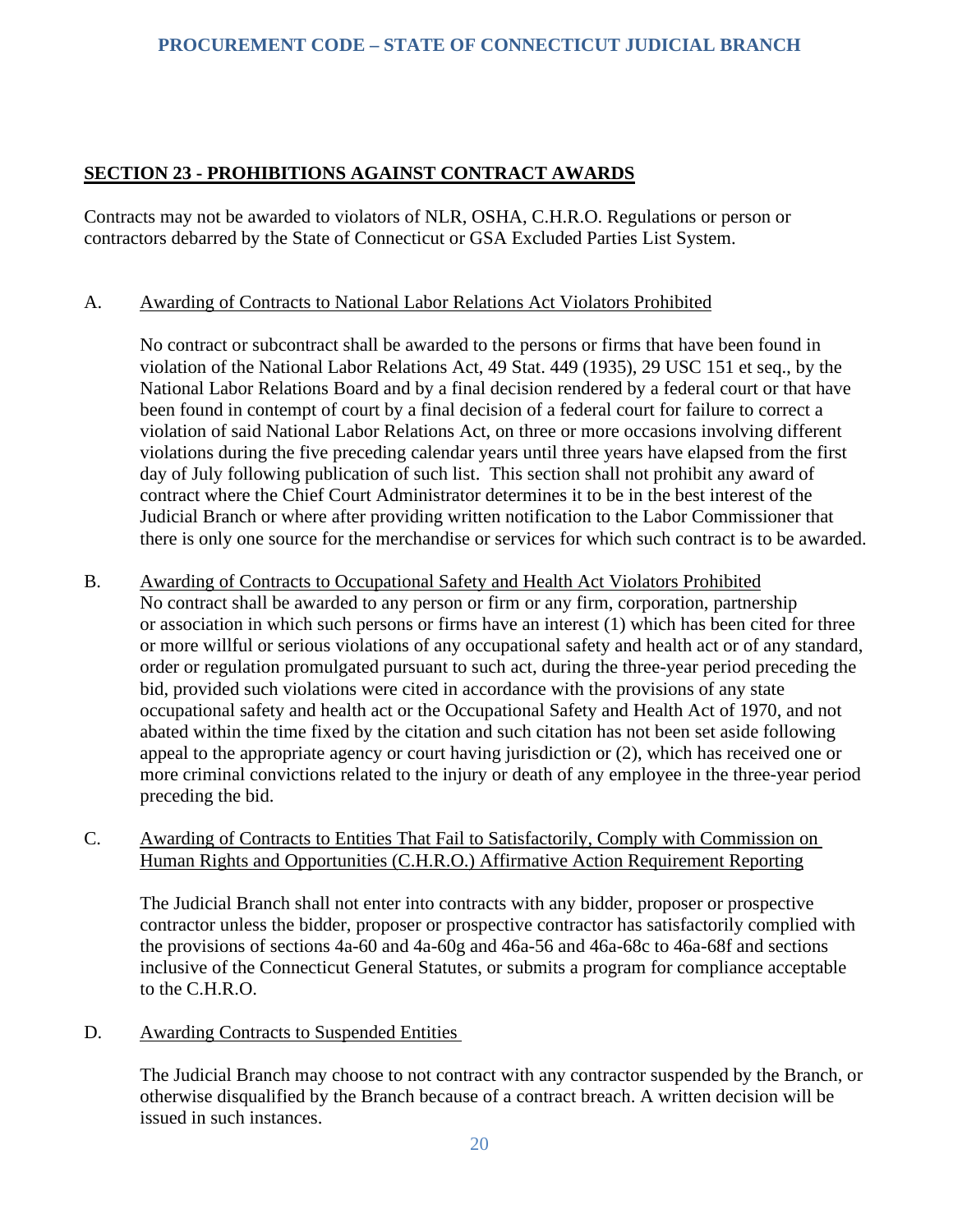## E. Awarding Contracts to Entities Debarred or Otherwise Disqualified by State or Federal Regulation

The Judicial Branch shall not enter into contracts with any bidder, proposer, or other prospective contractor that is debarred or otherwise disqualified by authority of a written decision issued in accordance with Sections 4-180 and 4-183 of the Connecticut General Statutes or debarred or suspended under Federal Regulation. Federal debarment/suspension status will be verified as part of each procurement process involving planned expenditures of federal funds by having each division verify its review of *the federal General Services Administration Excluded Parties List System (EPLS).*

F. Reporting Anticompetitive Practices - When for any reason, anticompetitive practices are suspected, among any bidders or proposers, a notice of the relevant facts shall be transmitted to the Attorney General with a copy to the Judicial Branch Director of Legal Services.

# <span id="page-23-0"></span>**SECTION 24 - EXECUTING CONTRACTS**

Legal Services will approve the legal content of terms and conditions used for Judicial Branch contracts. The Chief Court Administrator shall issue policies and procedures regarding the review of Memoranda of Agreement and Memoranda of Understanding by the Administrative Services Division and Legal Service Unit.

Once Purchasing Services and the operating division agree on a final draft of the contract, the Purchasing Services office will forward the contract package to Legal Services for review and approval as to form and substantial compliance with the original Request for Proposal (RFP). Legal Service's review and approval activities are targeted for completion within ten business days. Notice of approval by Legal Services will be followed by the Purchasing Services office's distribution of the agreement for signatures by the appropriate officials. Signed agreements shall be retained by the operating division and Purchasing Services office in accordance with the Branch's record retention schedule.

An electronic signature, as that term is defined in the Connecticut Uniform Electronic Transactions Act, may be used by Judicial Branch signatories and other parties to sign an initial agreement or subsequent amendment to such agreement, and shall be effective and legally binding to the same extent as an original, pen-to-paper signature; provided, however, that nothing herein shall prevent the Judicial Branch from using or requiring an original, pen-to-paper signature.

Requests for Quotations and Bids will utilize the published specification along with the terms and conditions included in the solicitation to form the base agreement between parties. The Purchasing Services office will also retain any additional terms covered by post award documents as part of the official agreement.

# <span id="page-23-1"></span>**SECTION 25 - CONTRACTS - GENERAL**

A. The Purchasing Services Office will maintain the official contract file for the Branch. For purposes of this section, the official contract file is defined as consisting of the signed agreement, all amendments, and the original approved budget. Operating divisions are responsible for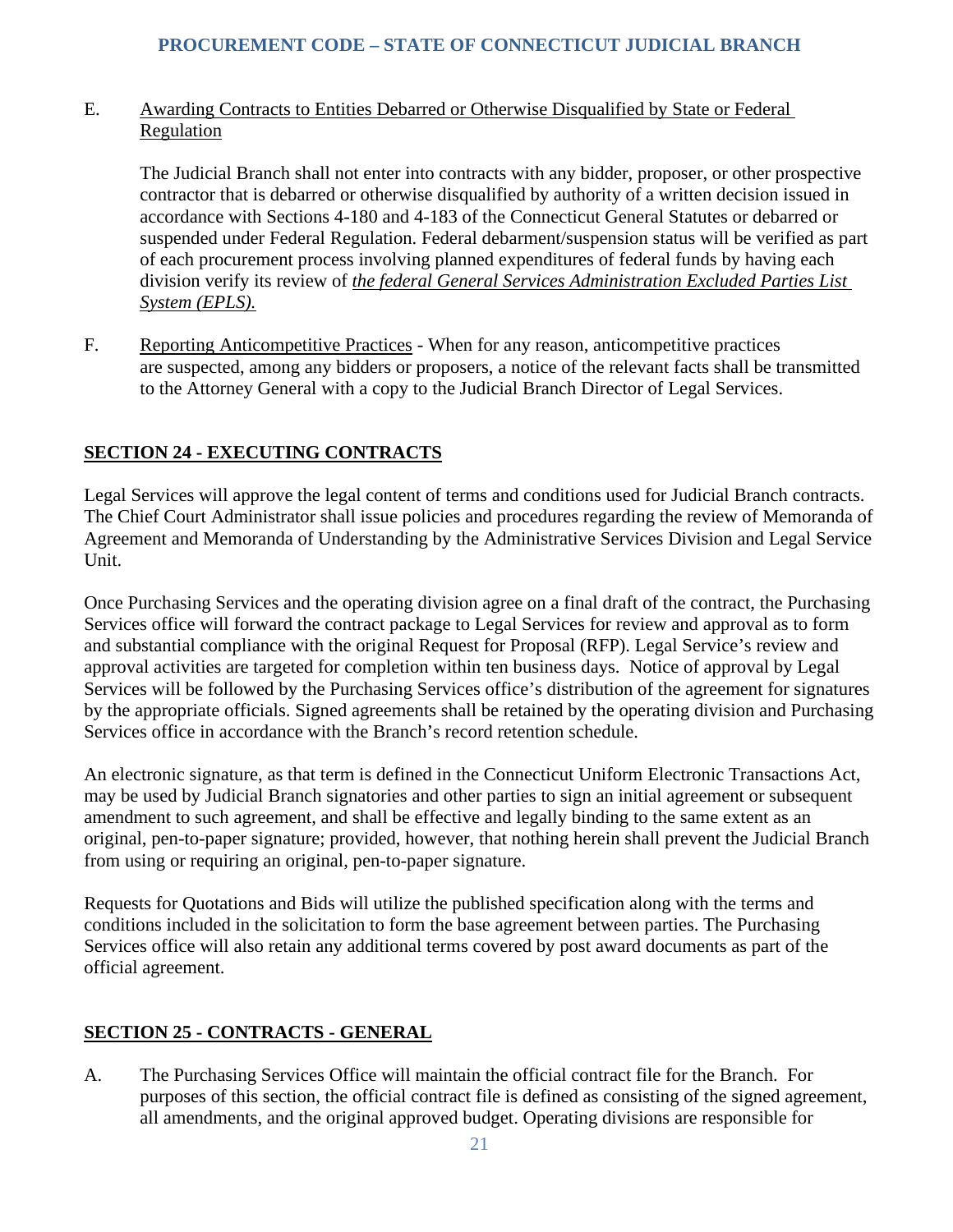maintaining detailed records as support for amendments, budget revisions, and another relevant program and or project information. The Director of Materials Management will provide a list monthly of awarded contracts as required by the Branch's Executive Director of Administrative Services.

## B. Multi-Year Contracts – Contracts Terms Beyond a single Fiscal Year

1. Specified Period

Unless otherwise provided by law, a contract for supplies or services may be entered into, for any period of time deemed to be in the best interests of the Judicial Branch, provided the term of the contract and conditions of renewal or extension, are included in the solicitation. Each contract is based on the presumption that funds are available for the first fiscal period at the time of contracting. Payment and performance obligations for succeeding fiscal periods shall be subject to the availability and appropriation of funds for the intended use.

- 2. Use of a multi-year contract is authorized where:
	- a. estimated requirements cover the period of the contract and are firm and continuing; and
	- b. such a contract will serve the best interests of the State by encouraging effective competition or otherwise promoting procurement economies.

# <span id="page-24-0"></span>**SECTION 26 - MANAGING CONTRACTS AND AUDITS**

A. Contract Termination

When a division and the ASD Purchasing Services office agree to terminate any contract, they shall forward a copy of the contract documents and a draft notice of termination to the Director of Materials Management and the Legal Services Unit for review and approval.

B. Contractor Default

If the Contractor becomes financially unstable, defaults or otherwise fails to comply with any of the terms, provisions or conditions of its Agreement with the Judicial Branch including, but not limited to any of the Exhibits or Amendments which are part of its Agreement, the Judicial Branch may elect to pursue any one or more of the following remedies in any combination or sequence:

- seek damages.
- withhold or reduce payment(s) until the default is resolved to the satisfaction of the Judicial Branch.
- require the Contractor to correct or cure the default to the satisfaction of the Judicial Branch.
- suspend the execution of all or part of the services.
- require that unexpended or improperly expended funds be returned to the Judicial Branch.
- recoup any money owed to the Judicial Branch from any future payments owing under any Agreement between the Judicial Branch and the Contractor.
- assign appropriate personnel to fulfill the Contractor's obligations under its Agreement until such time as the Contractor's defaults have been corrected to the satisfaction of the Judicial Branch.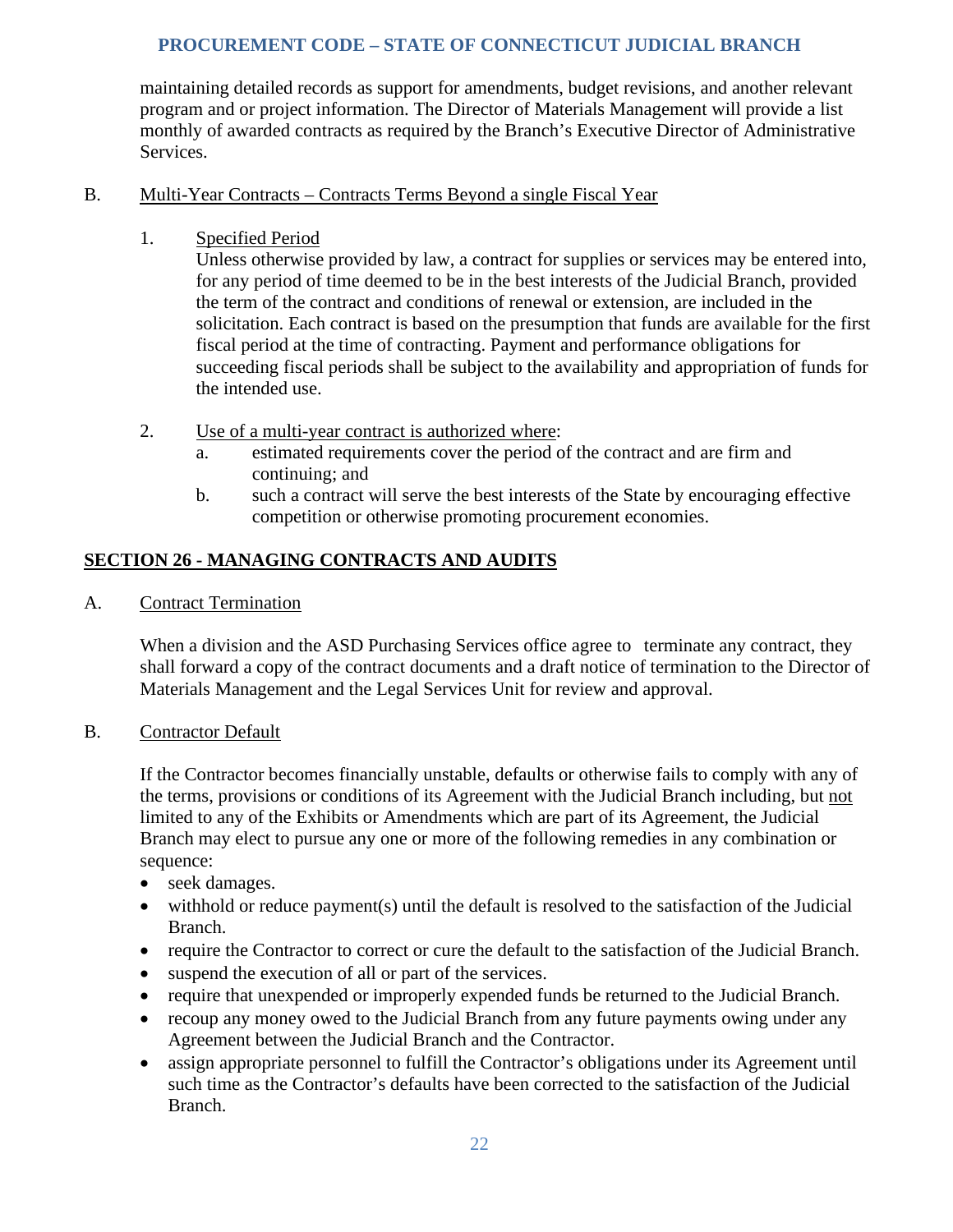- require that Agreement funding be expended by the Contractor to enter a sub contractual arrangement with a person, persons or entity designated by the Judicial Branch to fulfill the Contractor's obligations under its agreement.
- terminate this Agreement effective upon a date specified in a written notice delivered to the Contractor.
- take such other actions of any nature whatsoever as may be deemed appropriate for the best interests of the State of Connecticut Judicial Branch, or its program(s), along with any other remedies provided by law, including, but not limited to, procuring services from other sources and charging the Contractor any excess costs incurred or damages occasioned thereby.
- any combination of the above actions.

Prior to invoking any of the remedies for default specified, the Judicial Branch shall notify the Contractor in writing of the facts and circumstances constituting default or failure to comply with the conditions of contract and its proposed remedies, if any. Within ten (10) business days of receipt of notice, the contractor shall correct such default and/or noncompliance to the satisfaction of the Judicial Branch and submit written documentation of the correction to the Branch. If the Judicial Branch finds that the default has not been corrected to its satisfaction, it shall provide written notice to the Contractor of the continuing default and may immediately or at any time thereafter invoke any or all remedies set forth in the procurement code. The Judicial Branch may invoke any of the remedies for default specified without prior notice to the contractor if the Judicial Branch determines that such action is in the best interests of the Judicial Branch. The best interests of the Judicial Branch include, but are not limited to, the protection of the health and welfare of clients, employees, and the public.

All contracts issued by the Judicial Branch for services shall contain language authorizing the Branch to obtain financial statements or independently audited financial reports and other contract related records from contractors. The operationally responsible division shall determine the content of contractor audits. Where applicable, Connecticut and or Federal Single State Audit Act requirements shall serve to meet the audit requirements identified in contracts for services to juveniles, adults, and victims.

C. Cancellation Due to Unavailability of Funds in Succeeding Fiscal Periods When funds are not appropriated or otherwise made available to support continuation of performance in a subsequent fiscal period, the contract shall be cancelled, and the contractor shall be reimbursed for the reasonable value of any non-recurring costs incurred but not amortized in the price of the supplies or services delivered under the contract. The cost of cancellation may be paid from any appropriations available for such purposes.

# <span id="page-25-0"></span>**SECTION 27 - REQUESTS FOR CHANGES OR CANCELLATIONS**

A. Policy

All changes to bids, purchase orders and contracts must be approved by the ASD Purchasing Services Office. Changes requiring amendments to purchase orders must be submitted in requisition form with the original purchase order number referenced. The reason for the requested amendment and the effective date of the change must be included in the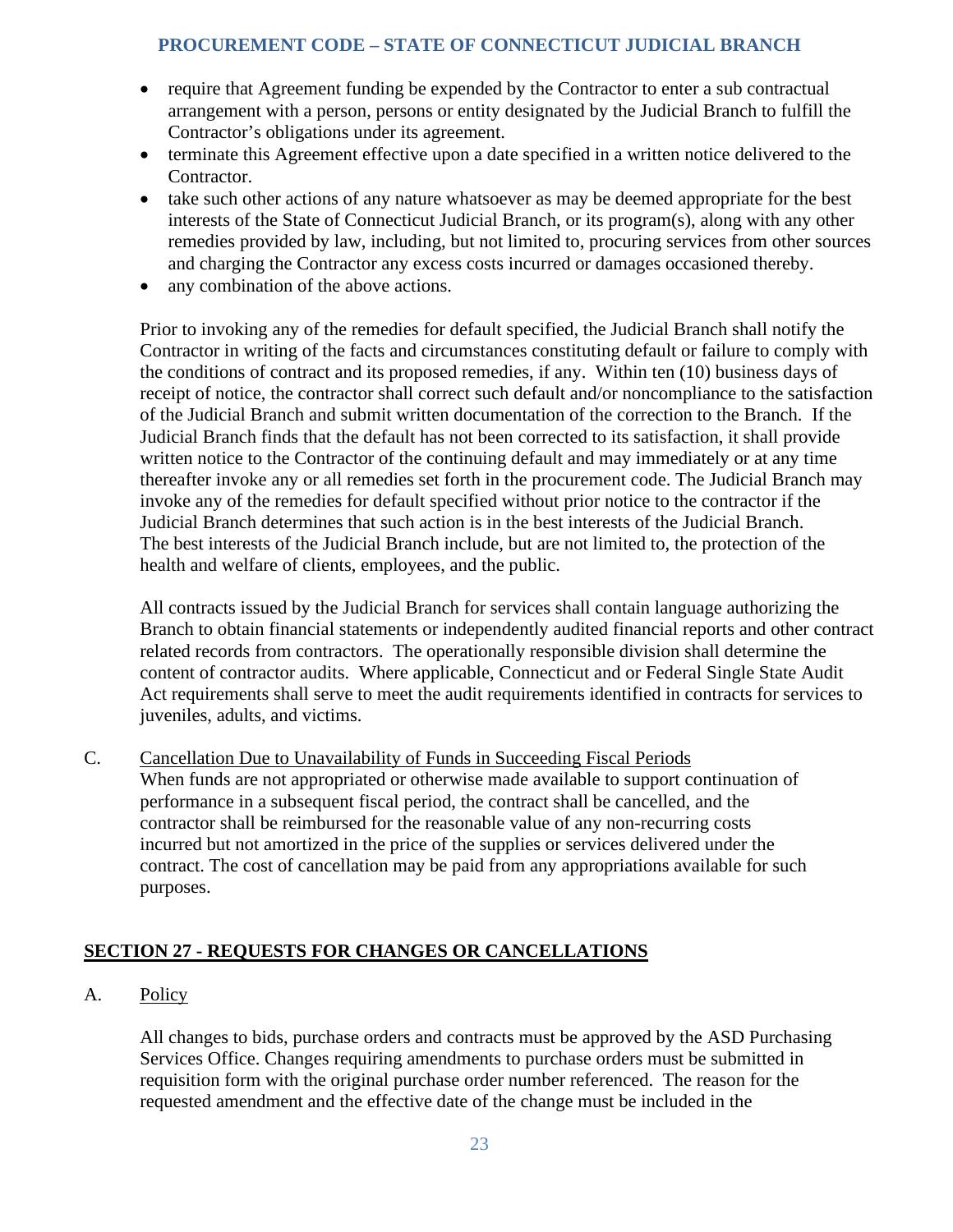Documentation provided by the division.

## B. Bid Amendment

Bid Amendments may also arise in the Request for Solicitation (RFS) process due to pre-bid activities, including bidder questions, walk through observations, or the Bidders conference. Divisions shall immediately notify the Administrative Services Division Purchasing Services office if a change or clarification to a RFS is required. Changes or clarifications to RFS documents shall only be made by written addendum prepared by the Purchasing Services office. Published RFS addendums are posted to Judicial Branch Bid Opportunities website where registered recipients of a posted RFS automatically receive notice of the RFS Addendum

## C. Changes After Bids Open

Changes in bid specifications or scope of work that occur after a bid has been opened will not be allowed if the change is so substantial that it would affect unit cost. Such changes may result in a re-bid.

## D. Purchase Order Change or Cancellation

Any time a change or cancellation of a purchase order is required, the requester shall immediately send a requisition to the Administrative Services Division Purchasing Services Office outlining the specifics of the change and the reasons for the same. Once approved an amendment will be prepared and processed in the same manner as the purchase order.

#### E. Price Adjustments

- 1. Adjustments in price pursuant to Subsection (A) above shall be computed in one or more of the following ways:
	- i by agreement on a fixed-price adjustment before commencement of the pertinent performance or as soon thereafter as practicable.
	- ii by unit prices specified in the contract or subsequently agreed upon.<br>iii by the costs attributable to the events or situations under such clause
	- by the costs attributable to the events or situations under such clauses with adjustment of profit or fee, all as specified in the contract or subsequently agreed upon.
	- iv in such other manner as the contracting parties may mutually agree.
	- v. by a unilateral determination by the Judicial Branch of costs attributable to events or situations with an adjustment of profit or fee, all as computed by the Judicial Branch.
- 2. A contractor shall be required to submit cost or pricing data in writing if any adjustment in contract price is requested.
- 3. Purchasing Services shall report modifications in contract and or project values impacting equipment purchases to Property Accounting. Examples of such activities which may not be reflected by purchase order include delays in system installations or changes in installation sites, or equipment configurations.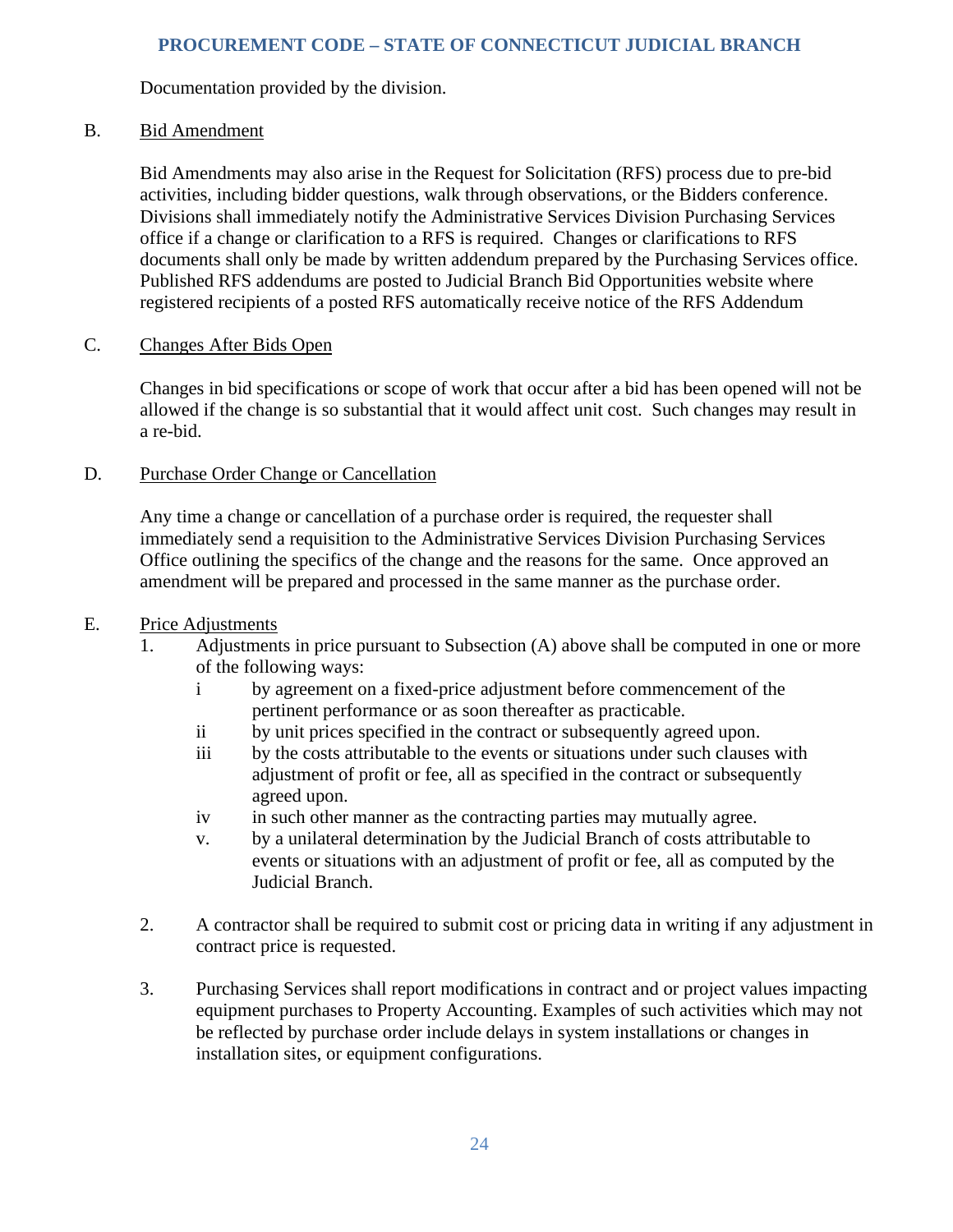#### F. Fiscal Responsibilities Re: Contract Changes

Every contract modification, change order, or contract price adjustment of \$50,000 or more for software, equipment, or construction services shall be subject to prior written certification by the Division fiscal and or budget officer responsible for the project or the contract. The individual responsible for monitoring and reporting the status of costs for the total project or contract budget document the impact of contract modifications, change orders, and other adjustments on the project budget and or the total contract value.

In the event that the fiscal officer or other responsible official discloses a resulting increase in the total project budget or the total contract budget, the Judicial Branch Purchasing Services Office shall not execute or make such contract modification, change order, or adjustment in contract price unless sufficient funds are made available or the scope of the project or contract is adjusted to permit the degree of completion that is feasible within the total project budget and or total contract budget as it existed prior to the requested modification or price adjustment under consideration. Provided, however, with respect to the validity of any executed contract modification, change order, or adjustment in the contract price, which the contractor has reasonably relied upon, it shall be presumed that there has been compliance with the provisions of this Section. The project leader or lead official shall be responsible for monitoring and reporting the total costs of the project and contract budget. Reported changes in project value must specify the addition of new resources to a project.

## <span id="page-27-0"></span>**SECTION 28 - CONTRACT AMENDMENTS – COMMUNITY BASED SERVICES**

After the execution of a contract, any change that affects the service being provided, contract term, or dollar amount must be authorized by the Administrative Services Division Purchasing Office and formalized by way of written amendment. A Contract Amendment Processing Coversheet or written explanation of the purpose of the amendment must be included for each amendment request. Except for proposed amendments that meet the criteria set forth below, each operating division shall forward to the Administrative Services Division Purchasing Services Office a completed Contract Amendment Processing Coversheet. Purchasing Services will review the requested amendment and forward its comments for all such requests to Legal Services for review and approval as to form and substantial compliance with the original RFS and award.

Consultation with the Director of Materials Management or Legal Services' review and or approval is not required for limited contract amendments described as follows:

- amendment amounts with budget changes consisting solely of a cost-of-living increase approved by the Legislature,
- services and cost under an amended agreement that are the same as those effected in the current agreement,
- increases in unit cost rates that total less than 10% in a fiscal year,
- restoration to base contract levels from modifications initiated by one-time adjustments
- adjustments to services and or costs that, on an annualized basis, result in a change in contract value that does not exceed either 10% or \$50,000 (that is, if either criterion is exceeded, review and consultation procedures will apply).
- less than a 50% increase in total contract dollars for unit cost contracts.
- changes to a contract involving only the number of units unless a cap is included in the RFP.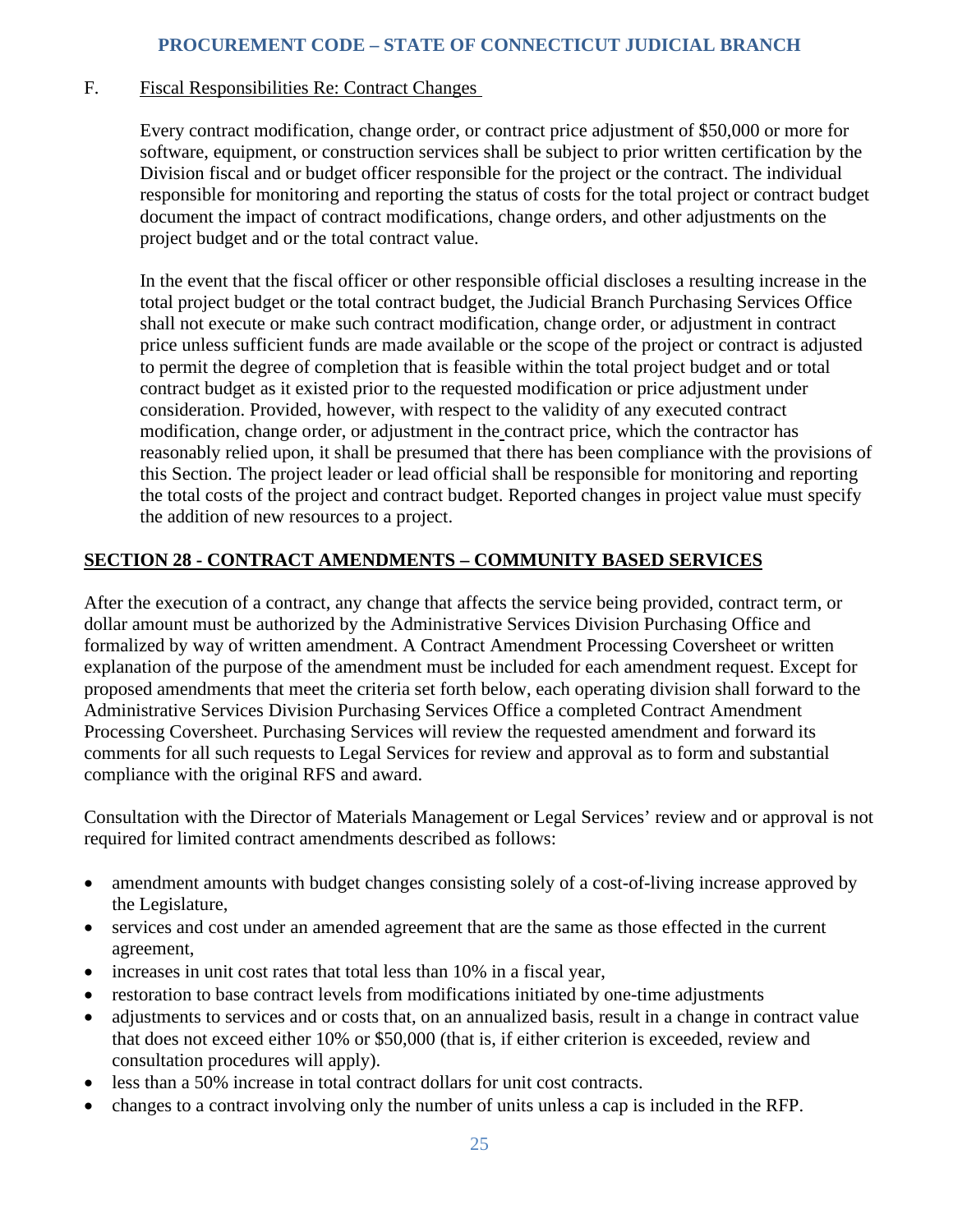Contracts that have been in effect less than a complete fiscal year or 12 months and consist of like monthly payment amounts are annualized for pro-rata services and the above stated cost exemption. Line-item budget changes that do not result in a requirement for preparation of an amendment will not require prior review and consultation. Review and consultation activities will be completed within a target period of ten business days. Disagreements between a Division and Legal Services and or Materials Management, on the viability of a requested amendment, will be forwarded to the Administrative Services Division's Executive Director for resolution and if remaining unresolved, to the Chief Court Administrator for a solution.

# <span id="page-28-0"></span>**SECTION 29 - EXCEPTIONAL AND SMALL PURCHASES**

Policy - Judicial Branch Administrative Services recognizes that emergency, trade and professional services by their nature often require special handling. Therefore, exceptions to standard procedures as approved by the Chief Court Administrator are described below.

A. Emergencies

The Purchasing Services office will evaluate each emergency and, when appropriate, act upon the verbal or written instructions of an authorized individual in accordance with reasonable competitive purchasing practices applicable to the situation.

Circumstances that justify employing emergency procedures include but are not limited to the following: (1) The occurrence of an unforeseen event that requires a response by Judicial staff which may entail the immediate purchase of goods or services due to fire, vandalism, structural damage, or the like. (2) New externally imposed deadlines that require faster action than standard purchasing procedures permit, for example, legislation enacted at the close of a General Assembly session, or a change in venue that will become effective in a short timeframe. (3) Significant health and or safety issues.

If an emergency occurs during the hours of 8 a.m. and 4:30 p.m. immediately after notifying the Administrative Services Division Purchasing Services Office of the need for implementing emergency procedures, a requisition must be submitted to Purchasing accompanied by a completed Emergency Authorization form. During non-business hours, a requisition must be sent to Purchasing Services the following business day with a properly signed Emergency Authorization form included. Purchasing will not process a confirming requisition initiated by a division unless a properly executed and approved Emergency Authorization form accompanies the requisition.

B. Training Services

Training services, not obtained through a public solicitation process, must be preapproved by the Purchasing Services office, and depending on the cost of services a sole source or proprietary justification memo may be necessary. The requester must submit a syllabus and list of desired qualifications in order to permit Purchasing Services to determine the availability of competitive services through a RFS.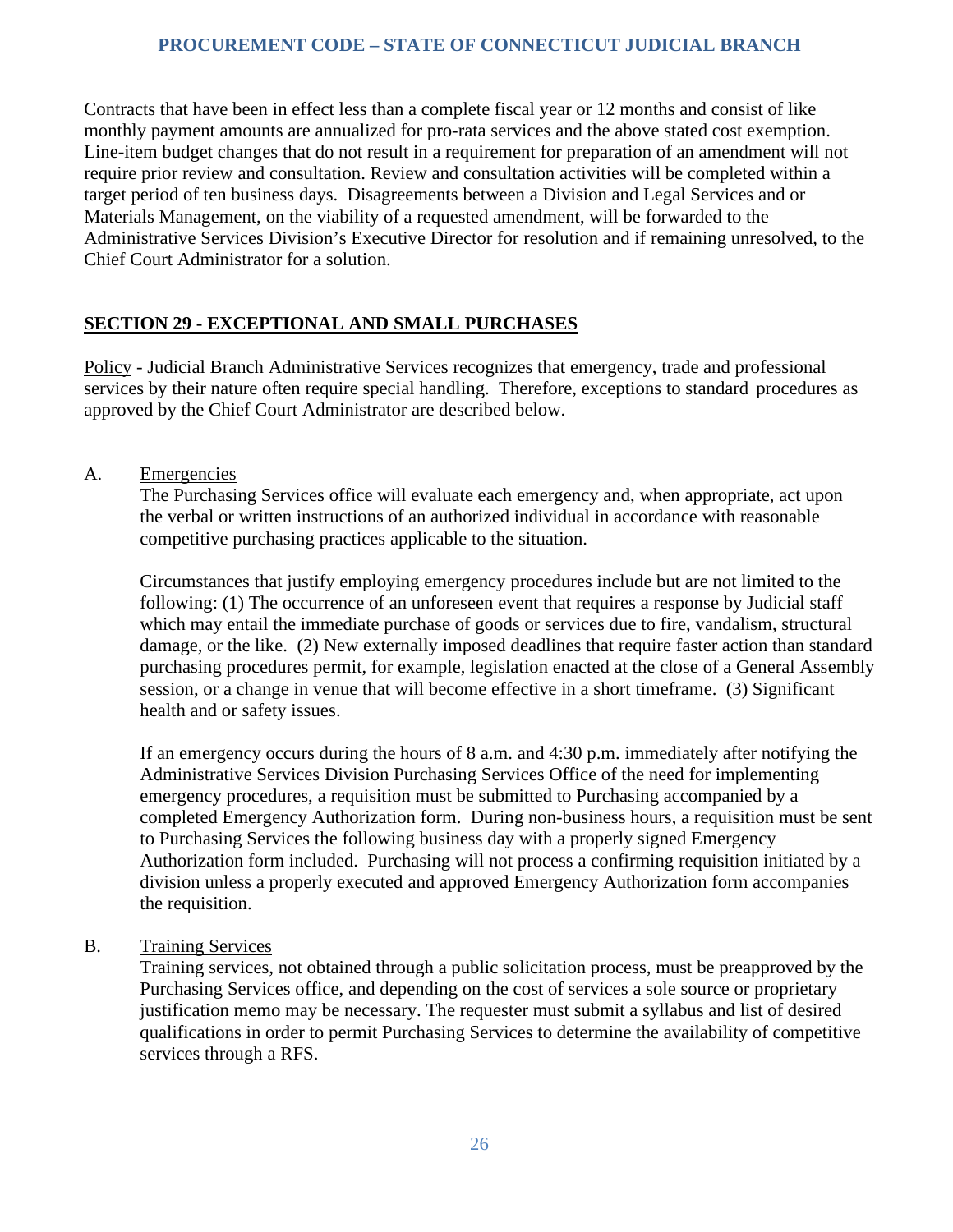## C. Trade Services - Facilities

Contracts are formed to allow the Administrative Services Division Facilities Unit to employ prequalified contractors for trade services (for example, electricians and plumbers) under an established blanket order throughout the fiscal year for jobs costing less than \$15,000.

#### D. Small Purchases

Any procurement not exceeding Threshold Level 1 may be made in accordance with small purchase Procedures.

- 1. The Judicial Branch Materials Management Unit Purchasing Services office shall award small purchase contracts or award purchase orders for small purchases as qualification based selections, keeping in mind its State Set Aside goals for small and minority business purchases.
- 2. Artificial division of procurements are prohibited. Requirements shall not be artificially divided so as to constitute a small purchase under this Section in an effort to utilize the small purchase procedures.

#### E. Selection of Outside Legal Counsel

The Chief Court Administrator may authorize the use of outside legal counsel to represent the interests of the Judicial Branch. Pursuant to section 16B.14 of this code, the selection of outside legal counsel is excluded from competitive procurement. Outside legal counsel shall be selected pursuant to Judicial Branch Administrative Policy 1209 which establishes criteria to be considered when selecting outside legal counsel.

#### F. Record of Sole Source, Emergency and Special Procurements

The Judicial Branch Purchasing Services office shall maintain a record listing all proprietary and emergency contracts and purchases in accordance with the Branch's policies for record retention from the date that the contracted goods and or services are accepted. The record shall contain:

- 1. Each contractor's name.
- 2. The amount and type of each contract.
- 3. A listing of the supplies, services, or construction procured under each contract.

# <span id="page-29-0"></span>**SECTION 30 - C.H.R.O. AND SUPPLIER DIVERSITY COMPLIANCE PROCEDURES**

The Administrative Services Division Materials Management Unit through its Purchasing Services Office shall:

- Support the contractor process for acquiring Commission on Human Rights and Opportunities (CHRO) compliance certification for contractors, service providers and suppliers doing business with the Judicial Branch.
- Incorporate Equal Opportunity clauses in all Branch contracts.
- Strive to comply with the State Supplier Diversity policies and regulations.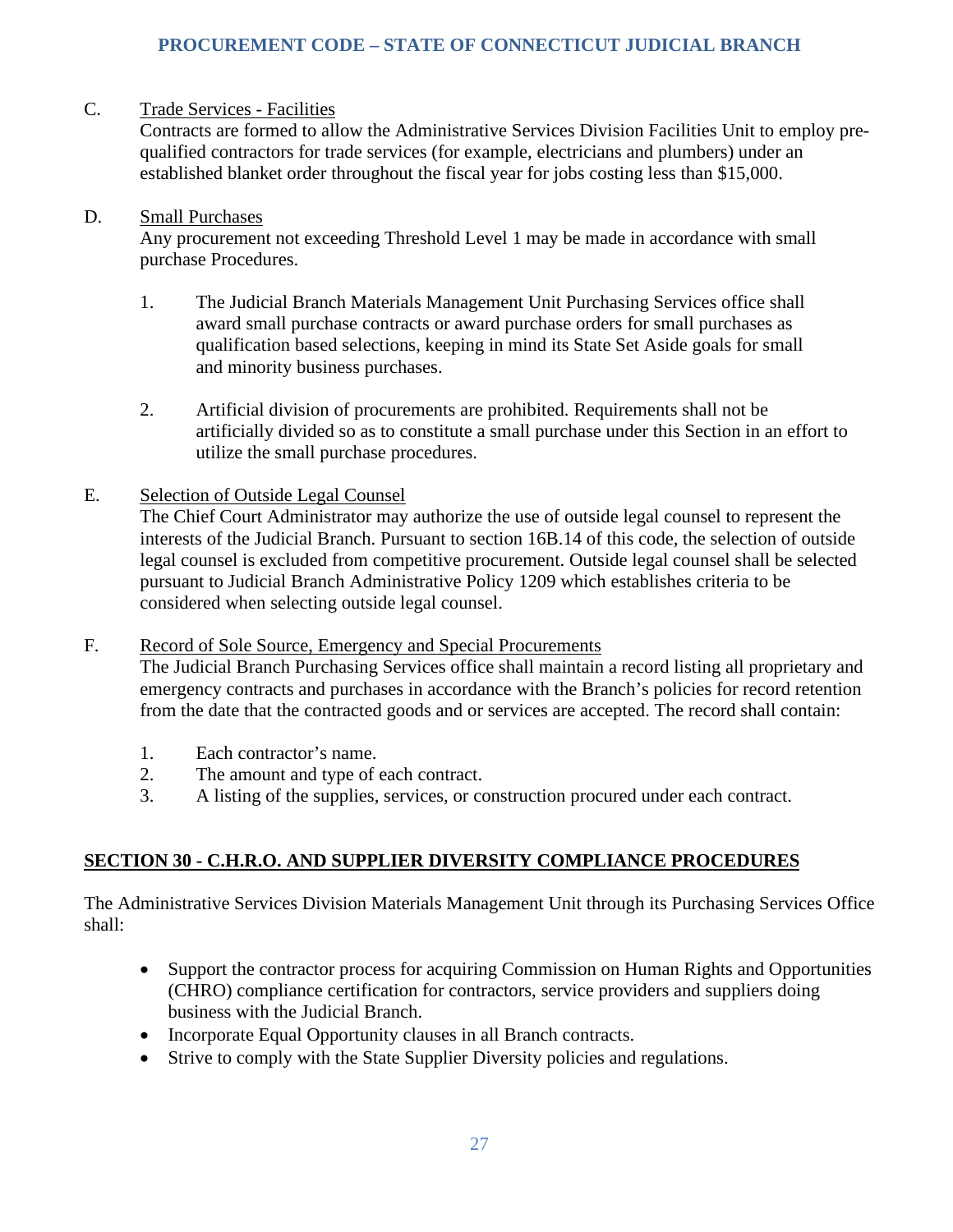#### A. Compliance Questionnaires

All contracts are subject to compliance procedures. In order to minimize delays in the vendor selection process, all RFS packages shall include the JD-ES-113 and JD-ES-113F forms for signature and acknowledgement by the bidder. In signing the forms, the contractor makes a commitment to affirmative employment practices and to the submission of Equal Employment Opportunity (EEO -1) statistics to the Administrative Services Division Purchasing Services. Completion of the JD-ES-113 form may be included as a selection criterion in the RFP and RFQ process. Upon receipt of the signed forms, Materials Management will determine if a potential contractor is non-compliant.

## B. Supplier Diversity

Consistent with the Connecticut General Statutes, Section 4a-60g(b), the State's Program for Small Contractors, Minority Business Enterprises and Individuals with Disabilities, requires that 25% of all contracts shall be placed with State certified Small Business Enterprises (SBE). Additionally, 25% of all SBE Purchases must be made with Minority-Owned Business enterprises (MBE). An RFP or RFQ for goods and or services may be published exclusively for SBE contractors in an effort to meet goals established by the Judicial Branch under the State's Supplier Diversity program. The Branch's commitment of contracts to the State Supplier Diversity program shall be established each fiscal year.

#### C. Adoption of Other State Contracting Goals

In accordance with C.G.S. the Judicial Branch will support programs initiated by the Commissioner of Administrative Services, in conjunction with, the Commissioner of Economic and Community Development including programs that give preference to:

- 1. Products and services under the direction or supervision of the Board of Education and Services for the Blind under C.G.S. section 10-298b
- 2. Articles produced or manufactured by Department of Correction industries as provided in section C.G.S. section 18-88(g).
- 3. Where feasible and practical, the Judicial Branch will support programs for persons with disabilities in accordance with C.G.S. section 17b-656.
- 4. State Set-Aside contractors shall receive payment on a contract awarded under the provisions of sections 4a-60g to 4a-60i, no later than thirty days from the due date of any such payment on such contract.

#### <span id="page-30-0"></span>**SECTION 31 - CONTRACT COMPLIANCE (JD-ES-113 and JD-ES-113F)**

- A. Each bidder shall provide the Judicial Branch with a completed Contract Compliance Monitoring Report (JD-ES-113) and the Federal Certification of Compliance (JD-ES-113F) when goods or services are procured for federally funded programs. The information contained will determine the bidder's good faith efforts to comply with the provisions of C.G.S. section 4a-60g and the federal Equal Employment Opportunity Requirements.
- B. Non-Discrimination and Affirmative Action Provisions in Contracts Every contract to which the Judicial Branch is a party shall contain the following provisions: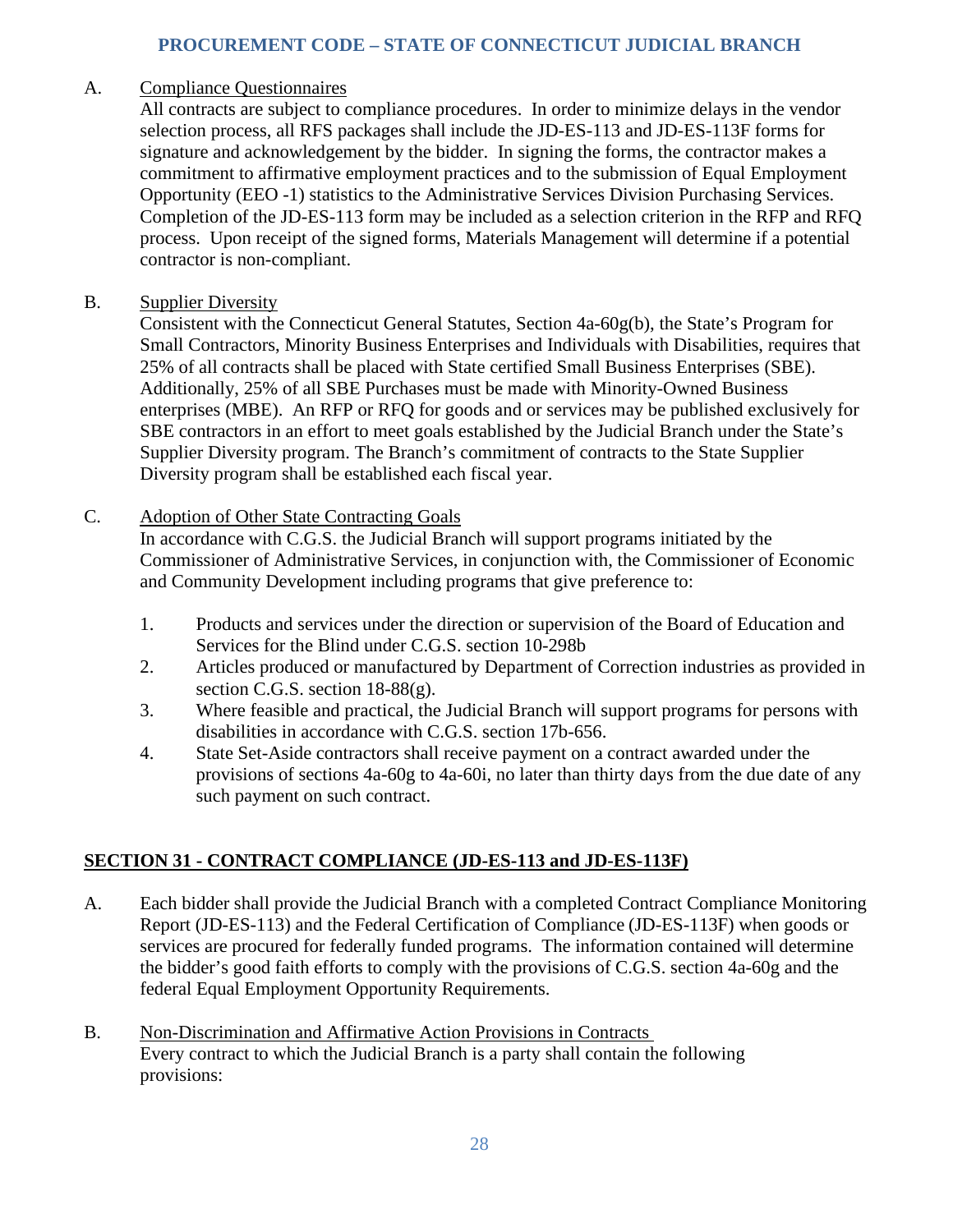The Contractor agrees and warrants that in the performance of the contract such Contractor will not discriminate or permit discrimination against any person or group of persons on the grounds of race, color, religious creed, age, marital status, national origin, ancestry, sex, gender identity or expression, status as a veteran, intellectual disability, mental disability, or physical disability, including, but not limited to, blindness, unless it is shown by such Contractor that such disability prevents performance of the work involved, in any manner prohibited by the laws of the United States or of the state of Connecticut; and the Contractor further agrees to take affirmative action to ensure that applicants with job-related qualifications are employed and that employees are treated when employed without regard to their race, color, religious creed, age, marital status, national origin, ancestry, sex, gender identity or expression, or status as a veteran, intellectual disability, mental disability, or physical disability, including, but not limited to, blindness, unless it is shown by such Contractor that such disability prevents performance of the work involved; (2) The Contractor agrees, in all solicitations or advertisements for employees placed by or on behalf of the Contractor, to state that it is an "affirmative action-equal opportunity employer" in accordance with regulations adopted by the Commission on Human Rights and Opportunities (hereinafter, Commission); (3) The Contractor agrees to provide each labor union or representative of workers with which such Contractor has a collective bargaining agreement or other contract or understanding and each vendor with which such Contractor has a contract or understanding, a notice to be provided by the Commission, advising the labor union or workers' representative of the Contractor's commitments under General Statutes section 4a-60, and to post copies of the notice in conspicuous places available to employees and applicants for employment; (4) The Contractor agrees to comply with each provision of General Statutes sections 4a-60, 46a-68e and 46a-68f and with each regulation or relevant order issued by said commission pursuant to General Statutes sections 46a-56, 46a-68e, 46a-68f and 46a-86; and (5) The Contractor agrees to provide the Commission on Human Rights and Opportunities and the Judicial Branch with such information requested by them, and permit access to pertinent books, records and accounts, concerning the employment practices and procedures of the Contractor as relate to the provisions of General Statutes sections 4a-60 and 46a-56.

(b) If the contract is a public works contract, municipal public works contract or a contract for a quasi-public agency project, the Contractor agrees and warrants that he or she will make good faith efforts to employ minority business enterprises as subcontractors and suppliers of materials on such public works or quasi-public agency project.

(c) (1) Any contractor who has one or more contracts with the Judicial Branch shall include a nondiscrimination affirmation provision certifying that the contractor understands the obligations of this section and will maintain a policy for the duration of the contract to assure that the contract will be performed in compliance with the nondiscrimination requirements of subsection (a) of this section. The authorized signatory of the contract shall demonstrate his or her understanding of this obligation by either (A) initialing the nondiscrimination affirmation provision in the body of the contract, or (B) providing an affirmative response in the required online bid or response to a proposal question which asks if the contractor understands its obligations.

(2) The Judicial Branch is prohibited from awarding a contract to a contractor who has not included the nondiscrimination affirmation provision in the contract and demonstrated its understanding of such provision as required under Paragraph (c)(1) above.

(d) For the purposes of this Paragraph, "contract" includes any extension or modification of the contract, "Contractor" includes any successors or assigns of the Contractor, "marital status" means being single, married as recognized by the state of Connecticut, widowed, separated or divorced, and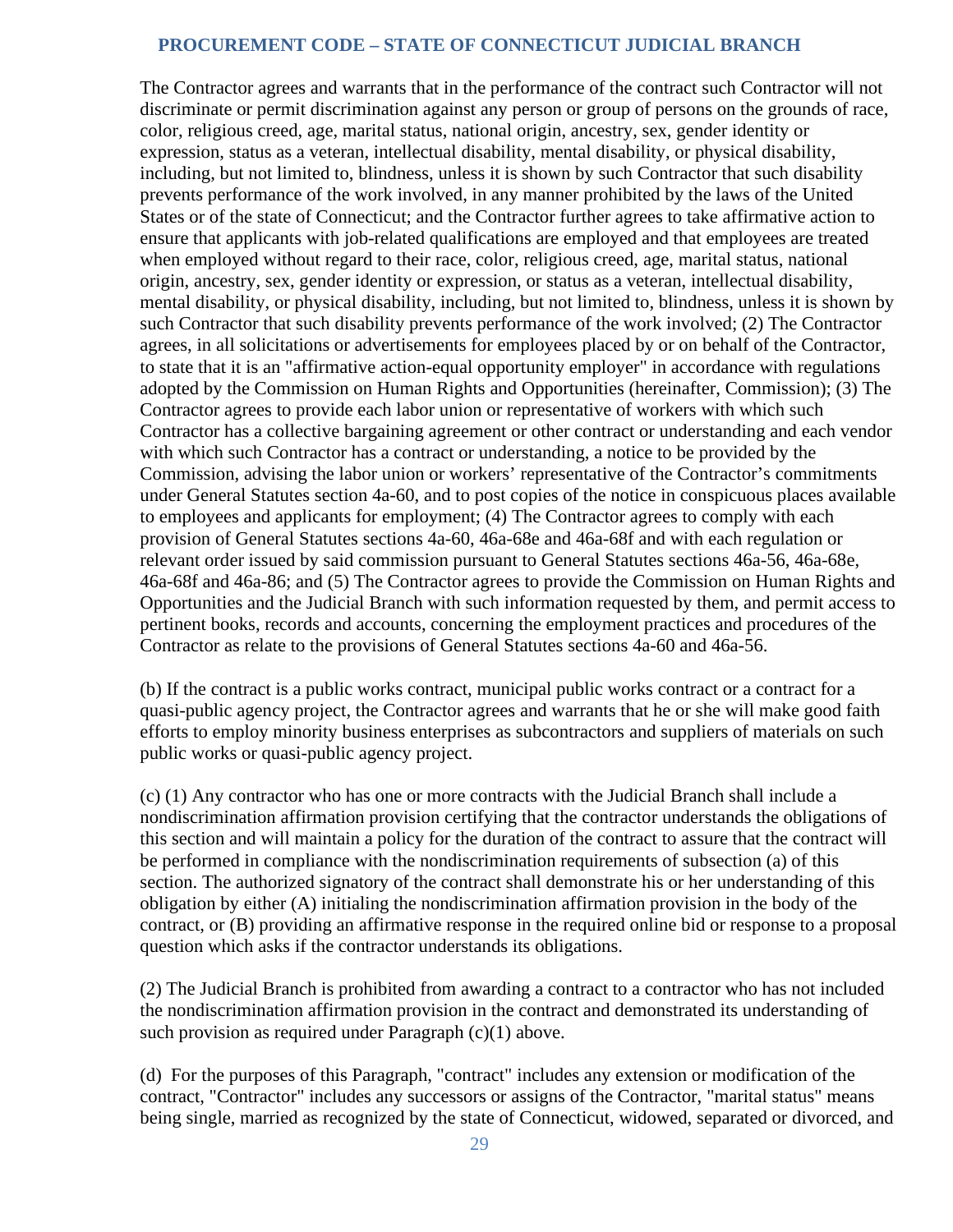"mental disability" means one or more mental disorders, as defined in the most recent edition of the American Psychiatric Association's "Diagnostic and Statistical Manual of Mental Disorders", or a record of or regarding a person as having one or more such disorders. For the purposes of this Paragraph, "contract" does not include a contract where each Contractor is (1) a political subdivision of the state, including, but not limited to, a municipality, unless the contract is a municipal public works contract or quasi-public agency project contract, (2) any other state, as defined in General Statutes section 1-267, (3) the federal government, (4) a foreign government, or (5) an agency of a subdivision, state or government described in Paragraph  $(d)(1)$ ,  $(d)(2)$ ,  $(d)(3)$  or  $(d)(4)$  above.

(e) For the purposes of this Paragraph, "minority business enterprise" means any small contractor or supplier of materials fifty-one per cent or more of the capital stock, if any, or assets of which is owned by a person or persons: (1) Who are active in the daily affairs of the enterprise, (2) who have the power to direct the management and policies of the enterprise and (3) who are members of a minority, as such term is defined in subsection (a) of General Statutes section 32-9n; and "good faith" means that degree of diligence which a reasonable person would exercise in the performance of legal duties and obligations. "Good faith efforts" shall include, but not be limited to, those reasonable initial efforts necessary to comply with statutory or regulatory requirements and additional or substituted efforts when it is determined that such initial efforts will not be sufficient to comply with such requirements.

(f) Determination of the Contractor's good faith efforts shall include but shall not be limited to the following factors: The Contractor's employment and subcontracting policies, patterns, and practices; affirmative advertising, recruitment, and training; technical assistance activities and such other reasonable activities or efforts as the Commission may prescribe that are designed to ensure the participation of minority business enterprises in public works projects.

(g) The Contractor shall develop and maintain adequate documentation, in a manner prescribed by the Commission, of its good faith efforts.

(h) The Contractor shall include the provisions of Paragraph  $N(a)$  and  $N(b)$  in every subcontract or purchase order entered into in order to fulfill any obligation of a contract with the Judicial Branch and such provisions shall be binding on a subcontractor, vendor or manufacturer unless exempted by regulations or orders of the Commission. The Contractor shall take such action with respect to any such subcontract or purchase order as the Commission may direct as a means of enforcing such provisions including sanctions for noncompliance in accordance with General Statutes section 46a-56; provided, if such Contractor becomes involved in, or is threatened with, litigation with a subcontractor or vendor as a result of such direction by the Commission regarding a state contract, the Contractor may request the state of Connecticut to enter into any such litigation or negotiation prior thereto to protect the interests of the state and the state may so enter.

# **Non-discrimination Regarding Sexual Orientation**

Every contract to which the Judicial Branch is a party shall contain the following provisions:

(a) (1) The Contractor agrees and warrants that in the performance of the contract such Contractor will not discriminate or permit discrimination against any person or group of persons on the grounds of sexual orientation, in any manner prohibited by the laws of the United States or of the State of Connecticut, and that employees are treated when employed without regard to their sexual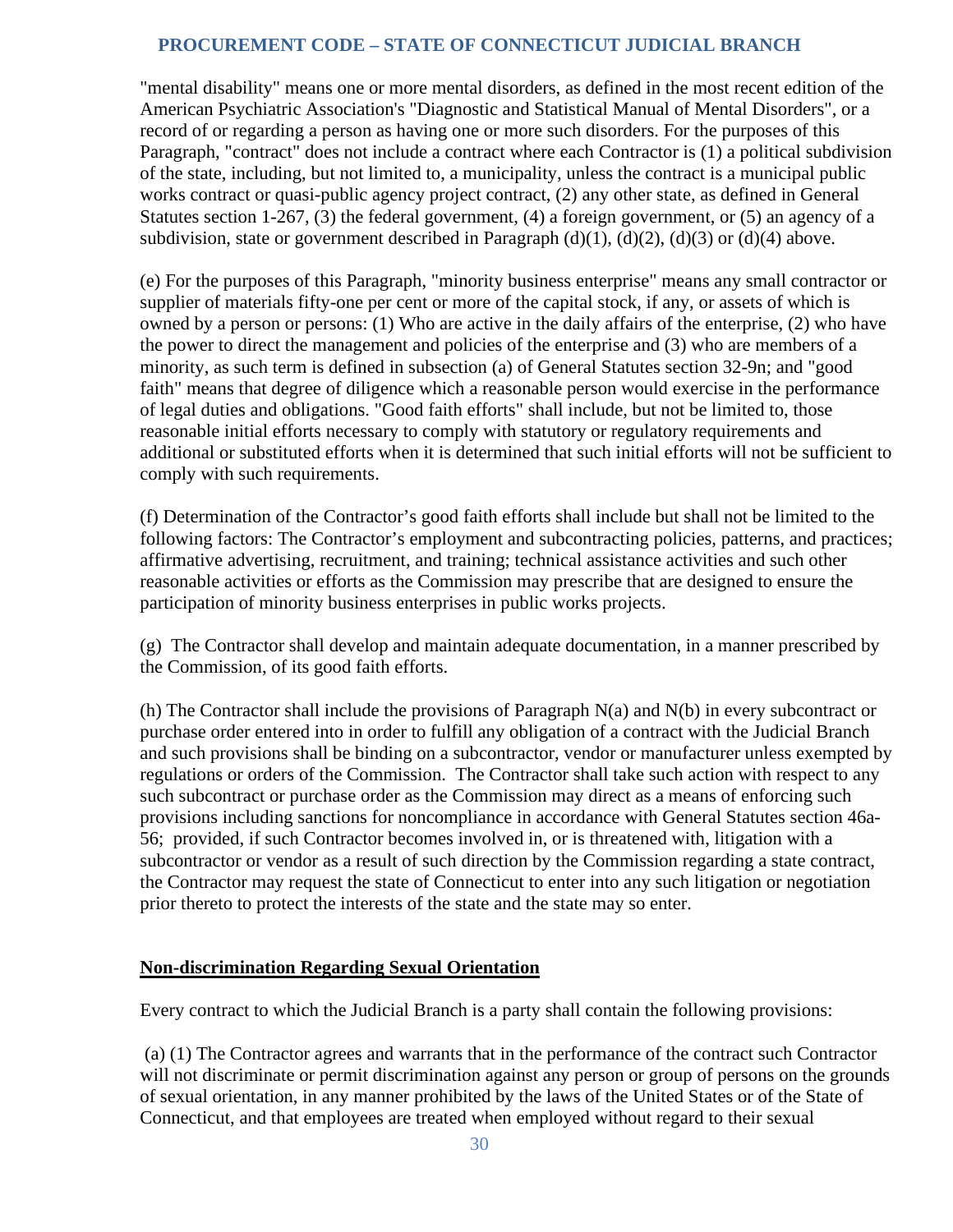orientation; (2) The Contractor agrees to provide each labor union or representative of workers with which such Contractor has a collective bargaining agreement or other contract or understanding, and each vendor with which such Contractor has a contract or understanding a notice to be provided by the Commission on Human Rights and Opportunities (hereinafter, Commission) advising the labor union or workers' representative of the Contractor's commitments under General Statutes section 4a-60a and to post copies of the notice in conspicuous places available to employees and applicants for employment; (3) The Contractor agrees to comply with each provision of General Statutes section 4a-60a and with each regulation or relevant order issued by said commission pursuant to section 46a-56 of the General Statutes; and (4) The Contractor agrees to provide the Commission with such information requested by the commission, and permit access to pertinent books, records and accounts concerning the employment practices and procedures of the Contractor which relate to the provisions of sections 4a-60a and 46a-56 of the General Statutes.

(b) (1) Any contractor who has one or more contracts with the Judicial Branch shall include a nondiscrimination affirmation provision certifying that the contractor understands the obligations of this section and will maintain a policy for the duration of the contract to assure that the contract will be performed in compliance with the nondiscrimination requirements of subsection (a) of this section. The authorized signatory of the contract shall demonstrate his or her understanding of this obligation by either (A) initialing the nondiscrimination affirmation provision in the body of the contract, or (B) providing an affirmative response in the required online bid or response to a proposal question which asks if the contractor understands its obligations.

(2) The Judicial Branch is prohibited from awarding a contract to a contractor who has not included the nondiscrimination affirmation provision in the contract and demonstrated its understanding of such provision as required under Paragraph O(b)(1) above. (See page 3, item 16(e)).

(c) For the purposes of this Paragraph, "contract" includes any extension or modification of the contract, and "Contractor" includes any successors or assigns of the Contractor. For the purposes of this Paragraph, "contract" does not include a contract where each Contractor is (1) a political subdivision of the state, including, but not limited to, a municipality, unless the contract is a municipal public works contract or quasi-public agency project contract, and (2) any other state, as defined in General Statutes section 1-267, (3) the federal government, (4) a foreign government, or (5) an agency of a subdivision, agency, state or government described in subdivision (1), (2), (3), or (4) of this subsection.

(d) The Contractor shall include the provisions of Paragraph O(a) in every subcontract or purchase order entered into in order to fulfill any obligation of a contract with the Judicial Branch and such provisions shall be binding on a subcontractor, vendor or manufacturer unless exempted by regulations or orders of the Commission. The Contractor shall take such action with respect to any such subcontract or purchase order as the Commission may direct as a means of enforcing such provisions including sanctions for noncompliance in accordance with General Statutes section 46a-56; provided, if such Contractor becomes involved in, or is threatened with, litigation with a subcontractor or vendor as a result of such direction by the Commission regarding a state contract, the Contractor may request the state of Connecticut to enter into any such litigation or negotiation prior thereto to protect the interests of the state and the state may so enter.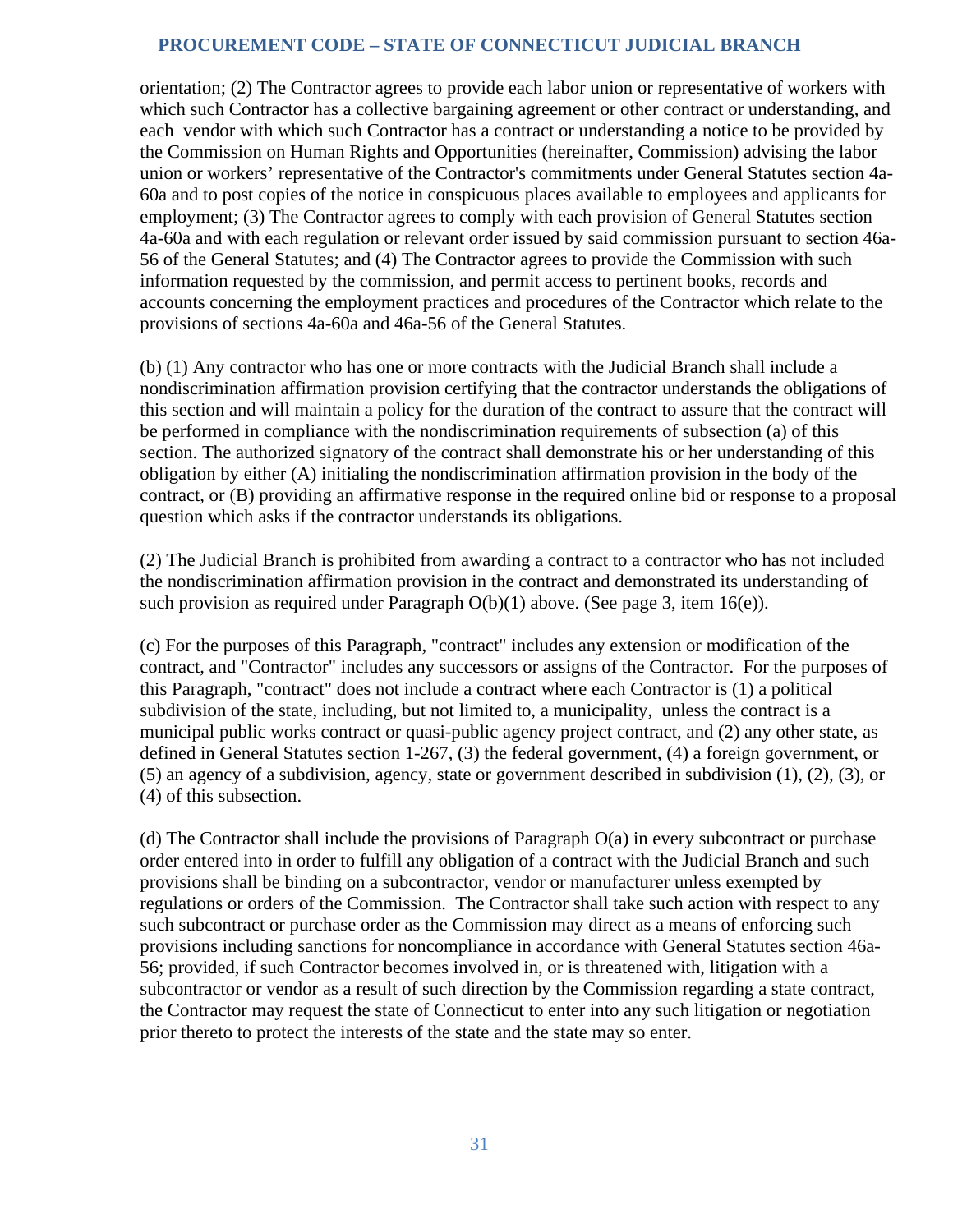# <span id="page-34-0"></span>**SECTION 32 – SWORN REPRESENTATIONS BY BIDDERS AND RFP RESPONDENTS**

A. Consulting Representation - Bidders

Pursuant to C.G.S. section 4a-81, each bid, amendment, or contract reviewed for goods and services valued at fifty thousand dollars (\$50,000) or more in any calendar year or fiscal year shall include a sworn representation disclosing the company's role in any consultant agreement with the Judicial Branch or any agency of the State. Failure to submit the sworn statement shall result in bid disqualification. The required representation and any amendment thereto, shall be completed and maintained as required under Statute.

- B. Gift Representation Contract Award In accordance with C.G.S. sections 4-250 and 4-252, the Judicial Branch requires all contractors having business valued at \$500,000 per year or more with the Judicial Branch and/or the State of Connecticut, to submit a representation regarding giving gifts to employees of the Judicial Branch.
- C. Representation Summary of State Ethics Laws Review Pursuant to General Statutes §1-101qq, all contractors, vendors, consultants, or other entities seeking to conduct business with the State of Connecticut Judicial Branch, who anticipate entering into or renewing a large state construction or procurement contract (hereinafter "contract") shall affirm that he or she has read, understands, and agrees to comply with the provisions of state ethics laws. The Judicial Branch shall make a summary of the state ethics laws, developed by the Office of State Ethics pursuant to Section 1-81b of the Connecticut General Statutes available for their review. Contractors and consultants shall make the summary available for their subcontractors.

D. Certification Comprehensive Iran Sanctions and Divestment Act of 2010 Each RFP and Bid shall contain a notice of the certification requirements of this section. In accordance with Section 4-252a of the C.G.S., Judicial shall not enter into any large state contract or amend or renew any such contract with any entity unless such contract contains a certification that such entity has not made a direct investment of twenty million dollars or more in the energy sector of Iran on or after October 1, 2013, as described in the Section 202 of the Comprehensive Iran Sanctions, Accountability and Divestment Act of 2010, and has not increased or renewed such investment on or after such date.

# <span id="page-34-1"></span>**SECTION 33 - PUBLIC WORKS BIDS AND TRADES CONTRACTS AND SUBCONTRACTS**

A. In accordance with section 4b-93 of the C.G.S., every contract for a public works project shall include plans and specifications detailing labor and materials to be furnished there under. Such specifications shall have a separate section for each of the following classes of work if, in the estimate of the awarding authority, the class of work will exceed twenty-five thousand dollars: (1) Masonry work; (2) electrical work; (3) mechanical work other than heating, ventilating and air conditioning work; and (4) heating, ventilating and air conditioning work. Such specifications shall also have a separate section for each other class of work for which the Judicial Branch deems it necessary or convenient.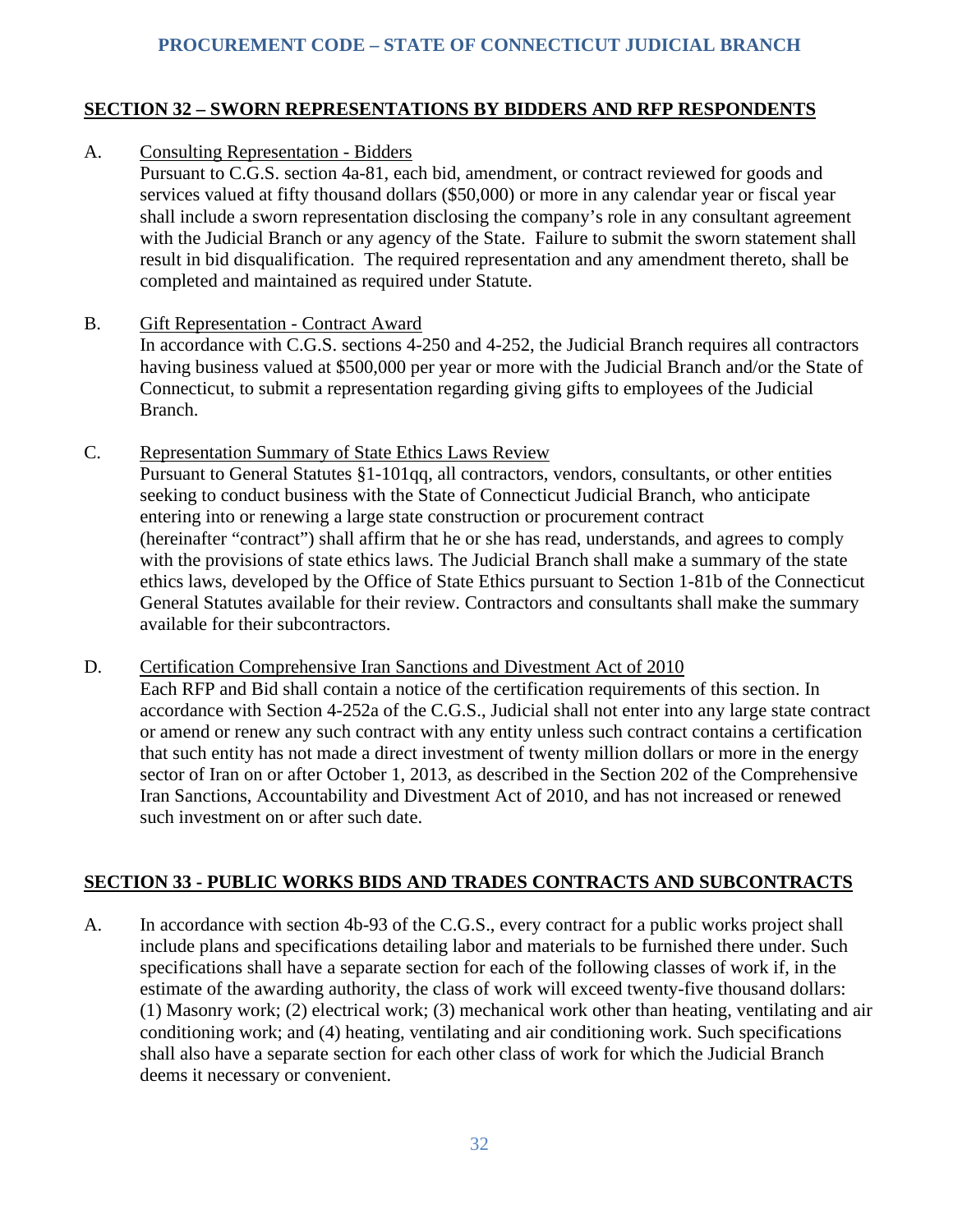- B. Whenever the Judicial Branch has designated a separate section for a class of work, under subsection (A) of this section, the general contractor shall, when applicable, state as part of its application for partial payment that it considers the work required to be done under contract. The Judicial Branch shall thereupon conduct an inspection of the work in such class, and if it finds that such work has been fully completed in accordance with the terms of the contract, it shall issue a statement certifying that such work is accepted as fully completed and shall pay the general contractor in full for such work.
- C. For contracts estimated to cost more than five hundred thousand dollars (\$500,000), the Judicial Branch shall follow the requirements set forth in C.G.S. section 4b-91(c) regarding prequalified contractors.
- D. In accordance with section 4b-94 of the C.G.S., the Judicial Branch reserves the right to reject any or all such general bids, if (1) it determines that the general bidder or bidders involved are not competent to perform the work as specified, based on objective criteria established for making such determinations, including past performance and financial responsibility, (2) the low bid price exceeds the amount of money available for the project, (3) it determines that the project shall not go forward or (4) it finds cause to reject such bids. If the awarding authority rejects any or all bids pursuant to this section, it shall notify each affected bidder, in writing, of the reasons for such rejection.
- E. The Judicial Branch may require that bidders be either certified by DAS, Business Set-Aside Unit as a small or minority owned business enterprise or be prequalified by DAS under specifications classifications or both.
- F. In accordance with C.G.S. 4a-60g(e), bids issued as Set-Aside bids, will require the Contractor to self-perform at least 30% of the work under the project. Furthermore, when subcontracting portions of the work, at least 50% of the remaining work that is not self-performed must be subcontracted to Small and Minority Business Enterprises.

## <span id="page-35-0"></span>**SECTION 34 - GENERAL BID FORM REQUIREMENTS PUBLIC WORKS CONTRACTOR SELECTION**

- A. In accordance with section 4b-95 of C.G.S., the Judicial Branch will furnish to every person applying to bid a form for the submittal of a general bid.
- B. Every general bid submitted for a contract shall be submitted on the form provided. The furnished form shall provide a place for listing the names and prices of subcontractors for the four classes of work specified above in Section 33A of this code for each other class of work included by Judicial pursuant to said subsection and state that:
	- 1. The undersigned agrees that if selected as general contractor, he shall, within five days, Saturdays, Sundays, and legal holidays excluded, after presentation thereof by the awarding authority, execute a contract in accordance with the terms of the general bid.
	- 2. The undersigned agrees and warrants that he has made good faith efforts to employ minority business enterprises as subcontractors and suppliers of materials under such contract and shall provide the Commission on Human Rights and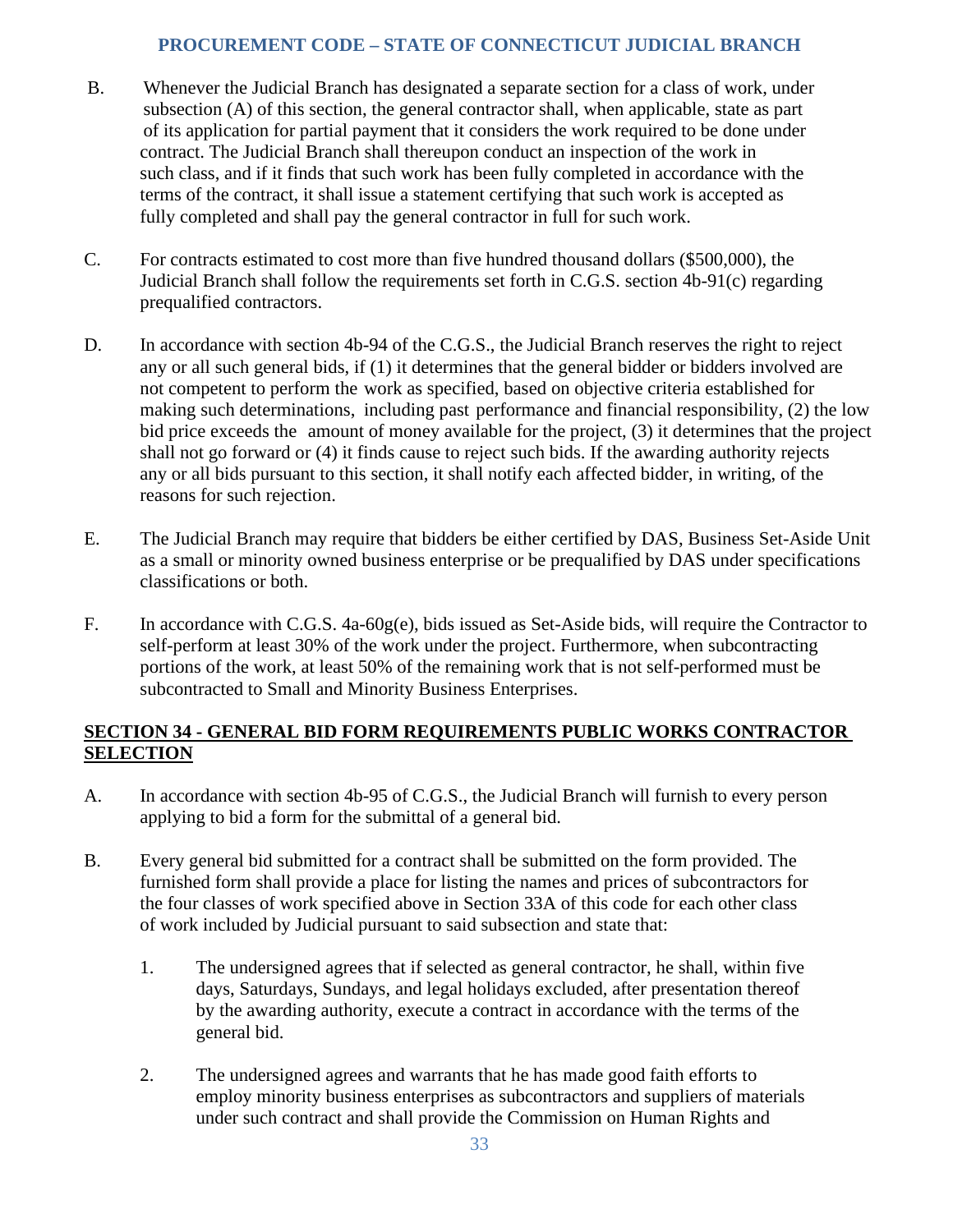Opportunities with such information as is requested by the commission concerning his employment practices and procedures as they relate to the provisions of the general statutes governing contract requirements.

- 3. The undersigned agrees that each of the subcontractors listed on the bid form will be used for the work indicated at the amount stated, unless a substitution is permitted by the awarding authority. The Judicial Branch may require in the bid form that the general contractor agree to perform a stated, minimum percentage of work with his own forces.
- C. General bids shall be for the complete work as specified and shall include the names of any subcontractors for the four classes of work specified in Subsection A. of Section 33 of this Code and for each other class of work for which Judicial has required a separate section pursuant to said subsection and the dollar amounts of their subcontracts. The general contractor shall be selected on the basis of such general bids. It shall be presumed that the general contractor intends to perform with its own employees all work in such four classes and such other classes, for which no subcontractor is named. The general bidder's qualifications for performing such work are subject to review. The Judicial Branch may waive minor irregularities which doing so is considered in the best interest of the state, provided the reasons for any such waiver are stated in writing by and made a part of the contract file. No such general bid shall be rejected because of the failure to submit prices for, or information relating to, any item or items for which no specific space is provided in the general bid form furnished by Judicial, but this sentence shall not be applicable to any failure to furnish prices or information required by this section to be furnished in the form provided. General bids shall be publicly opened and read by the awarding authority forthwith. Judicial will not permit substitution of a subcontractor for one named in accordance with the provisions of this section or substitution of a subcontractor for any designated sub trade work bid to be performed by the general contractor's own forces, except for good cause. The term "good cause" includes, but is not limited to, a subcontractor's or, where appropriate, a general contractor's:
	- 1. Death or physical disability if the listed subcontractor is an individual.
	- 2. Dissolution, if a corporation or partnership.
	- 3 Bankruptcy.
	- 4. Inability to furnish any performance and payment bond shown on the bid form.
	- 5. Inability to obtain, or loss of, a license necessary for the performance of the particular category of work.
	- 6. Failure or inability to comply with a requirement of law applicable to contractors, subcontractors, or construction, alteration, or repair projects.
	- 7. Failure to perform under an agreement to execute a subcontract.
- D. The general bid price shall be the price set forth in the space provided on the general bid form. No general bid shall be rejected (1) because of error in setting forth the name of a subcontractor as long as the subcontractor or subcontractors designated are clearly identifiable, or (2) because the plans and specifications do not accompany the bid or are not submitted with the bid. Failure to correctly state a subcontractor's price shall be cause for rejection of the general bidder's bid.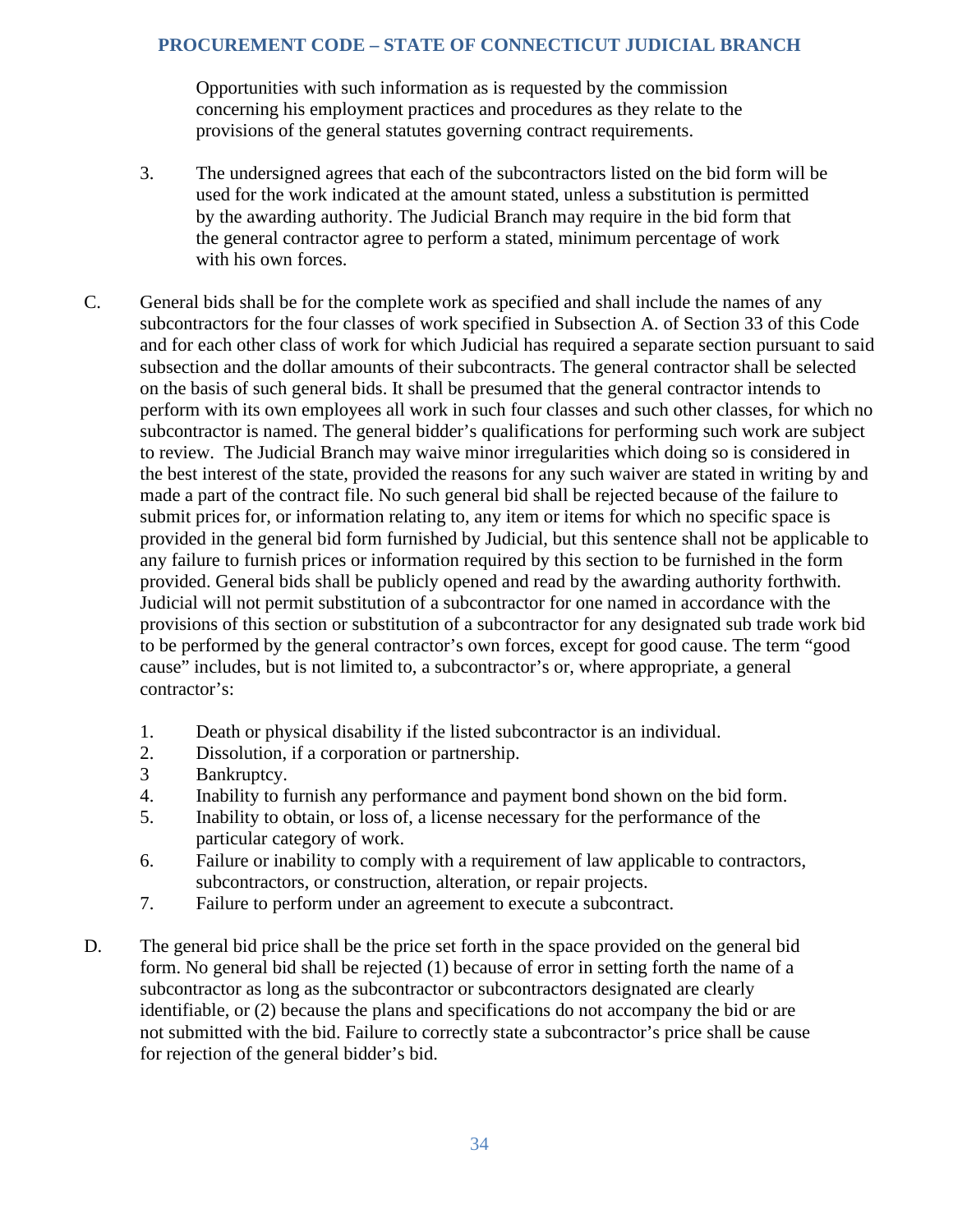#### <span id="page-37-0"></span>**SECTION 35 - PUBLIC WORKS - GENERAL BIDDER AS SUBCONTRACTOR**

In accordance with section 4b-95a of the C.G.S., if a general bidder customarily performs any of the four classes of work specified in the bid form the general bidder may list itself as a subcontractor together with its price in the space provided in the bid form. A listed sub-bid so submitted by the general bidder shall be considered on a par with other listed sub-bids, and no such sub-bid by a general bidder shall be considered unless the general bidder can show based on objective criteria established for such purpose, that he customarily performs such sub trade work and is qualified to do the character of work required by the applicable section of the specification.

# <span id="page-37-1"></span>**SECTION 36 - PUBLIC WORKS - SUBCONTRACT FORM - PROCEDURE FOR FAILURE OF SUBCONTRACTOR TO EXECUTE**

In accordance with section 4b-96 of the C.G.S., general bidder's responsibilities require that within five days after being notified of the award of a general contract by the Judicial Branch, or, in the case of an approval of a substitute subcontractor, within five days after being notified of such approval, the general bidder shall present to each listed or substitute subcontractor (1) a subcontract in the form set forth in this section and (2) a notice of the time limit under this section for executing a subcontract. If a listed subcontractor fails within five days, Saturdays, Sundays, and legal holidays excluded, after presentation of a subcontract by the general bidder selected as a general contractor, to perform his agreement to execute a subcontract in the form hereinafter set forth with such general bidder, contingent upon the execution of the general contract, the general contractor shall select another subcontractor, with the approval of Judicial. When seeking approval for a substitute subcontractor, the general bidder shall provide the documents showing (A) the general bidder's proper presentation of a subcontract to the listed subcontractor and (B) communications to or from such subcontractor after such presentation. Judicial shall adjust the contract price to reflect the difference between the amount of the price of the new subcontractor and the amount of the price of the listed subcontractor if the new subcontractor's price is lower and may adjust such contract price if the new subcontractor's price is higher. The general bidder shall, with respect to each listed subcontractor or approved substitute subcontractor, file with the awarding authority a copy of each executed subcontract within ten days, Saturdays, Sundays, and legal holidays excluded, of presentation of a subcontract to such subcontractor. The subcontract shall be in the following form:

#### A. Subcontract

THIS AGREEMENT made this …. of 20 .. , by and between …. a corporation organized and existing under the laws of …. a partnership consisting of …. an individual doing business as …. hereinafter called the "Contractor" and .... a corporation organized and existing under the laws of …. a partnership consisting of …. an individual doing business as …. hereinafter called the "Subcontractor",

WITNESSETH that the Contractor and the Subcontractor for the considerations hereafter named, agree as follows:

1. The Subcontractor agrees to furnish all labor and materials required for the completion of all work specified in Section No ….. of the specifications for …. (Name of Sub trade) …. and the plans referred to therein and addenda No ....., and .... for the (Complete title of project and the project number taken from the title page of the specifications) as prepared by …. (Name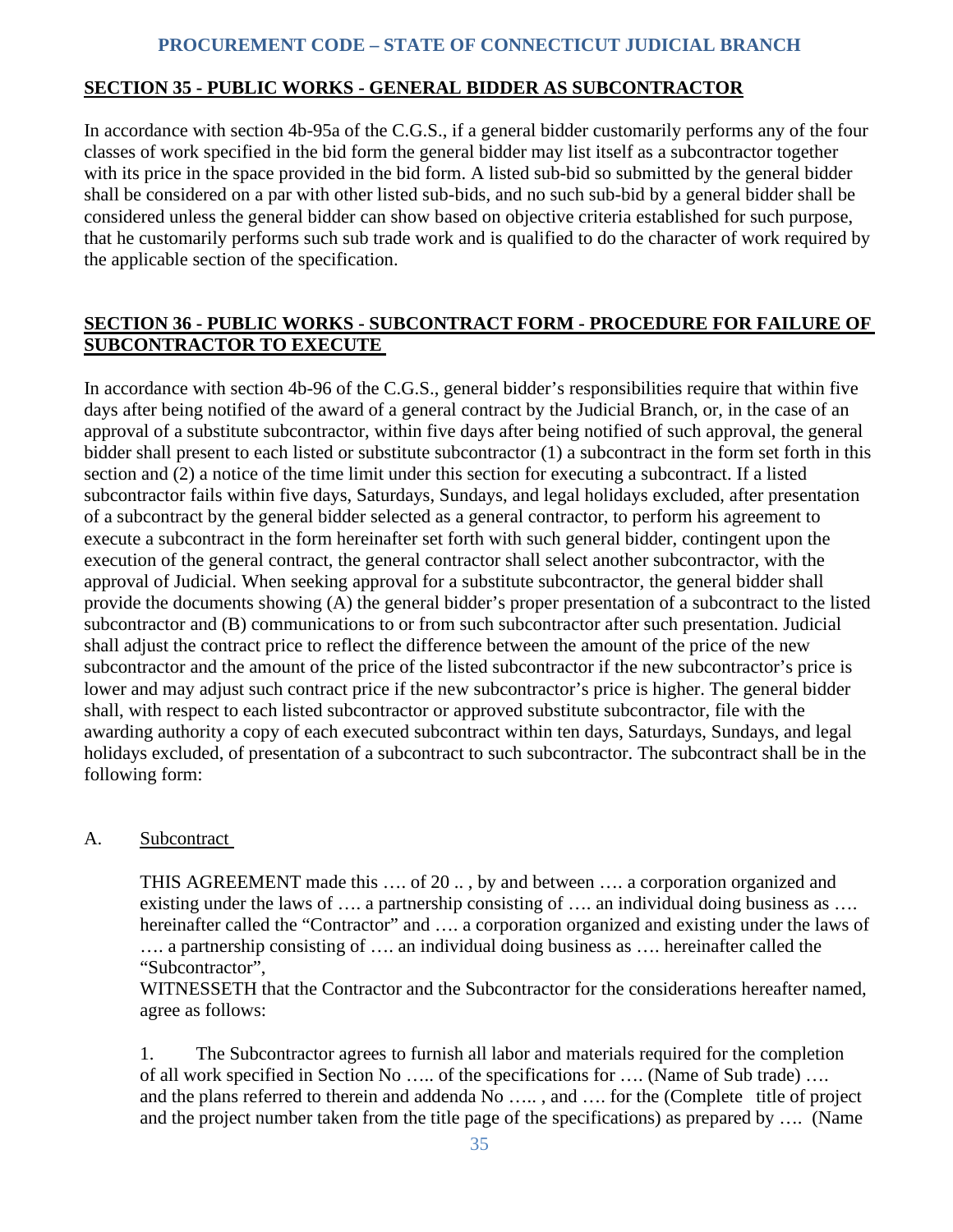of Architect or Engineer) …. for the sum of (\$ …. ) and the Contractor agrees to pay the Subcontractor said sum for said work. This price includes the following alternates:

Supplemental No. (s) ..., ....., ...., ...., ...., ...., ...., ....,

(a) The Subcontractor agrees to be bound to the Contractor by the terms of the herein before described plans, specifications (including all general conditions stated therein which apply to his trade) and addenda No.  $\dots$ ,  $\dots$ ,  $\dots$ , and  $\dots$ , and  $\dots$ , and to assume to the Contractor all the obligations and responsibilities that the Contractor by those documents assumes to the Judicial Branch except to the extent that provisions contained therein are by their terms or by law applicable only to the Contractor.

(b) The Contractor agrees to be bound to the Subcontractor by the terms of the herein before described documents and to assume to the Subcontractor all the obligations and responsibilities required by the terms of the herein before described documents assumes to the Contractor, except to the extent that provisions contained therein are by their terms or by law applicable only to the Judicial Branch.

2. The Contractor agrees to begin, perform, and complete the entire work specified by Judicial in an orderly manner so that the Subcontractor will be able to begin, adhere to the terms of, and complete the work described in this subcontract; and, in consideration thereof, upon notice from the Contractor, either oral or in writing, the Subcontractor agrees to begin, perform, and complete the work described in this Subcontract in an orderly manner in accordance with completion schedules prescribed by the general contractor for each subcontract work item, based on consideration to the date or time specified by for the completion of the entire work.

3. The Subcontractor agrees to furnish to the Contractor, within a reasonable time after the execution of this subcontract, evidence of workers' compensation insurance as required by law and evidence of public liability and property damage insurance of the type and in limits required to be furnished to Judicial by the Contractor.

4. The Contractor agrees that no claim for services rendered, or materials furnished by the Contractor to the Subcontractor shall be valid unless written notice thereof is given by the Contractor to the Subcontractor during the first forty (40) days following the calendar month in which the claim originated.

5. This agreement is contingent upon the execution of a general contract between the Contractor and Judicial for the complete work. IN WITNESS WHEREOF, the parties hereto have executed this agreement the day and year first above written.

SEAL

ATTEST …. (Name of Subcontractor) …. By: …. SEAL ATTEST …. (Name of Subcontractor) …. By: ….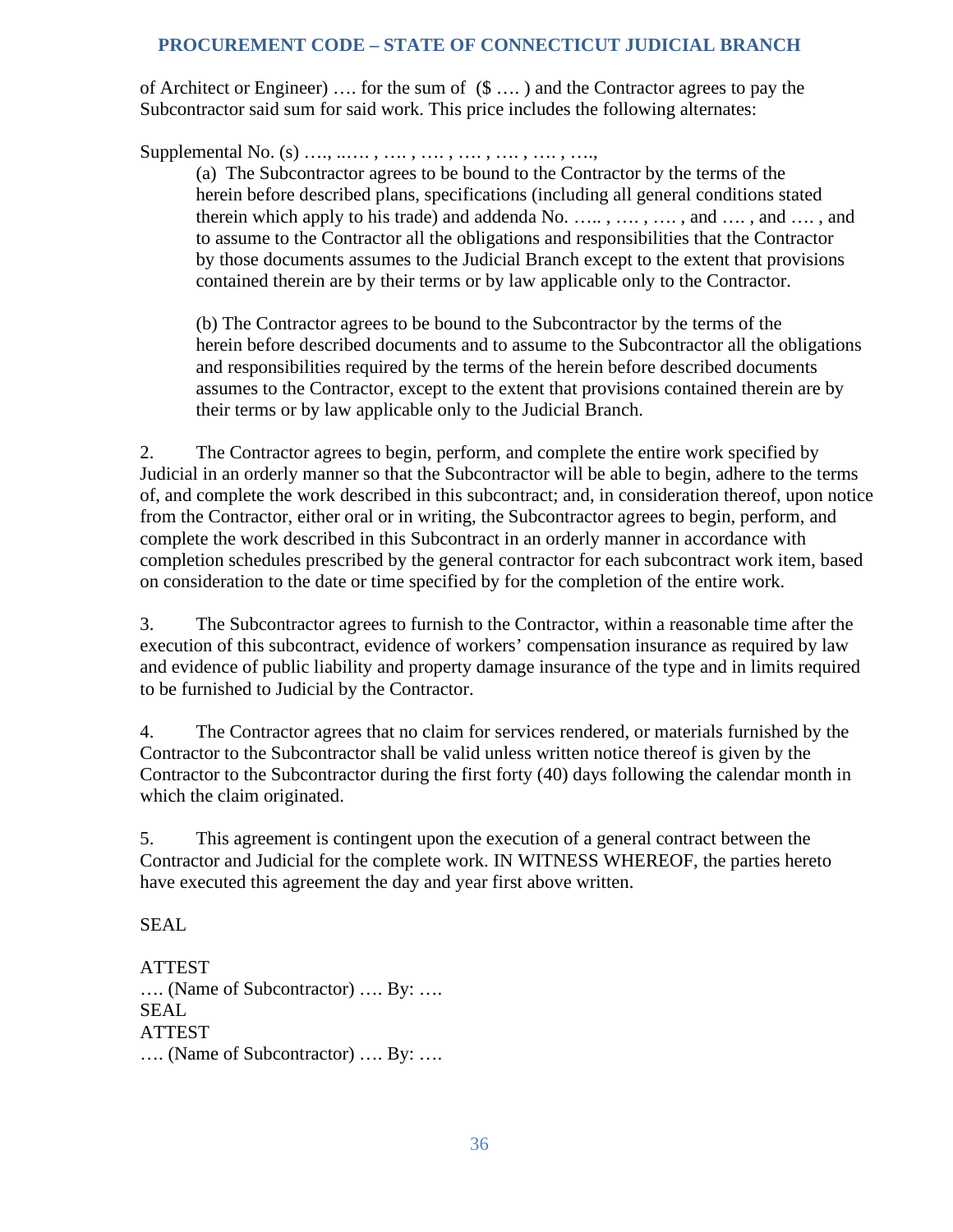## <span id="page-39-0"></span>**SECTION 37 - BID SECURITY BONDS AND INSURANCE**

In accordance with Connecticut General Statutes Section 4b-92, bid security shall be required for all competitive sealed bids for contracts when the price is estimated to exceed \$49,999.99. In accordance with Connecticut General Statutes section 4a- 60g(i), in lieu of a bid bond, a contractor awarded a contract may provide the awarding authority a Letter of Credit. Any such Letter of Credit or bid Bond shall be in an amount equal to ten percent (10%) of the contract amount for any contract valued at less than \$100,000 and in an amount equal to twenty-five percent (25%) of the contract amount for any contract that is valued at or in excess of \$100,000. Bid security shall be a bond provided by a surety company authorized to do business in this State, or the equivalent in certified check, or otherwise supplied in a form satisfactory to the State. However, nothing herein prevents the requirement of such bonds on such contracts under the amount set by regulation when the circumstances warrant.

- A. Amount of Security Bid security shall be in an amount equal to at least ten percent (10%) of the amount of the bid.
- B Rejection of Bids for Noncompliance with Bid Security Requirement When the invitation for bids requires security, noncompliance requires that the bid be rejected unless it is determined that the bid fails to comply in a non-substantial manner with the security requirements.
- D. Withdrawal of Bids After bids are opened, they shall be irrevocable for the period specified in the invitation for bids. Unless a bidder is permitted to withdraw its bid (or proposal) after award, or if it is excluded from the competition before award, no action shall be had against the bidder or the bid security bond. However, the Judicial Branch may proceed pursuant to Section 26-B of this code.

# <span id="page-39-1"></span>**SECTION 38 - CONTRACT PERFORMANCE AND PAYMENT BONDS - GENERAL BIDS**

- A. Required Amounts When a construction, design-build or related methods contract is awarded more than certain thresholds - Pursuant to C.G.S. section 49-41(a), the following bonds or security shall be delivered to the Judicial Branch and shall become binding on the parties upon the execution of the contract:
	- 1. For any contract that exceeds \$49,999.999 a performance bond is required in a form satisfactory to the Judicial Branch, executed by a surety company authorized to do business in this State or otherwise secured in a manner satisfactory to the State, in an amount equal to one hundred per cent of the contract value.
	- 2. For any contract that exceeds \$99,999.99 a payment bond is required in a form satisfactory to the Judicial Branch, executed by a surety company authorized to do business in this State or otherwise secured in a manner satisfactory to the Judicial Branch, for the protection of all persons supplying labor and material to the contractor or its subcontractors for the performance of the construction work provided for in the contract. The bond shall be in an amount equal to one hundred percent of the portion of the contract price that does not include the cost of operation, maintenance, and finance.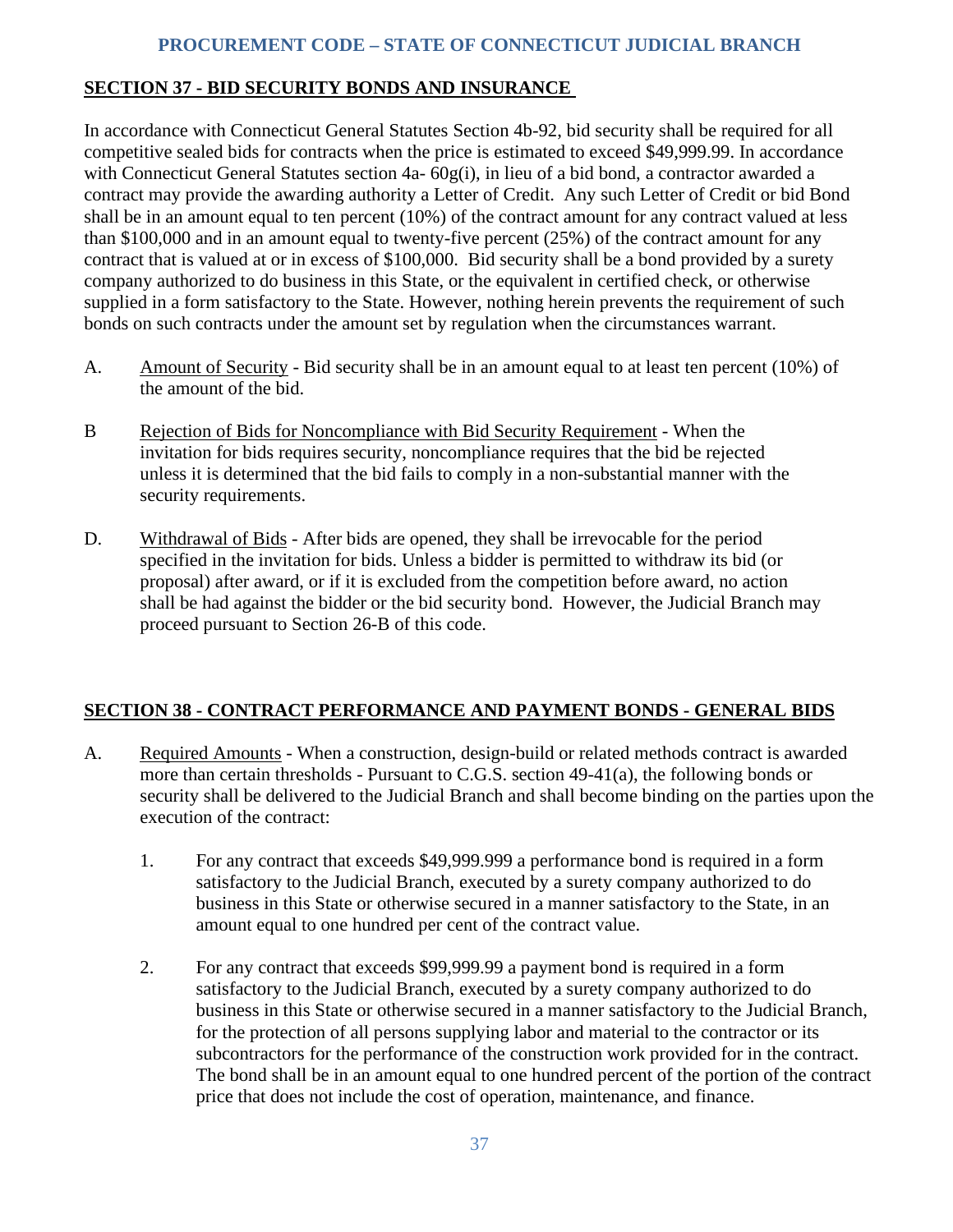#### B. Performance Bond Requirement - SSA Bond Exception

For any contract that exceeds \$49,999.99 a performance bond is required. In accordance with Connecticut General Statutes section 4a- 60g(i), in lieu of a performance bond, a contractor awarded a contract may provide the awarding authority a Letter of Credit. Any such Letter of Credit or Performance Bond shall be in an amount equal to ten percent (10%) of the contract amount for any contract valued at less than \$100,000 and in an amount equal to twenty-five percent (25%) of the contract amount for any contract that is valued at or more than \$100,000. Failure to deliver said Letter of Credit or Performance bond within ten business days of the date of the notice of award, shall nullify and void such award.

#### C. Labor and Materials Bond Requirement - SSA Bond Exception

Pursuant to General Statutes §49-41(a), for any contract that **exceeds \$100,000**, the contractor must furnish a bond in the amount of the contract for the protection of persons supplying labor or materials hereunder. Any such bond shall have as principal the name of the person awarded the contract and shall be binding upon the award of the contract to that person. In accordance with General Statutes §4a-60g(i), in lieu of a labor and materials bond, a State of Connecticut Set-Aside contractor awarded a contract may provide the Judicial Branch with a Letter of Credit. Any such Letter of Credit shall be in an amount equal to twenty-five (25%) of the contract amount for any contract that exceeds \$100,000. Failure to deliver said Labor and Materials Bond or Letter of Credit within ten business days of the date of the Notice of Award shall nullify and void such award.

#### D. Reductions in Bond Amounts

The Chief Court Administrator may authorize the Judicial Branch to reduce the amount of performance and payment bond up to fifty percent of the amounts established under A above. Reductions may be allowed for the following reasons:

- 1. Variations occurring between estimated quantities of work in a contract and actual quantities.
- 2. Suspension of work ordered by the Judicial Branch.
- 3. Site conditions differing from those indicated in the contract, or ordinarily encountered:
	- i. when the contract is negotiated; or
	- ii. when the parties have otherwise agreed with respect to the risk of differing site conditions.

# <span id="page-40-0"></span>**SECTION 39 – PREVAILING WAGES IN CONTRACTS**

Judicial shall adhere to the requirements prevailing wages in accordance with C.G.S. 31-53(a) for construction contracts and contracts for new construction in accordance C.G.S. 31-53(h) (1) (A) having a costing one million dollars and (B) where the combined costs from all contracts and subcontracts in connection with any remodeling, refinishing, refurbishing or rehabilitation, alteration or repair of any public works project exceeds \$99,999.99.